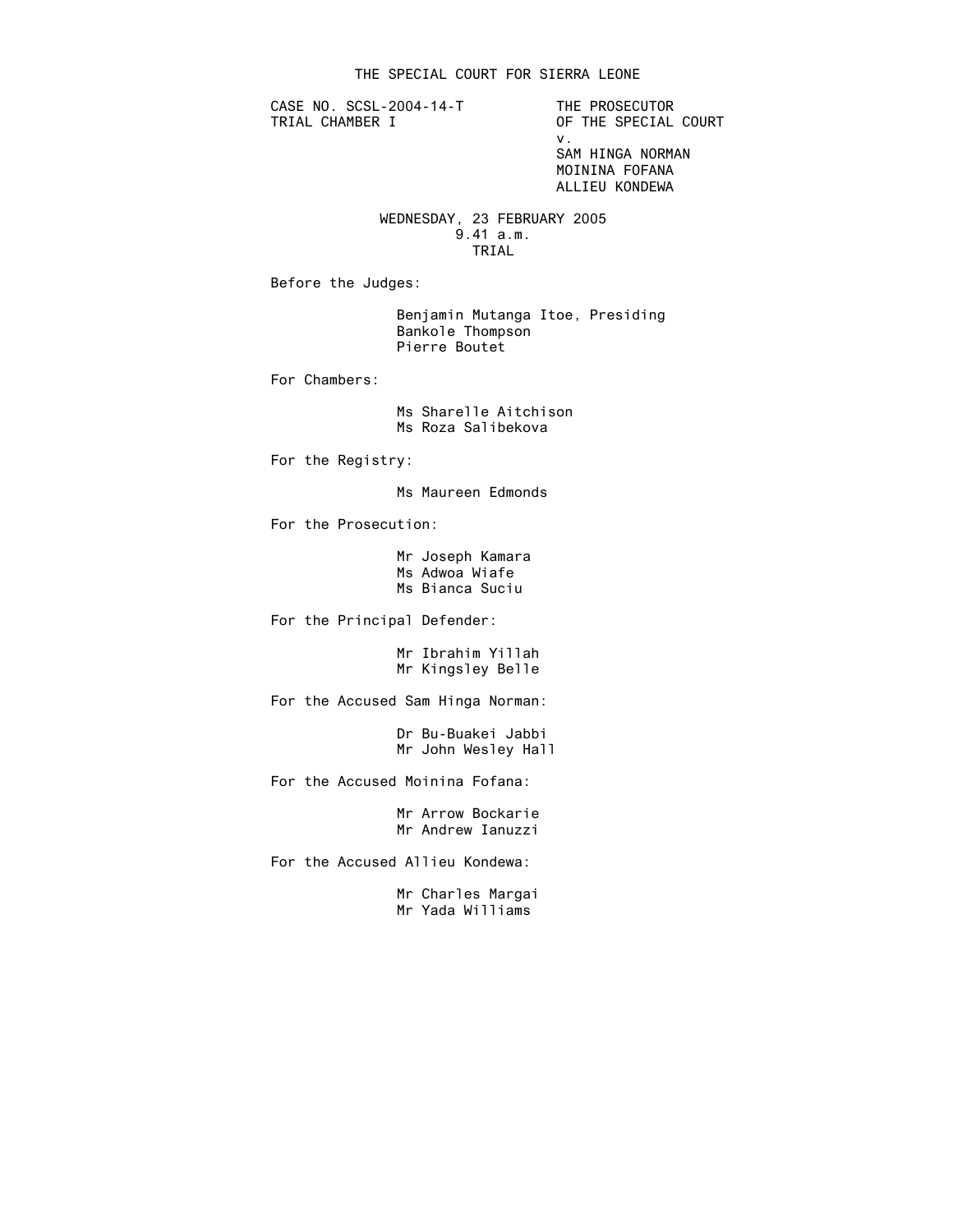| 1              | $[HN230205A - JM]$                                             |
|----------------|----------------------------------------------------------------|
| $\overline{2}$ | Wednesday, 23 February 2005.                                   |
| 3              | [Open session]                                                 |
| 4              | [The accused Norman and Fofana not                             |
| 5              | present]                                                       |
| 6              | [The witness entered court]                                    |
| 7              | [On commencing at $9.41$ a.m.]                                 |
| 8              | Good morning, learned counsel. We're<br>PRESIDING JUDGE:       |
| 9              | resuming our session today. Yes, Ms Wiafe.                     |
| 10             | The Prosecution calls TF2-048. TF2-048 will be<br>MS WIAFE:    |
| 11             | sworn on the Koran and will testify in Limba.                  |
| 12             | WITNESS:<br>TF2-048 [sworn]                                    |
| 13             | [Witness answered through interpretation]                      |
| 14             | PRESIDING JUDGE: Ms Wiafe, is it correct to say this is your   |
| 15             | 49th witness?                                                  |
| 16             | MS WIAFE:<br>Yes.                                              |
| 17             | PRESIDING JUDGE: The 49th. And she'll be testifying in         |
| 18             | Limba?                                                         |
| 19             | MS WIAFE: Limba.                                               |
| 20             | EXAMINED BY MS WIAFE:                                          |
| 21             | Madam, good morning.<br>Q.                                     |
| 22             | Good morning.<br>А.                                            |
| 23             | I'll be asking you some questions this morning.<br>Q.          |
| 24             | Α.<br>Okay.                                                    |
| 25             | I would like you to endeavour to speak slowly as much as<br>Q. |
| 26             | possible because you are being recorded.<br>Madam, how old     |
| 27             | are you?                                                       |
| 28             | Α.<br>I am 36 years old. 36 years old.                         |
| 29             | Q.<br>Are you married?                                         |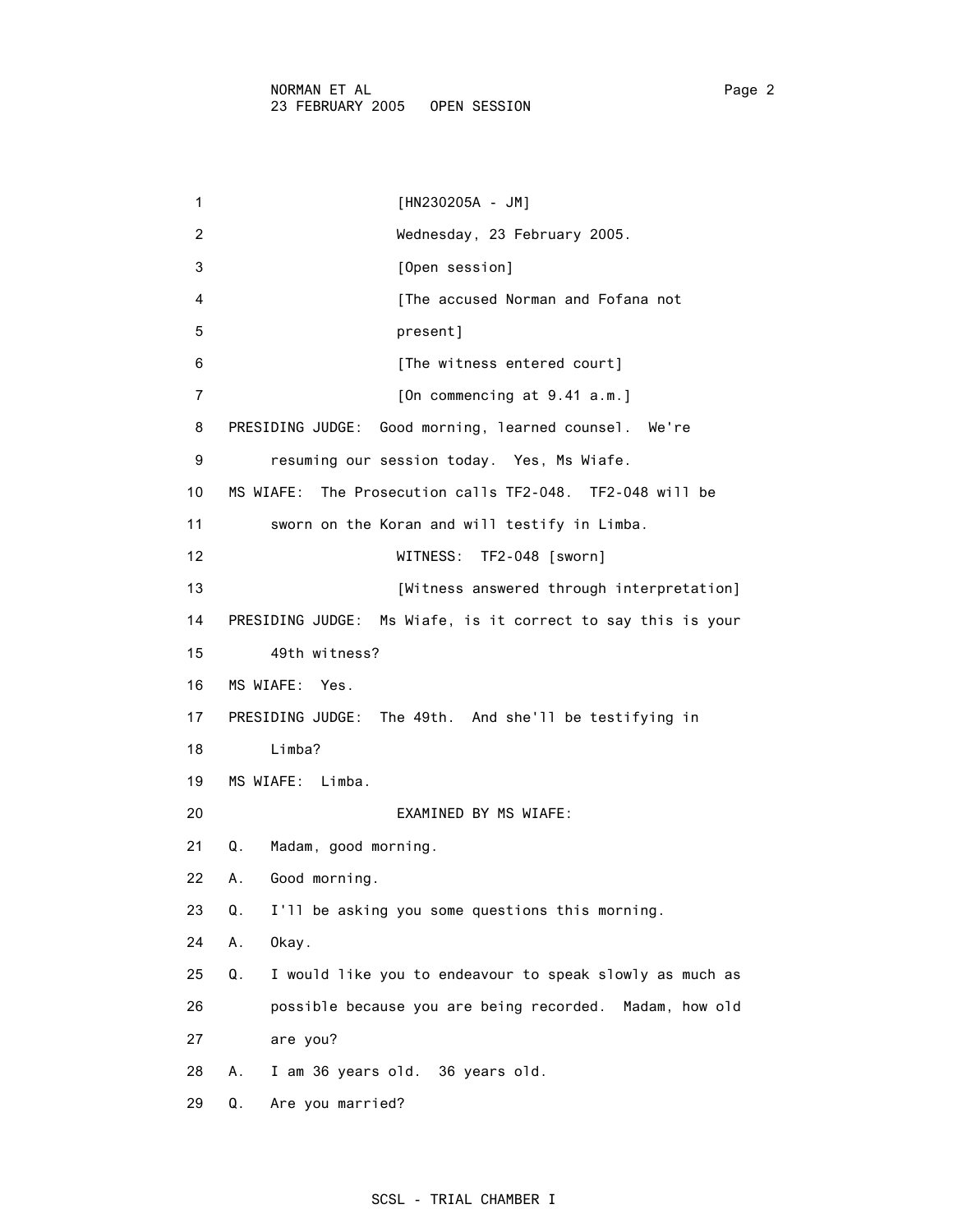- 1 A. Yes.
- 2 Q. Do you have any children?
- 3 A. Yes.
- 4 Q. How many children do you have?
- 5 A. Eight.
- 6 Q. Are these eight children all yours?
- 7 A. No. Four are my children. The other four are from my
- 8 mate.
- 9 Q. Your mate? You mean your husband?
- 10 PRESIDING JUDGE: Her mate. Her mate.
- 11 THE WITNESS: They belong to my husband.
- 12 MS WIAFE: Okay.
- 13 MR MARGAI: She doesn't have a problem.
- 14 PRESIDING JUDGE: It's like I teased Mr Tavener yesterday when
- 15 we had a witness who said he had one wife. I said "like
- 16 Mr Tavener." We are not used to that culture. In the
- 17 course of evidence, it's usually 2 and 21 children and so
- 18 on and so forth. Anyway, please proceed.
- 19 MS WIAFE:
- 20 Q. Madam Witness, what work do you do?
- 21 A. I am a herbalist.
- 22 Q. Have you had any form of education?
- 23 A. I didn't go to school.
- 24 Q. What languages do you speak?
- 25 A. I speak Limba.
- 26 PRESIDING JUDGE: Limba only?
- 27 THE WITNESS: I try in Temne. I try to talk Temne.
- 28 MS WIAFE:
- 29 Q. Any other language?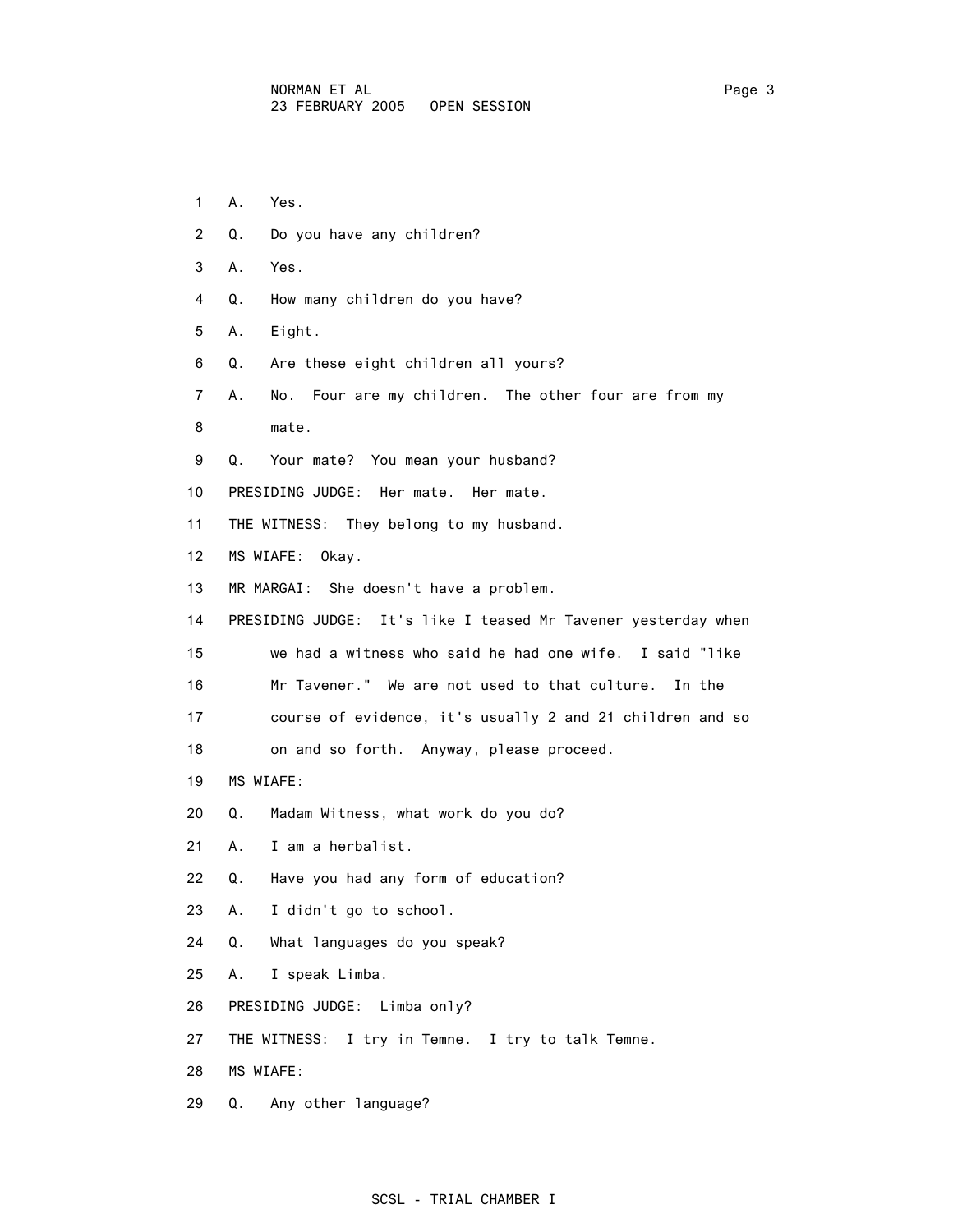| 1               | These are the only ones I could speak.<br>А.                    |
|-----------------|-----------------------------------------------------------------|
| 2               | Madam Witness, I'd like you to cast your mind back to the<br>Q. |
| 3               | time when President Kabbah was overthrown. Do you               |
| 4               | remember that time?                                             |
| 5               | During that time, I was in the farm.<br>А.                      |
| 6               | Where was this farm? Which town or village was this<br>Q.       |
| 7               | farm?                                                           |
| 8               | In Tongo Field.<br>А.                                           |
| 9               | Do you remember what happened on that day?<br>Q.                |
| 10              | Yes. I was there in my farm. We were working for me on<br>А.    |
| 11              | my farm.                                                        |
| 12 <sup>2</sup> | PRESIDING JUDGE: Did she say they were working for her on her   |
| 13              | farm?                                                           |
| 14              | MS WIAFE: Yes.                                                  |
| 15              | Who was working for you on your farm?<br>Q.                     |
| 16              | My husband and -- my husband and his brothers, and also<br>А.   |
| 17              | with some other friends.                                        |
| 18              | THE INTERPRETER: My Lord, let the witness speak louder.<br>We   |
| 19              | are not getting her too clearly.                                |
| 20              | MS WIAFE:<br>Madam Witness --                                   |
| 21              | PRESIDING JUDGE: Speak to her in Limba. Speak to her in         |
| 22              | Limba. She will get you directly.                               |
| 23              | THE INTERPRETER:<br>Okay.                                       |
| 24              | MS WIAFE:                                                       |
| 25              | Q.<br>Madam, you said you yourself was on that farm, too.<br>Ιs |
| 26              | that right?                                                     |
| 27              | Yes.<br>Α.                                                      |
| 28              | Q.<br>How did you come to know that President Kabbah had been   |
| 29              | overthrown?                                                     |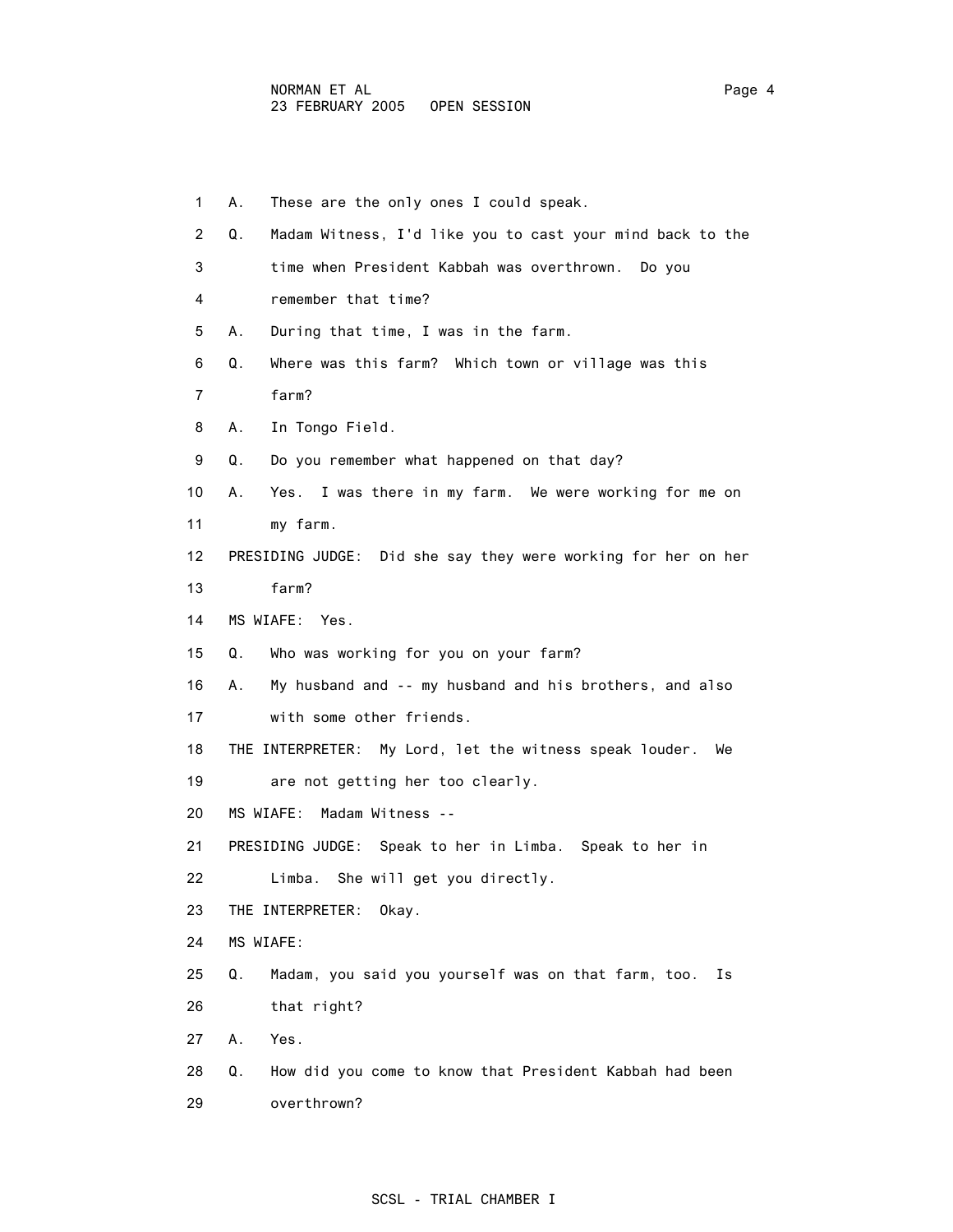1 A. I was told that. 2 Q. Who told you that? 3 A. My husband's brother told me. He told me about it. 4 Q. Did you ever come to know who overthrew President Kabbah? 5 A. I didn't know. I didn't know. The only time, when I 6 came to town, all I saw there were soldiers in town. 7 Q. Do you know where these soldiers came from? 8 A. No, I don't know, because I was in the farm. I didn't 9 know where they came from because I was in the farm. 10 Q. How were these soldiers dressed, Madam Witness? 11 A. They had combats. 12 Q. Did anything happen in Tongo Field on the day that 13 President Kabbah was overthrown? 14 A. During that time, the Kamajors, they went to the field. 15 Q. On the day that President Kabbah was overthrown, the 16 Kamajors went to the field? 17 A. In the bush, in the bush. I did not get your question 18 clearly, but it was in the bush. 19 Q. Madam, are you saying that the Kamajors went to the bush? 20 A. Yes. They went to -- because during that time, the town 21 was quiet, except those that had -- except the soldiers 22 that were in town. But everybody else had gone to the 23 bush. 24 Q. Madam Witness, how long did the soldiers stay in Tongo 25 Field? 26 A. They stayed there for long. 27 THE INTERPRETER: My Lord, we are not getting the witness 28 clearly. Let the lawyer repeat the question. 29 MS WIAFE: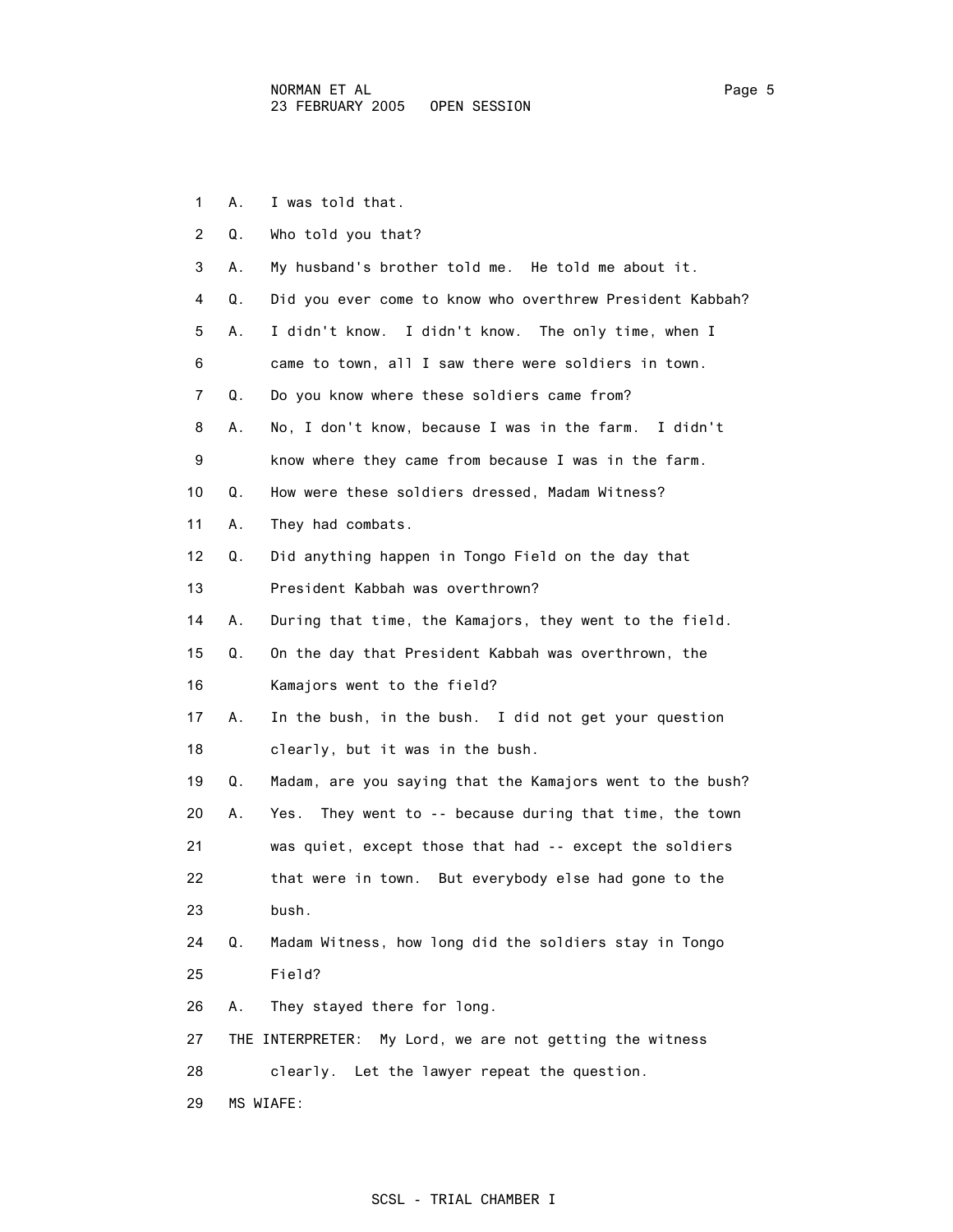| 1               | How long did the soldiers stay in Tongo Field?<br>Q.           |  |
|-----------------|----------------------------------------------------------------|--|
| $\overline{2}$  | It was long.<br>А.                                             |  |
| 3               | Q.<br>Did they ever leave Tongo Field, the soldiers I mean?    |  |
| 4               | If they left there early? They stayed there for long.<br>А.    |  |
| 5               | Madam Witness, you said after the overthrow of President<br>Q. |  |
| 6               | Kabbah, the Kamajors went into the bush.<br>Did the            |  |
| 7               | Kamajors ever come back to Tongo Field?                        |  |
| 8               | When they went, it was long. They came and collected<br>А.     |  |
| 9               | their wife. They send for their wives, and they took           |  |
| 10              | them away.                                                     |  |
| 11              | Q.<br>Did they ever enter Tongo Field?                         |  |
| 12 <sup>2</sup> | Yes.<br>Α.                                                     |  |
| 13              | PRESIDING JUDGE: You mean, did they ever come back?            |  |
| 14              | MS WIAFE: Yes.                                                 |  |
| 15              | When did the Kamajors go back to Tongo Field?<br>Q.            |  |
| 16              | It was on Wednesday. That was the time. That was the<br>А.     |  |
| 17              | time they came back to Tongo Field.                            |  |
| 18              | Where were you on that day?<br>Q.                              |  |
| 19              | PRESIDING JUDGE: Should we say on Wednesday or on a            |  |
| 20              | Wednesday? It should be on a Wednesday.                        |  |
| 21              | MS WIAFE: On a Wednesday.                                      |  |
| 22              | THE WITNESS: It was on one Wednesday. That was the time they   |  |
| 23              | came.                                                          |  |
| 24              | MS WIAFE:                                                      |  |
| 25              | Q.<br>Where were you on that Wednesday?                        |  |
| 26              | I was cooking.<br>А.                                           |  |
| 27              | Do you know how the Kamajors came into Tongo Field?<br>Q.      |  |
| 28              | Yes.<br>Α.                                                     |  |
| 29              | Q.<br>Could you please tell the Court.                         |  |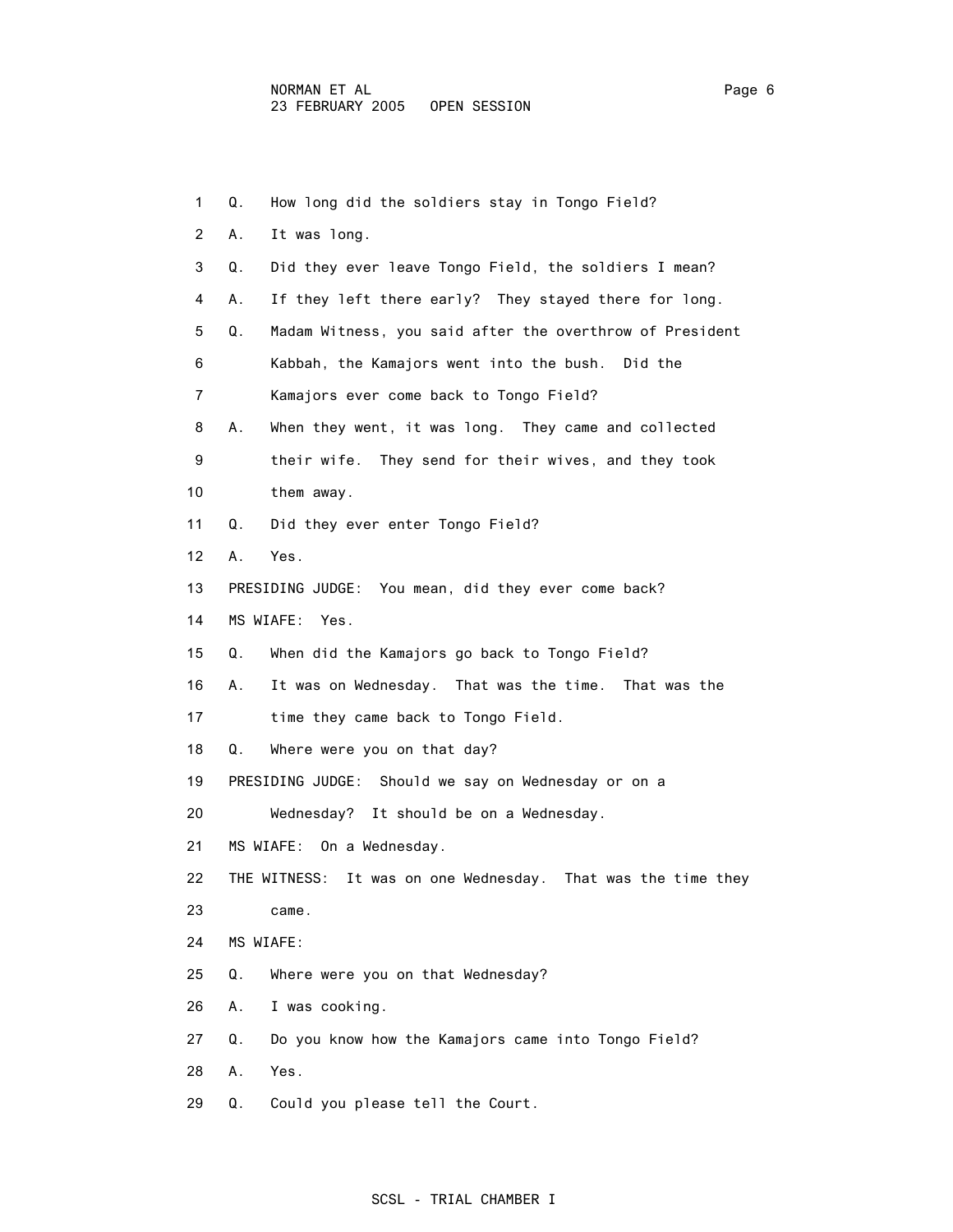- 1 A. Yes.
- 2 Q. Please tell the Court how the Kamajors came into Tongo
- 3 Field.
- 4 A. We were seated. I was cooking. When I was cooking.
- 5 Q. Yes, go on.
- 6 A. We heard gunshots.
- 7 Q. Go on, Madam Witness.
- 8 A. When we heard the gun, we heard that it was a convoy
- 9 coming bringing some food for us.
- 10 Q. What did you do when you heard these gunshots?
- 11 A. We took our things out. We were about to run.
- 12 Q. What did you do after this?
- 13 A. We heard the soldiers telling us to go to the
- 14 headquarters.
- 15 Q. Did you go to the headquarters?
- 16 A. Yes. We went to headquarters.
- 17 Q. Madam Witness, what do you refer to as "headquarters"?
- 18 A. It's just like here. There were some houses built there.
- 19 That was the place the NDMC was occupying. That's the
- 20 place they call headquarters.
- 21 Q. Did you go there with anybody?
- 22 A. Yes, I went there with my children.
- 23 Q. When you got to the headquarters, what did you see?
- 24 A. The soldiers told us to lie on the floor because of the
- 25 guns, because there was shooting coming out from both
- 26 sides. So they told us to lie on the floor so that we
- 27 may escape some of these cartridges that were coming from 28 both sides. The soldiers were shooting, and the shooting 29 was coming from the other side.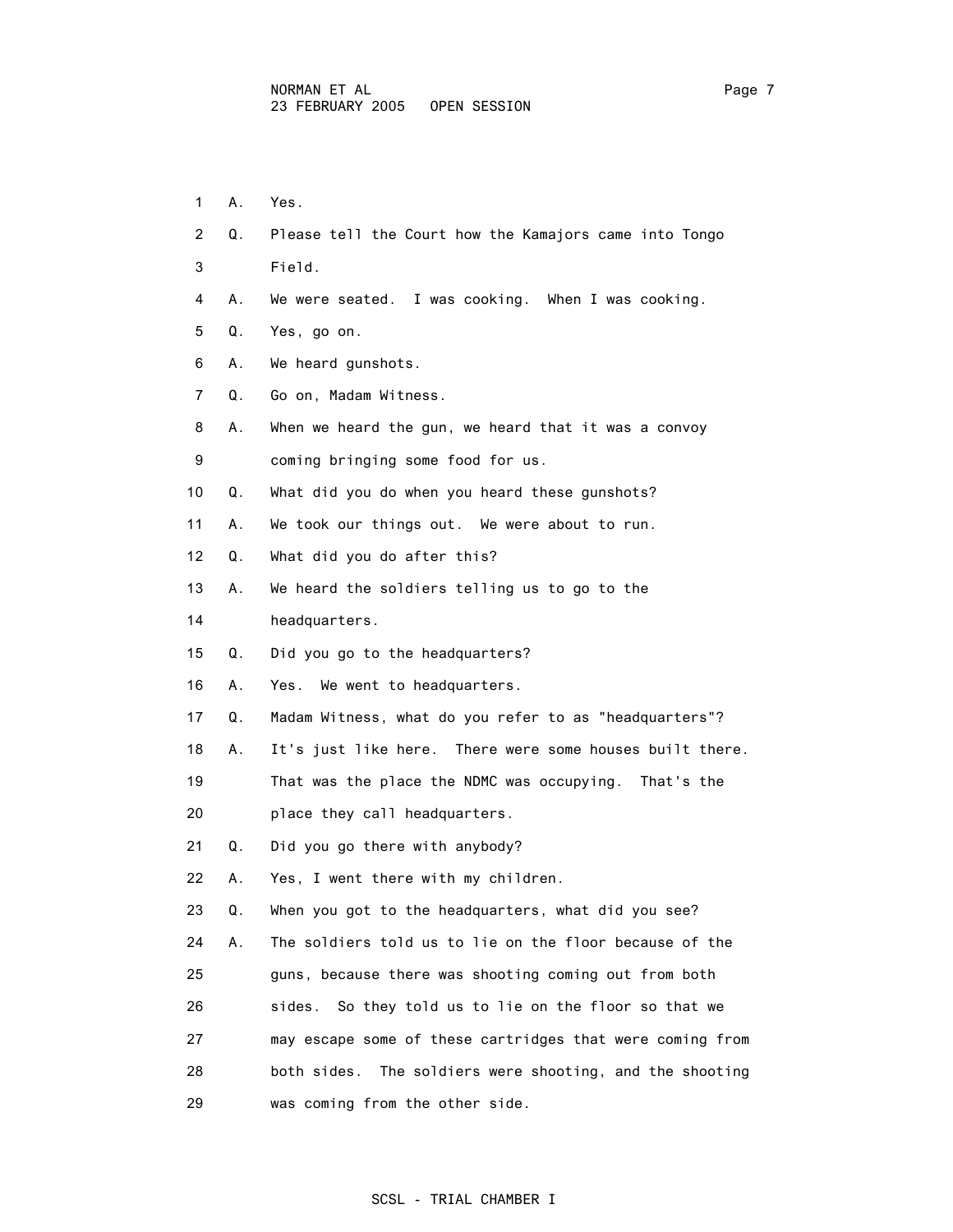1 Q. So did you lie on the floor? 2 A. Yes. 3 Q. Were there other people at the headquarters when you 4 arrived? 5 A. It was -- there were many people. It was a big 6 population. It was too big. It was a large, large 7 population. 8 Q. Madam Witness, around what time did you arrive at the 9 headquarters? Do you remember? 10 A. Around 2.00. 11 Q. 2.00 in the morning or 2.00 in the afternoon? 12 A. During the day, afternoon. 13 Q. Madam Witness, I'd also like to take you back to the time 14 when this happened, when you had to go to the 15 headquarters. Was this during the dry season or the 16 rainy season? Do you remember? 17 A. It was during the dry season. 18 Q. Was there any special event happening around that time? 19 A. During that time, we were fasting. 20 Q. Madam Witness, you are a Muslim, are you not? 21 A. Yes. 22 Q. So when you say you were fasting, was this Ramadan? 23 A. Yes. During that time, I was also fasting. 24 Q. Madam Witness, I'll take you back to the NDMC 25 headquarters. Can you give us a brief description of the 26 headquarters. 27 A. It's a big place. 28 Q. When you say "it's a big place," what do you mean? 29 A. It's a big place. This place was owned by NDMC workers.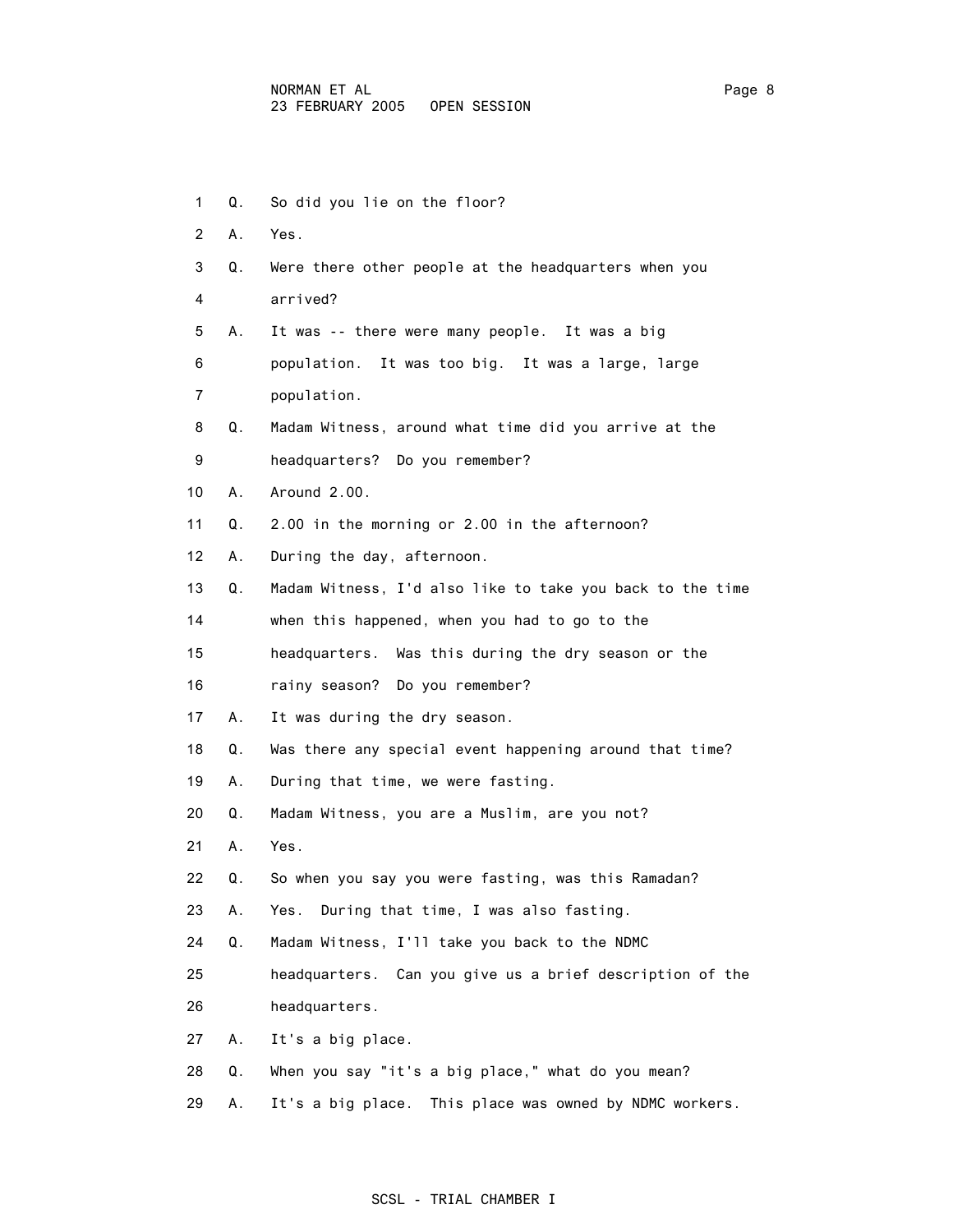#### NORMAN ET AL Page 9 23 FEBRUARY 2005 OPEN SESSION

| 1              |    | It is a popular place. Everybody -- almost everybody      |
|----------------|----|-----------------------------------------------------------|
| $\overline{2}$ |    | went to that place.                                       |
| 3              | Q. | Which part of the NDMC headquarters did you go on that    |
| 4              |    | day?                                                      |
| 5              | А. | The headquarters is a big place. Everybody went there.    |
| 6              |    | There were many. Almost everybody in the town, we all     |
| 7              |    | went there.                                               |
| 8              |    | PRESIDING JUDGE: Put the question again.                  |
| 9              |    | MS WIAFE:                                                 |
| 10             | Q. | Madam Witness, I'm talking about you. You have already    |
| 11             |    | told this Court that it was a big place, and everybody    |
| 12             |    | went there.                                               |
| 13             | А. | Yes.                                                      |
| 14             | Q. | When you went there, which part did you go?               |
| 15             | А. | I was on the right-hand side. That was the place I        |
| 16             |    | stood.                                                    |
| 17             | Q. | Does the NDMC headquarters have any buildings?            |
| 18             | А. | There are so many houses. But it was -- it has some       |
| 19             |    | distance between buildings.                               |
| 20             | Q. | When you went to the NDMC headquarters, did you enter the |
| 21             |    | buildings?                                                |
| 22             | А. | I didn't go inside. We were outside. We were all          |
| 23             |    | We didn't go into any house. We were all<br>outside.      |
| 24             |    | outside.                                                  |
| 25             | Q. | Madam Witness, you have testified that when you got to    |
| 26             |    | the NDMC headquarters, there was some firing going on.    |
| 27             | Α. | Yes.                                                      |
| 28             | Q. | Did this firing stop at any time?                         |
| 29             | Α. | When it stopped, when it stopped -- when we<br>Yes.       |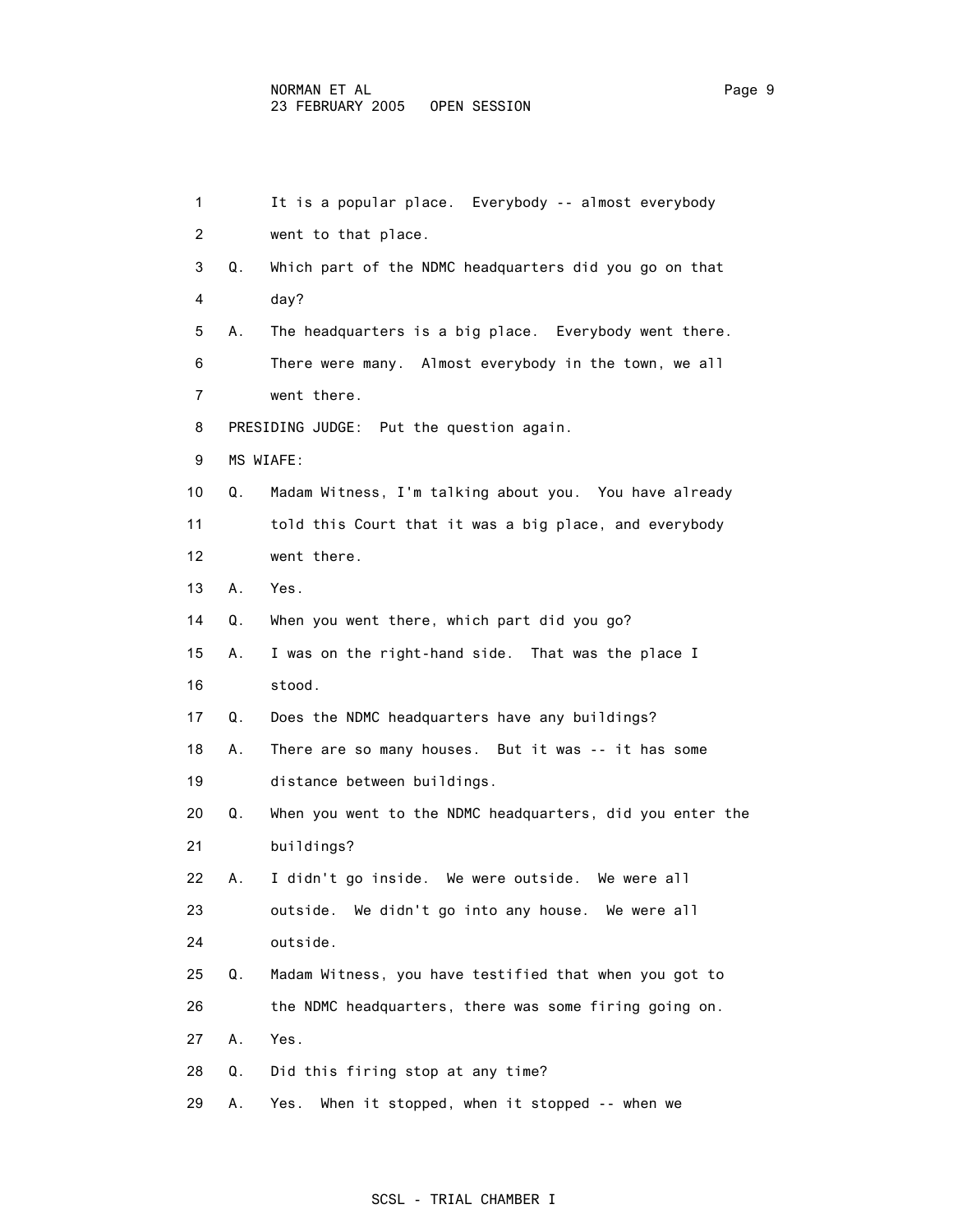| $\mathbf{1}$ |    | stopped, we went on. By the time we came, we didn't find  |
|--------------|----|-----------------------------------------------------------|
| 2            |    | the soldiers again. All we saw was Kamajors. They had     |
| 3            |    | some cowries with them.                                   |
| 4            | Q. | Did you say you went around?                              |
| 5            | А. | I went round -- I didn't go round the house. But we were  |
| 6            |    | standing outside.                                         |
| 7            | Q. | And you realised that there were no soldiers at the       |
| 8            |    | headquarters? Is that what you said?                      |
| 9            | А. | Mm, we did not see any soldiers again. When we got up,    |
| 10           |    | we only saw Kamajors. Up to evening, there was no         |
| 11           |    | soldier; there were only Kamajors.                        |
| 12           | Q. | On that day at the headquarters, did anything happen when |
| 13           |    | you saw these Kamajors at the headquarters?               |
| 14           | Α. | Yes.                                                      |
| 15           | Q. | Please tell this Court what happened.                     |
| 16           | А. | During that time, it was people that were trampled upon   |
| 17           |    | that died, and there were many.                           |
| 18           | Q. | Apart from the people who were trampled upon who died,    |
| 19           |    | did any other people die?                                 |
| 20           | А. | Yes. The Kamajors came dancing. When they were dancing,   |
| 21           |    | they came and took one man, took him around the corner    |
| 22           |    | there behind one house.                                   |
| 23           | Q. | Do you know what happened to that man?                    |
| 24           | А. | When they were -- after a short while, they came.<br>They |
| 25           |    | were dancing, and they saw some blood on the machete they |
| 26           |    | were having.                                              |
| 27           | Q. | Madam Witness, did you yourself see what happened to that |
| 28           |    | man?                                                      |
| 29           | А. | I did not see, but I saw the blood. I saw the blood       |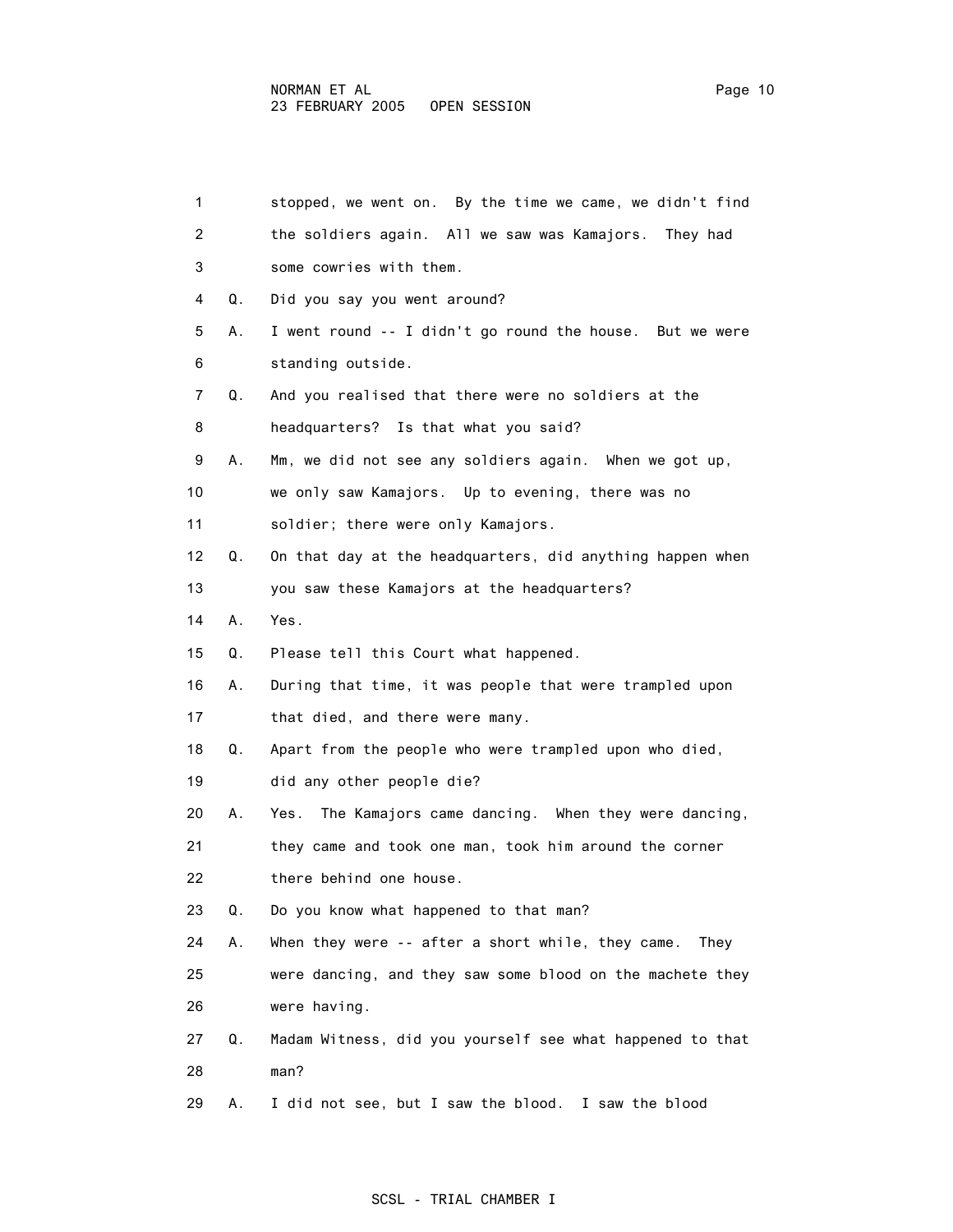| $\mathbf{1}$ | because it was my husband's uncle. That was the man that        |
|--------------|-----------------------------------------------------------------|
| 2            | was taken. We never saw him since then.                         |
| 3            | Q.<br>Madam Witness, apart from this man, did anything happen   |
| 4            | to anybody else?                                                |
| 5            | Yes. One other -- one other child was also taken away.<br>А.    |
| 6            | Who took this child away?<br>Q.                                 |
| 7            | It was the Kamajors. When they came back, they had some<br>А.   |
| 8            | machete on which there was blood all over the machete           |
| 9            | again.                                                          |
| 10           | Did you know this boy?<br>Q.                                    |
| 11           | No, no, I didn't know him. Only that we are nearer, we<br>А.    |
| 12           | are nearer at the headquarters. But I didn't know him.          |
| 13           | Q.<br>Madam, apart from these two incidents that you have       |
| 14           | narrated, did anything happen to anybody?                       |
| 15           | Yes. Yes, another lady also was captured and taken away.<br>А.  |
| 16           | When -- as they were coming back, they came the same way,       |
| 17           | having their machete all covered with blood.                    |
| 18           | Did you know that woman?<br>Q.                                  |
| 19           | I didn't know her. We all met there. I didn't know her.<br>А.   |
| 20           | Madam Witness, did you ever come to know why these people<br>Q. |
| 21           | were killed?                                                    |
| 22           | MR MARGAI: Objection, My Lord. There's no evidence that         |
| 23           | those people were killed. All she said was when the             |
| 24           | Kamajors disappeared with these people, they came back,         |
| 25           | she observed blood.                                             |
| 26           | PRESIDING JUDGE: The objection is sustained.                    |
| 27           | MR MARGAI: As My Lords please.                                  |
| 28           | MS WIAFE:                                                       |
| 29           | Madam Witness, did you ever come to know what happened to<br>Q. |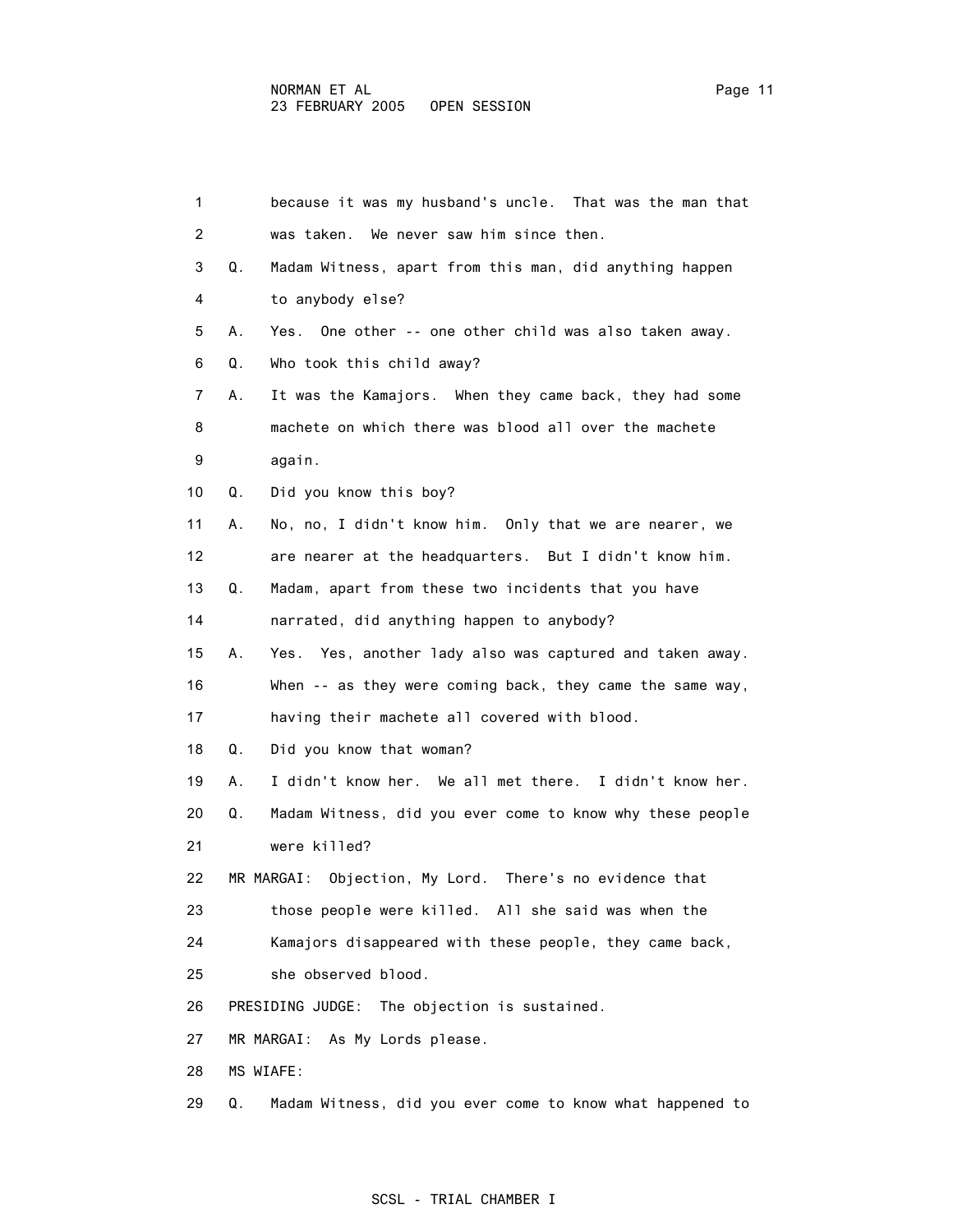1 these people? 2 A. Why they were killed? 3 Q. No, what happened to them? 4 A. When they were killed? 5 Q. When they were taken away. 6 A. We didn't know. We also were really fearing. 7 PRESIDING JUDGE: The nearest the witness has come to 8 approaching -- to creating a similarity between 9 appearance and death is with the taking of the husband's 10 uncle who was taken away. They came back with the 11 machetes stained with blood. And since then, they had 12 not seen them. That is the evidence she gave, about that 13 particular one. 14 MR MARGAI: That is a mere presumption, My Lord. 15 PRESIDING JUDGE: That's what I'm saying. 16 MR MARGAI: As My Lords pleases. 17 THE WITNESS: That was exactly what I said. 18 PRESIDING JUDGE: [Previous interpretation continues] was 19 trying to create a similarity between disappearance and 20 killing. That's a point which can be taken either way. 21 MS WIAFE: 22 Q. Madam Witness, how long did you stay at the NDMC 23 headquarters? 24 A. We were there for the whole day because we were captured. 25 Because when we were captured, we slept there because we 26 had nowhere to go. They told us to sit there until the 27 morning, and in the morning they would tell us what to 28 do. 29 Q. Who told you to sit there until morning?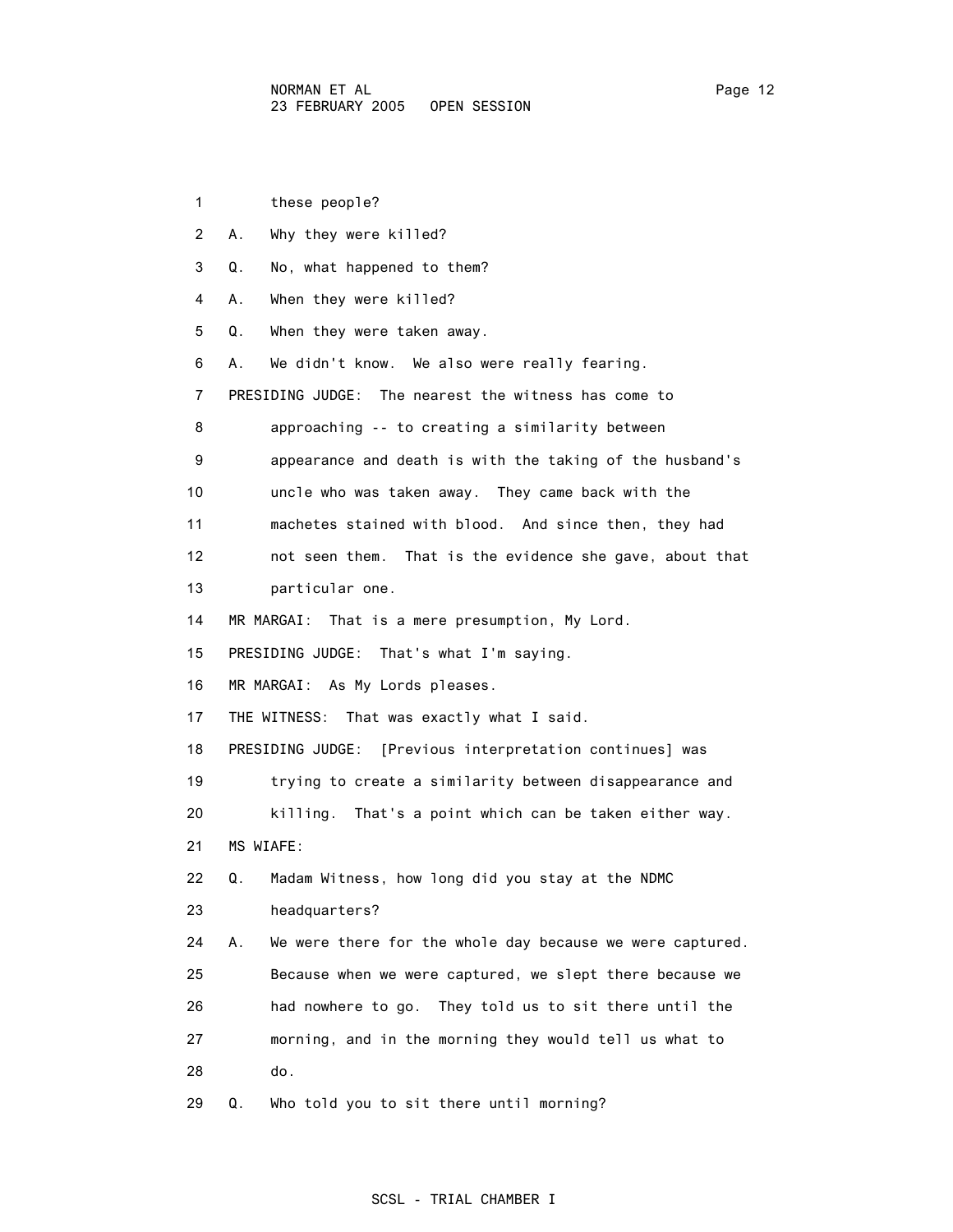| 1  | The Kamajors. They were the ones holding us.<br>А.                  |
|----|---------------------------------------------------------------------|
| 2  | Q.<br>So did you stay there until the next day?                     |
| 3  | In the morning, yes.<br>А.                                          |
| 4  | And what happened that morning?<br>Q.                               |
| 5  | In the morning, the Limbas were placed in one room.<br>А.<br>They   |
| 6  | Fullahs, the Mandingos, the Korankos, and the Susus.                |
| 7  | They were all placed in separately. They were all lined             |
| 8  | up separately.                                                      |
| 9  | What happened after that?<br>Q.                                     |
| 10 | They started -- they removed all the Mendes.<br>А.<br>Thev          |
| 11 | removed the Fullahs. They removed the Susus.<br>They                |
| 12 | removed the Mandingos. They removed the Koranko. We,                |
| 13 | the Limbas, the Lokos, the Temnes, we were left there.              |
| 14 | PRESIDING JUDGE: Please, let her take -- they removed the           |
| 15 | Mendes, the Fullahs --                                              |
| 16 | MS WIAFE:                                                           |
| 17 | Madam Witness, can you go over what you just said.<br>Q.            |
| 18 | Okay.<br>А.                                                         |
| 19 | PRESIDING JUDGE: She started with the --                            |
| 20 | MS WIAFE:                                                           |
| 21 | Please repeat what you just said.<br>Q.                             |
| 22 | In the morning, they removed the Mendes, the men.<br>А.             |
| 23 | PRESIDING JUDGE: Wait, wait. Mendes, who?                           |
| 24 | THE WITNESS:<br>The Fullahs.<br>The Mandingos. The Korankos.<br>The |
| 25 | These were the people who were removed. We, the<br>Susus.           |
| 26 | Limbas, the Temnes, and the Lokos, we were left there.              |
| 27 | MS WIAFE:                                                           |
| 28 | Madam Witness, when you say "they removed," who are you<br>Q.       |
| 29 | referring to?                                                       |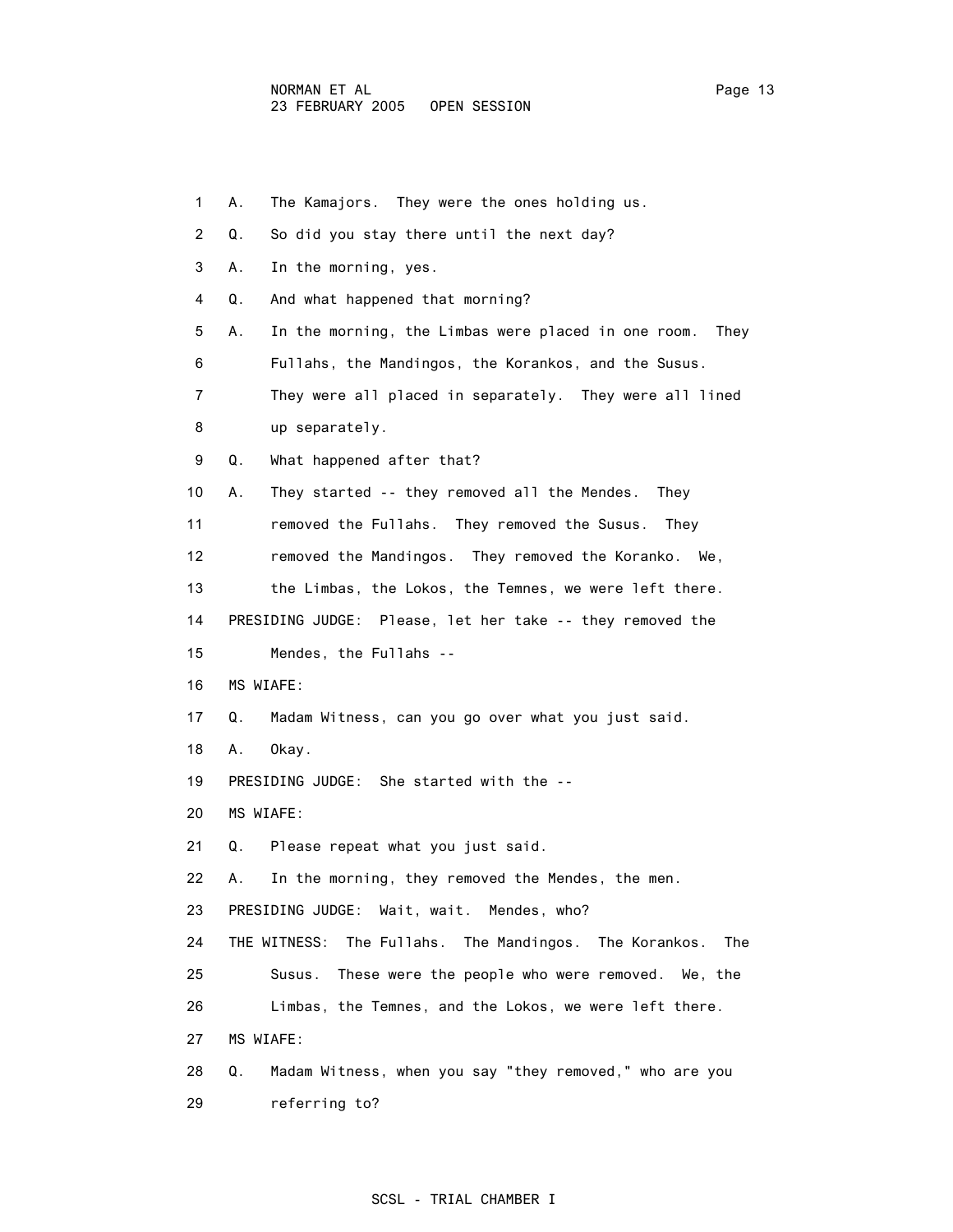| 1              | А. | The Kamajors. The Kamajors separated us.                     |
|----------------|----|--------------------------------------------------------------|
| $\overline{2}$ | Q. | What happened after you were separated?                      |
| 3              | А. | That was -- during that time, the people --                  |
| 4              | Q. | Madam Witness, take your time.                               |
| 5              |    | PRESIDING JUDGE: No, no, no, no. She cannot continue.<br>Let |
| 6              |    | her $-$                                                      |
| 7              |    | MS WIAFE:                                                    |
| 8              | Q. | Madam Witness, the question was what happened after you      |
| 9              |    | were separated? And please, take your time when you're       |
| 10             |    | answering the question.                                      |
| 11             | А. | That we are Limbas, so we should be killed.                  |
| 12             | Q. | Who said that?                                               |
| 13             | А. | The Kamajors. They said it. The Kamajors said that we        |
| 14             |    | should be killed.                                            |
| 15             | Q. | What happened after this was said by the Kamajors?           |
| 16             | А. | To say what?                                                 |
| 17             | Q. | You said the Kamajors said that you should be killed         |
| 18             |    | because you were Limbas. What happened after that?           |
| 19             | А. | We are responsible for spoiling this town, we that came.     |
| 20             | Q. | Who said --                                                  |
| 21             |    | PRESIDING JUDGE: We that came.                               |
| 22             |    | THE WITNESS: The Kamajors said this to us. The Kamajors said |
| 23             |    | it to us.                                                    |
| 24             |    | MS WIAFE:                                                    |
| 25             | Q. | What did the Kamajors say?                                   |
| 26             | А. | They said they don't want the Temnes, the Limbas, the        |
| 27             |    | Lokos, they don't want them in this town. For that           |
| 28             |    | reason, they are going to kill us all, that we the Limbas    |
| 29             |    | tap our wine for them so that the soldiers drink and         |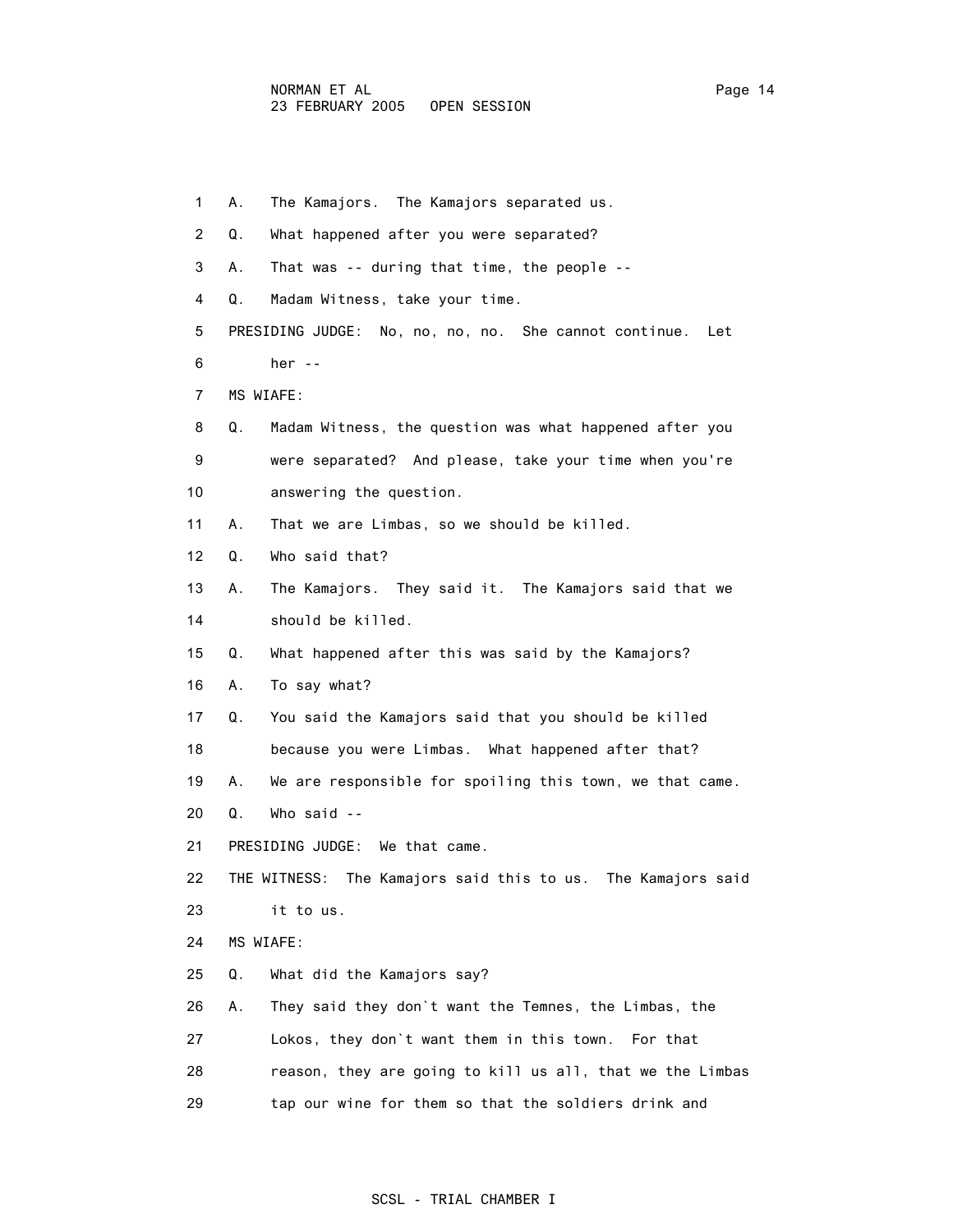| 1              |    | because of that, they are going to kill us, because we    |
|----------------|----|-----------------------------------------------------------|
| $\overline{2}$ |    | are too proud.                                            |
| 3              | Q. | Madam, what happened after this?                          |
| 4              | А. | And so, during that time, some people who were Liberians, |
| 5              |    | who speak Liberian language, they came.                   |
| 6              | Q. | And how did you know that these people were Liberians?    |
| 7              | А. | The way they were talking. That's the way we knew that    |
| 8              |    | they were Liberians.                                      |
| 9              | Q. | What did the Liberians do when they arrived?              |
| 10             | А. | They did not do anything to us. They came to save us.     |
| 11             | Q. | How did they save you?                                    |

- 12 A. They were the people who said we should all leave the
- 13 headquarters, all -- even the Temnes. They told us to go 14 back where we came from.
- 15 Q. Did they say anything else to your hearing?

16 A. That was how we left there, went out towards the

17 headquarter junction.

- 18 Q. Madam Witness, you said the Liberian people told you to 19 go away. Did they also say anything that you heard?
- 20 A. Yes.
- 21 Q. What did they say?
- 22 A. They said -- they said when they came, they said you 23 brought us here and said that we should come and take
- 24 over Tongo Field and that we should carry out the
- 25 operation of No Living Things.
- 26 Q. Who said this?
- 27 A. Those were the people who speak this Liberian language.
- 28 They said it.
- 29 Q. What else did they say?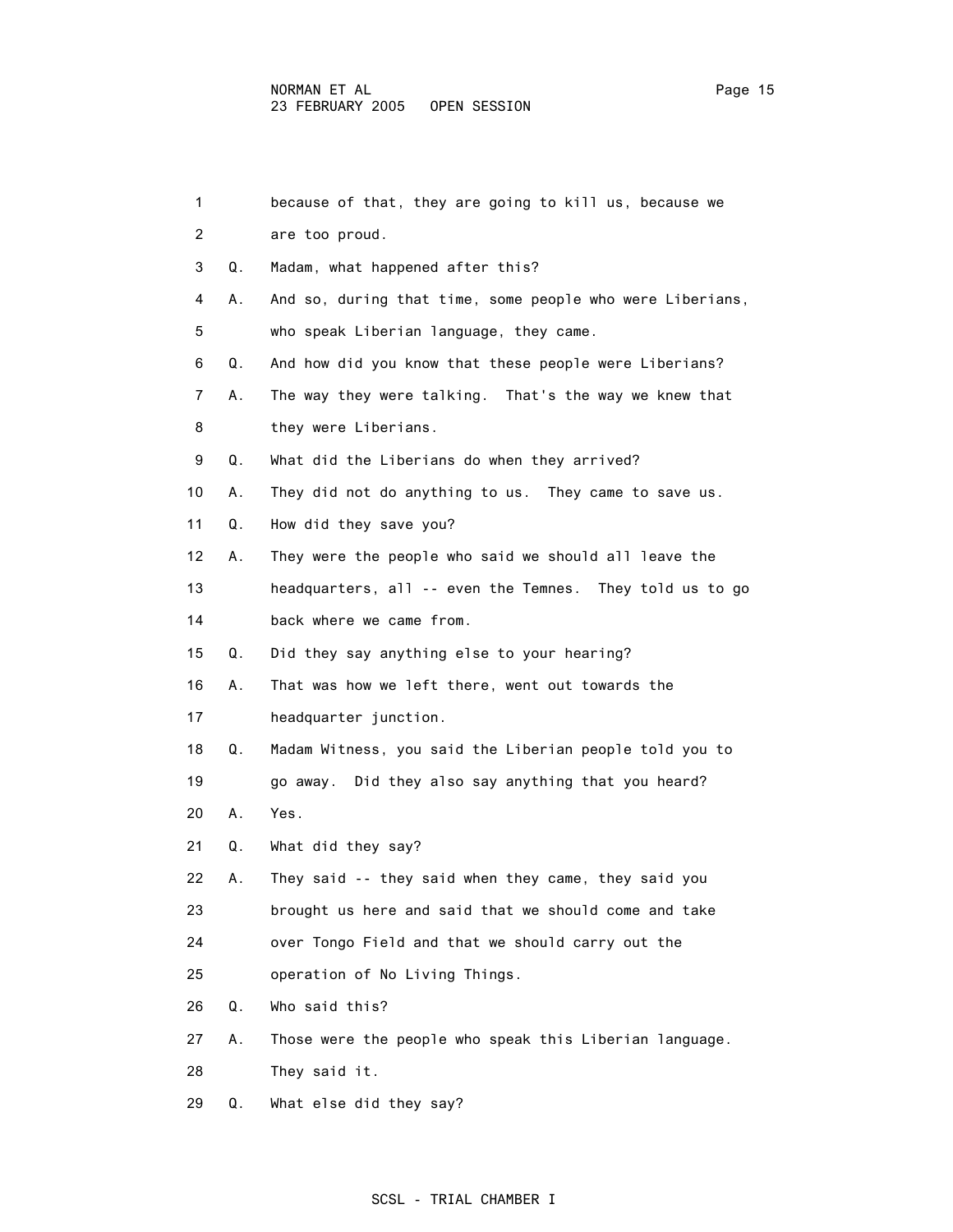| 1              | А. | During that time, we got up and went away. And they      |
|----------------|----|----------------------------------------------------------|
| $\overline{2}$ |    | said, you should not say you've come to kill all this.   |
| 3              |    | You have removed your own people, and you left these     |
| 4              |    | people. So therefore, because of that, these people      |
| 5              |    | should also go. They should also return.                 |
| 6              | Q. | Madam Witness, you have testified that you left the NDMC |
| 7              |    | headquarters. Who did you leave with?                    |
| 8              | А. | Me and my husband, we went to the headquarter junction.  |
| 9              |    | We passed through there in order to look for houses.     |
| 10             |    | That was the place we stood for some time.               |
| 11             | Q. | Apart from your husband, was anybody else with you?      |
| 12             | А. | Yes.                                                     |
| 13             | Q. | Who else was with you?                                   |
| 14             | А. | My elder brother was also there with us.                 |
| 15             | Q. | Apart from your elder brother, who else was there?       |
| 16             | А. | Unless -- except our eldest brother, who was also there  |
| 17             |    | with us.                                                 |
| 18             | Q. | Did anything happen at the junction when you got there?  |
| 19             | А. | Yes.                                                     |
| 20             | Q. | Please tell the Court what happened.                     |
| 21             | А. | So we came to the headquarter junction. We were many.    |
| 22             |    | And my elder brother, when we went there, one Kamaior    |
| 23             |    | said he wanted a bag of my brother. There were some      |
| 24             |    | things in his bag.                                       |
| 25             | Q. | How many Kamajors were at this junction when you got     |
| 26             |    | there?                                                   |
| 27             | Α. | There were many.                                         |
| 28             | Q. | And you said they wanted the bag of your elder brother?  |
| 29             | Α. | Yes.                                                     |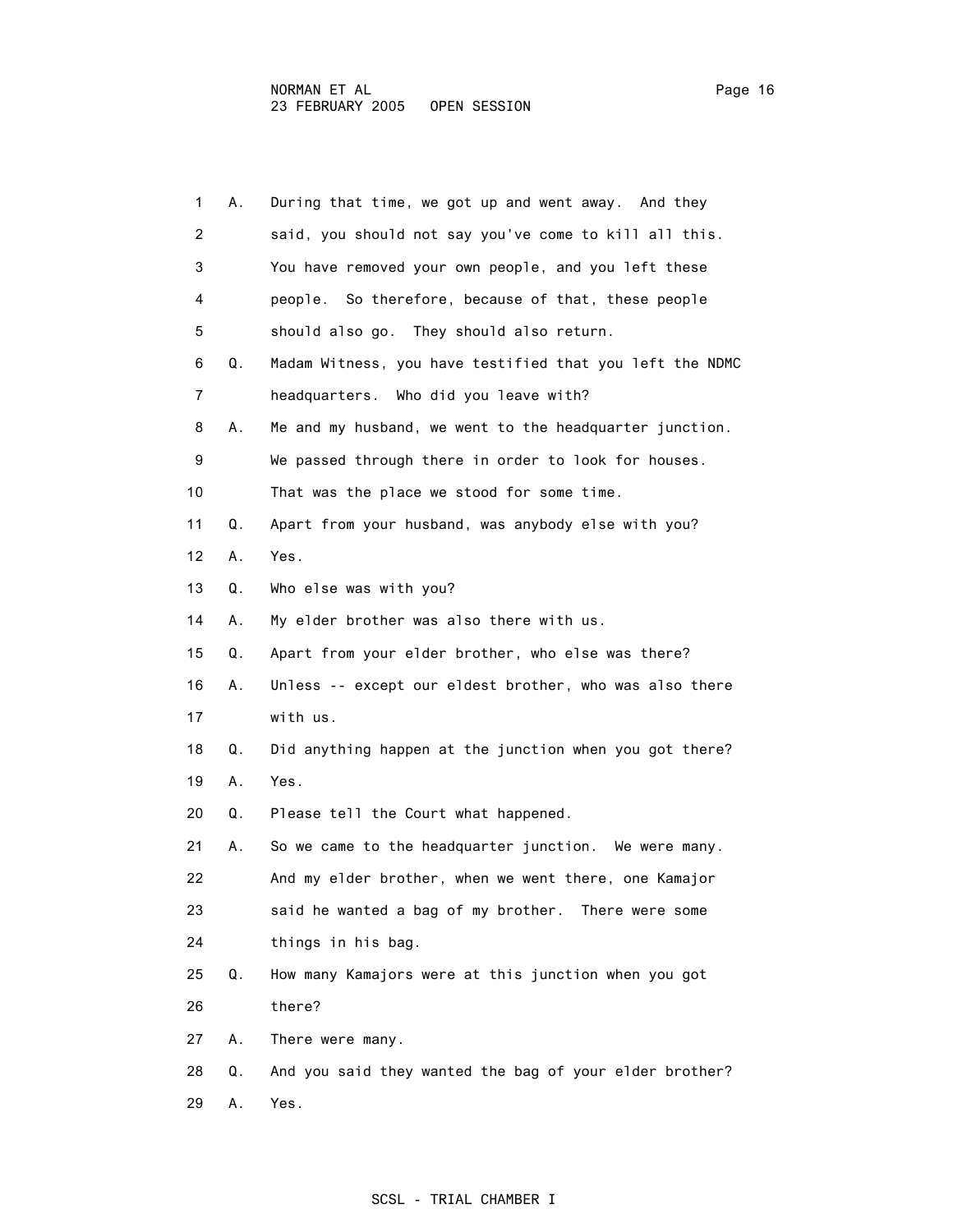1 Q. So what happened to the bag? 2 A. When they took this bag, and they said they wanted 3 -- they wanted this -- 4 THE INTERPRETER: My Lord, let the witness go slowly. Let the 5 witness repeat the statement. 6 MS WIAFE: 7 Q. Madam Witness -- 8 PRESIDING JUDGE: And tell her to speak aloud so that you can 9 hear her well. Speak to her directly in Limba. Let her 10 speak aloud and come closer to the microphone. 11 THE WITNESS: Okay. 12 MS WIAFE: 13 Q. Madam Witness, I'll take you back to the junction. What 14 happened when you got there? 15 PRESIDING JUDGE: Just wait, Madam. We'll stop there and 16 we'll rise for just a couple of minutes, please. The 17 Court will rise. 18 **[Recess taken at 10.32 a.m.]** 19 **[On resuming at 10.57 a.m.]**  20 PRESIDING JUDGE: We're resuming the session. 21 MS WIAFE: Just a moment, Your Honour. 22 PRESIDING JUDGE: It's okay. You can consult. 23 **Example 23** [Prosecution counsel confer] 24 PRESIDING JUDGE: Ms Wiafe, how far are you from the end of 25 your examination-in-chief? 26 MS WIAFE: Not more than 30 minutes. 27 PRESIDING JUDGE: Okay. 28 MS WIAFE: And Your Honours, during the break, we were 29 informed that there might be a slight interpretation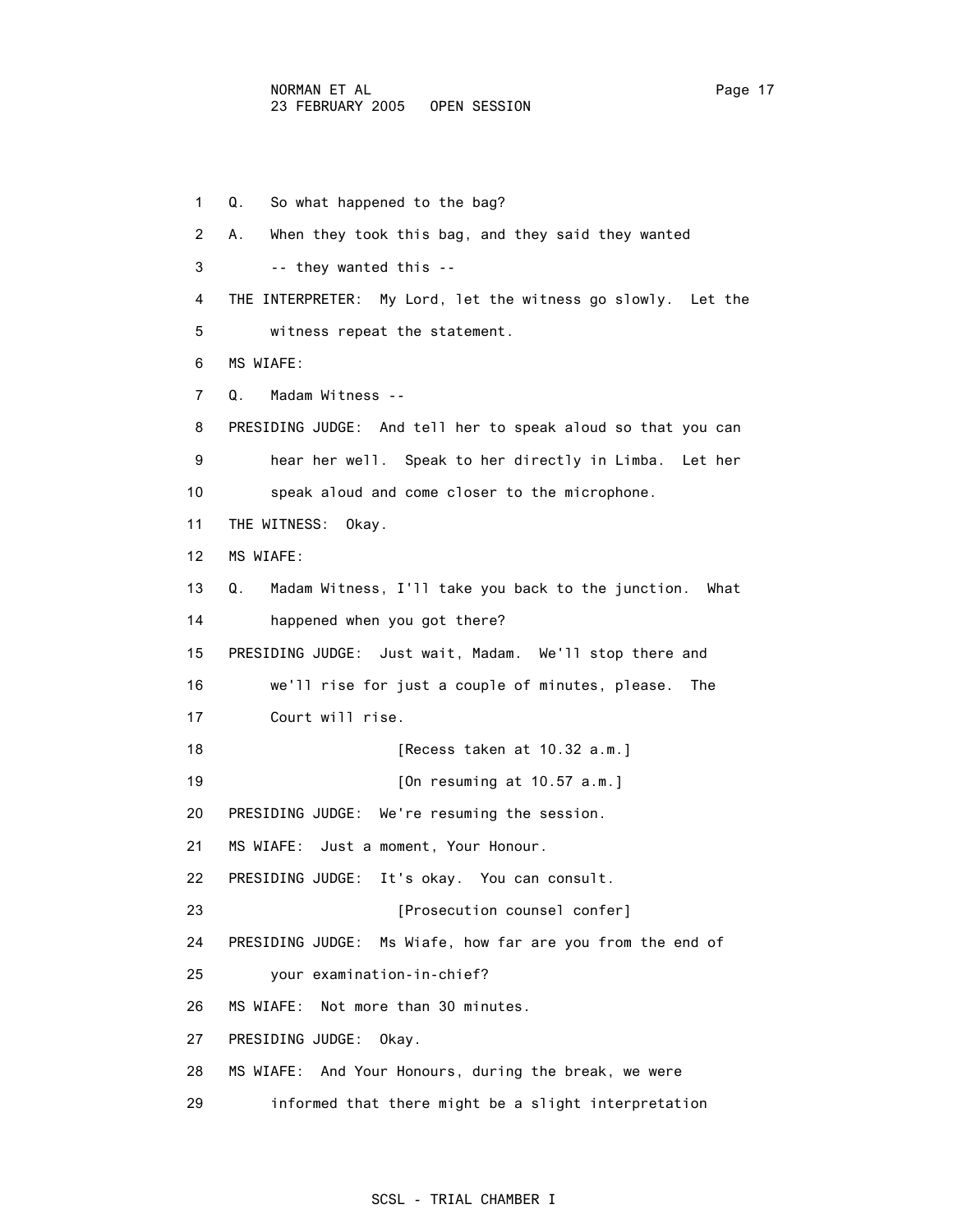| 1                 | The translators of the OTP informed us that<br>problem.         |
|-------------------|-----------------------------------------------------------------|
| $\overline{2}$    | there's a word in Limba, wandan [phon], which could mean        |
| 3                 | one of two things. It could either mean "sister" or             |
| 4                 | "brother." But it's being translated as brother, so we          |
| 5                 | want a clarification from the translators in the booth          |
| 6                 | whether this is the position.                                   |
| 7                 | PRESIDING JUDGE: She has been talking of her brother all        |
| 8                 | along. Her brother who died.                                    |
| 9                 | MS WIAFE: Yes, that is the -- could the translators just stop   |
| 10                | interpreting.                                                   |
| 11                | THE INTERPRETER: My Lord, the witness is saying that it is a    |
| $12 \overline{ }$ | Wandan in Limba means husband. Malo is man, My<br>man.          |
| 13                | Lord.                                                           |
| 14                | PRESIDING JUDGE:<br>Okay.                                       |
| 15                | MS WIAFE:                                                       |
| 16                | So Madam Witness, just before the break, you were telling<br>Q. |
| 17                | us about leaving the headquarters and getting to the            |
| 18                | junction.                                                       |
| 19                | The headquarter junction.<br>А.                                 |
| 20                | And you said you were with some people.<br>Q.                   |
| 21                | Yes.<br>А.                                                      |
| 22                | Q.<br>Who were you with?                                        |
| 23                | PRESIDING JUDGE: I think we got up to where she said she was    |
| 24                | with one of her brothers. He was --                             |
| 25                | My brother, my sister.<br>THE WITNESS:                          |
| 26                | MS WIAFE:                                                       |
| 27                | Madam Witness, can you go over that again. Who were you<br>Q.   |

28 with when you got to that junction?

29 A. I was with my sister, the sister -- my elder sister, and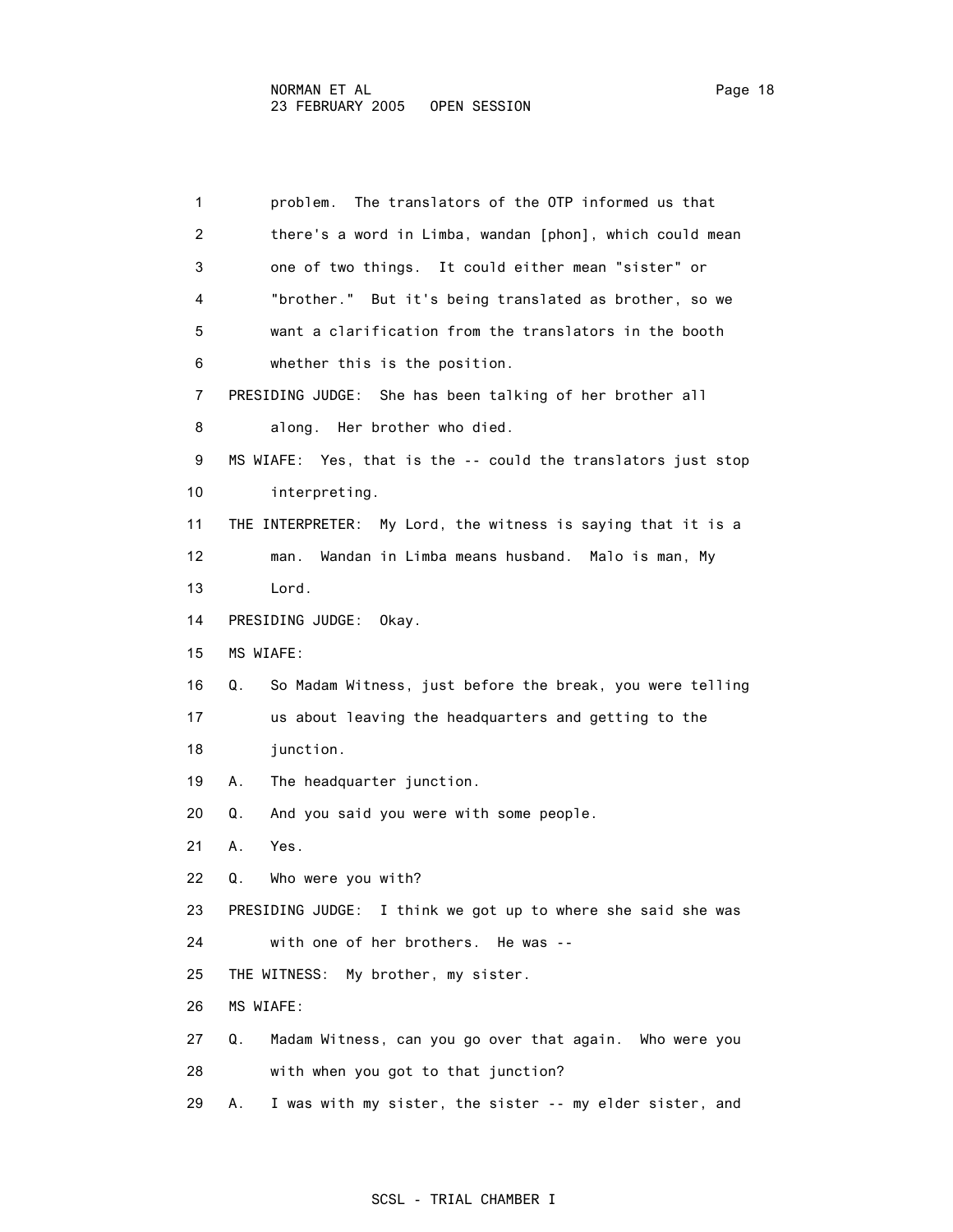1 the worker of his husband. 2 PRESIDING JUDGE: Whose bag was it? 3 MS WIAFE: 4 Q. Whose bag did you say was taken? 5 A. My brother, my elder brother. That was his bag. In that 6 bag contained all his things. 7 [230205 11.05 a.m. - CLR.] 8 PRESIDING JUDGE: That's where we are now. 9 MS WIAFE: 10 Q. Who was carrying your older brother's bag? 11 A. It was the worker of my sister's husband. 12 Q. Madam Witness, I am a bit confused here. Whose bag was 13 taken? 14 PRESIDING JUDGE: Can we limit ourselves to it is the 15 brother's bag. The brother's bag, please. Let's move 16 from there. 17 MS WIAFE: Okay. 18 THE WITNESS: It was not the man that owned the bag, that was 19 my sister. They bag was owned by my sister. It was my 20 sister's bag. 21 MR KAMARA: Your Honours, if I my interpose. We definitely 22 seem to have interpretation problems here. It seems like 23 the witness is insisting the bag is her sister's and the 24 interpretation comes in as a brother. That is why we 25 inquired during the break from the independent - the 26 [inaudible] translators to give us the assurance that the 27 word could mean brother or sister, depending on the 28 context. That is why the witness has interposed that, 29 really, it is the sister's bag, but the translation keeps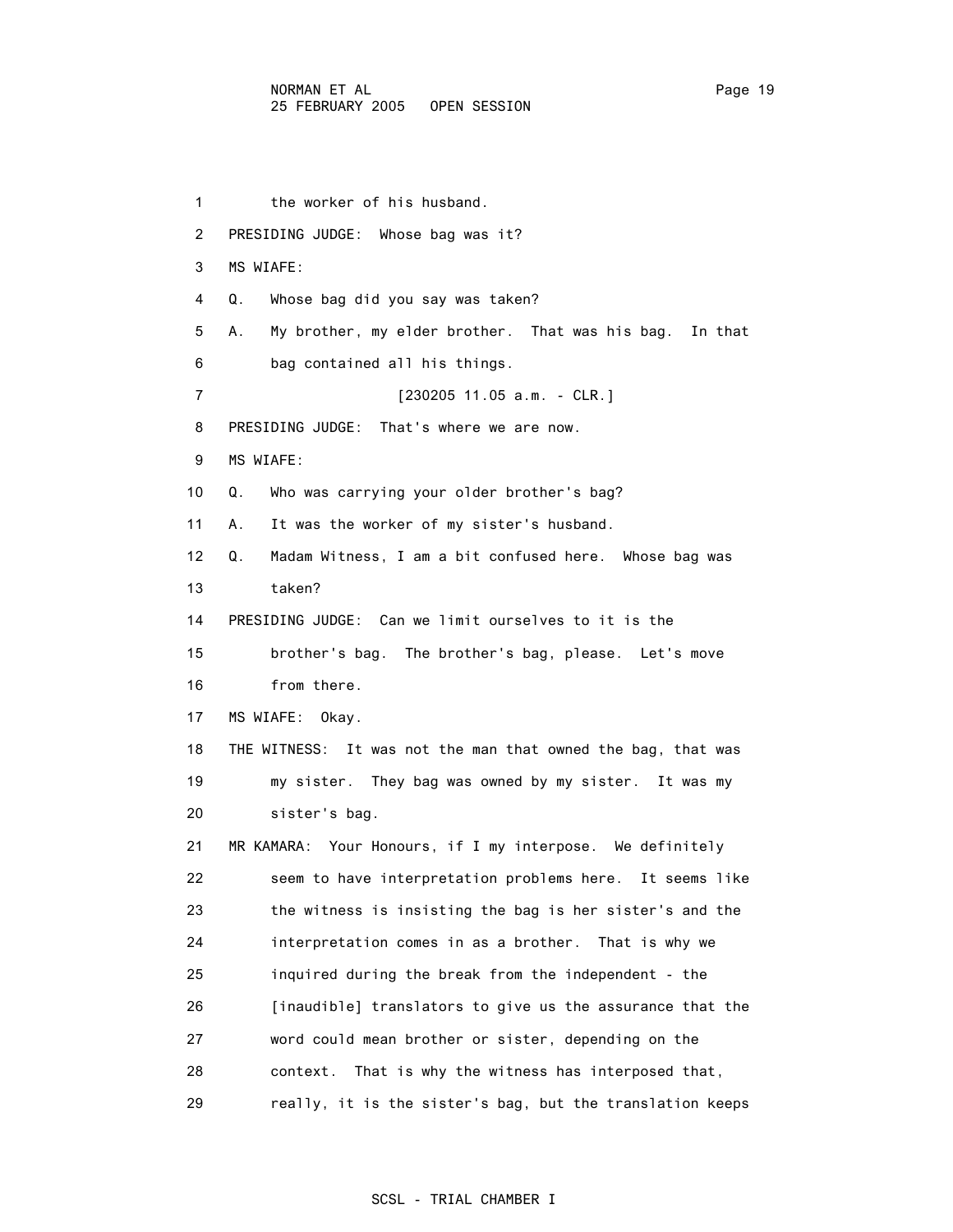1 on coming as the brother's. 2 JUDGE BOUTET: In the interpretation booth, can we have a 3 response to that, please? 4 INTERPRETER: The response is that the witness is saying the 5 bag belongs to his sister, but the bag was being carried 6 by his sister's husband's worker. 7 JUDGE BOUTET: But that's not the interpretation you gave. 8 You gave the interpretation that the bag belonged to her 9 brother. Twice you have repeated that. Is your 10 interpretation now that the bag belonged to her sister, 11 that this is her evidence? 12 INTERPRETER: Yes, that is her evidence, and that this bag was 13 not carried by her sister, but -- 14 JUDGE BOUTET: No, we're not interested in who carried the 15 bag. Who did it belong to? 16 INTERPRETER: The bag belonged to her elder sister. 17 JUDGE BOUTET: You translated that to be the bag of her 18 brother, elder brother. So that's not the accurate 19 translation. So are you saying now that the witness has 20 testified that the bag was that of her sister? 21 INTERPRETER: Yes, My Lord. 22 JUDGE BOUTET: Okay. 23 MR YILLAH: My Lord, I'm sorry to intervene at this stage. 24 The evidence was flowing up until the break announced by 25 Your Honour, the Presiding Judge. The evidence, as we 26 have it, is "the bag of my elder brother". 27 PRESIDING JUDGE: That's what we have. 28 MR YILLAH: With respect, My Lord, as I said, the evidence was

29 flowing up to that stage. My own view is that the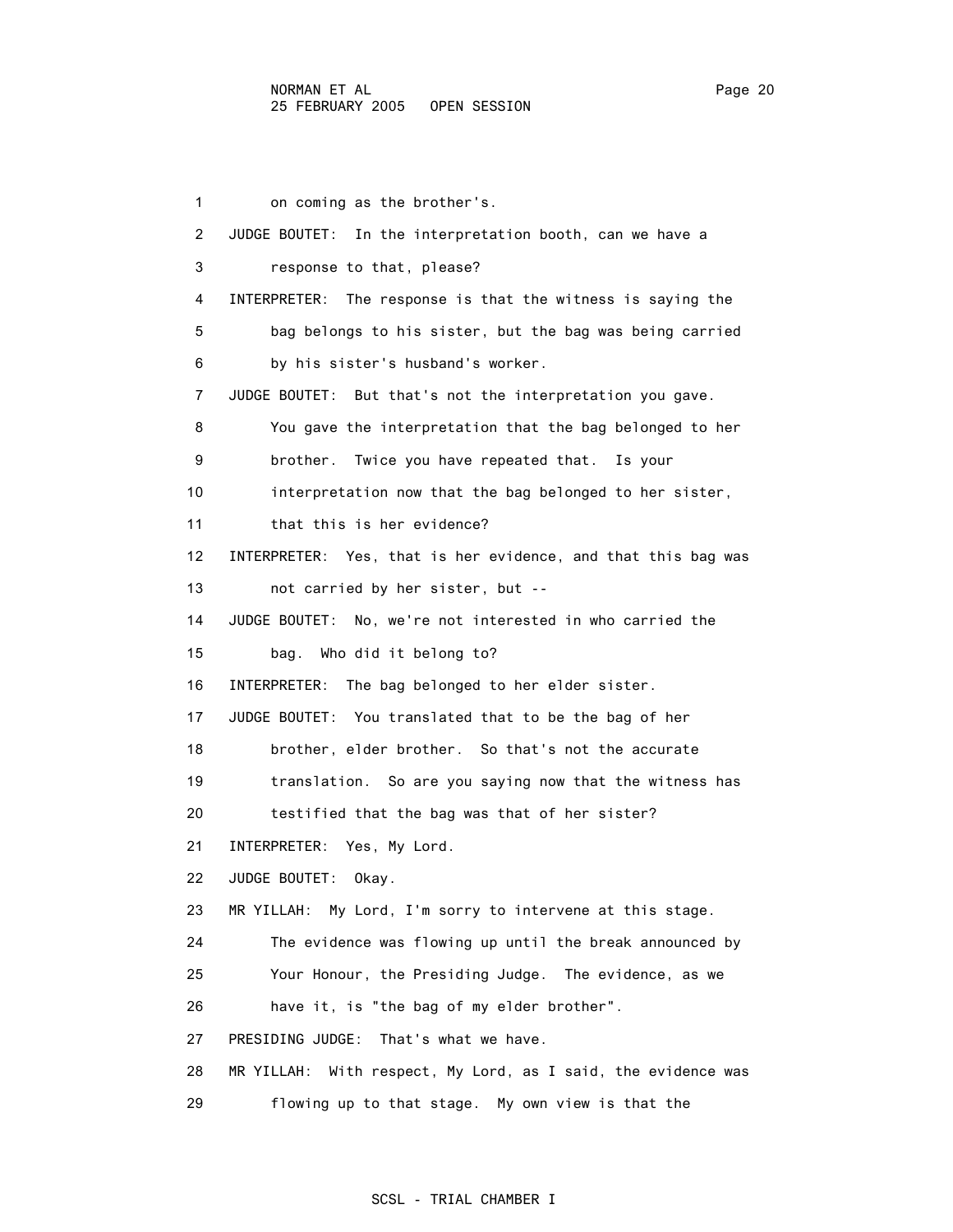1 confusion has been introduced, so the confusion has been 2 brought about by -- 3 JUDGE BOUTET: There is no confusion. The interpretation is 4 not accurate. You or anybody has the right to stand up 5 and say it's not what the witness is saying. We are in 6 the hands of the interpreters on this. 7 THE WITNESS: It was a mistake but I am talking that it was my 8 elder sister, my elder sister were working together. It 9 was a lady - she was my sister - and the worker of her 10 husband. 11 JUDGE BOUTET: Let's take it from there. We have the bag 12 belonged to her elder sister. Please carry on. 13 MS WIAFE: 14 Q. Madam Witness, what happened to this bag? 15 A. We had our things and money in that bag. 16 Q. What happened to it when you got to the junction? 17 A. As soon as we got there, one of the men said he wanted 18 this bag, but I begged him that this bag - "Please, don't 19 take it. It is ours." 20 Q. Who was this man who said he wanted to take your bag? 21 A. It was a Kamajor. 22 Q. Was this bag taken? 23 A. Yes. He took it to Boomi Junction [phon]. 24 Q. Madam Witness, from the junction, where did you go? 25 A. We stood there until -- when my sister's husband's worker 26 came back, we were standing there waiting for him. 27 Q. And when he came back, did you leave the junction? 28 A. Yes. 29 Q. Where did you go?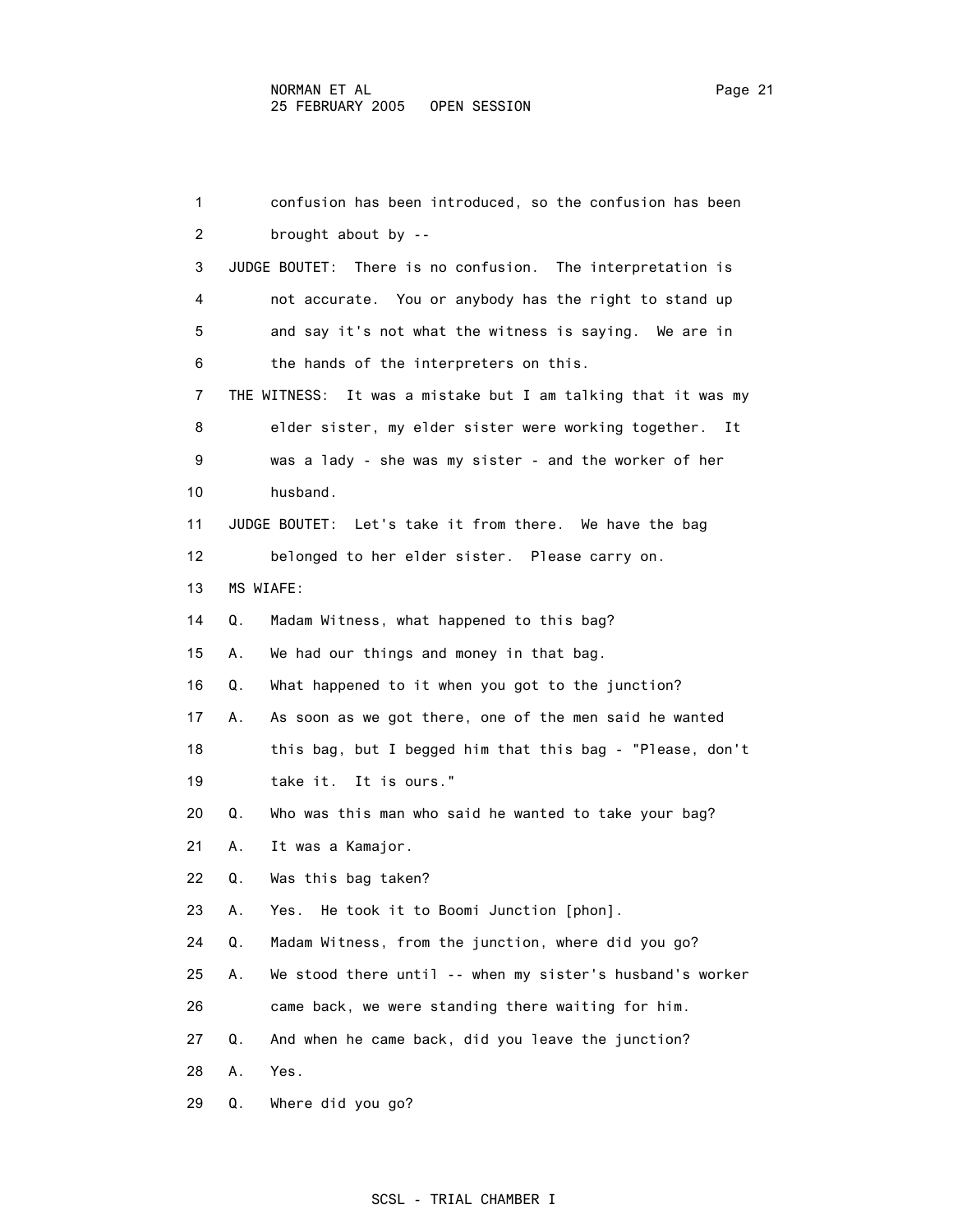| 1              | А. | They went to their own house. I and my son went towards   |
|----------------|----|-----------------------------------------------------------|
| $\overline{2}$ |    | the back.                                                 |
| 3              | Q. | When you say, "They went to their own house," who are you |
| 4              |    | referring to?                                             |
| 5              | А. | My sister -- when the bag was taken, my sister and the    |
| 6              |    | worker went to their own house. I and my own son went     |
| 7              |    | towards the back.                                         |
| 8              | Q. | Did anything happen as you went towards the back?         |
| 9              | Α. | Yes.                                                      |
| 10             | Q. | Can you please tell this Court what happened?             |
| 11             | А. | When we went to the back, I was held there by another     |
| 12             |    | Kamajor.                                                  |
| 13             | Q. | Why did the Kamajor hold you there?                       |
| 14             | А. | He held me and asked me why I was crying.                 |
| 15             | Q. | What happened after that?                                 |
| 16             | А. | He hit me with the stick on my waist.                     |
| 17             | Q. | What did you do?                                          |
| 18             | Α. | I never did anything to him.                              |
| 19             | Q. | Did anything else happen to you when you met this --      |
| 20             | Α. | Yes.                                                      |
| 21             | Q. | What happened?                                            |
| 22             | А. | As I turned around, I saw our elder brother who is a man  |
| 23             |    | -- the elder brother, he was held, and MS -- they were    |
| 24             |    | both held.                                                |
| 25             | Q. | This elder brother that you refer to, when you were       |
| 26             |    | leaving the headquarters, did you leave with him?         |
| 27             | Α. | The man?                                                  |
| 28             | Q. | Your elder brother. Where was he when you were leaving    |
| 29             |    | the headquarters, do you know?                            |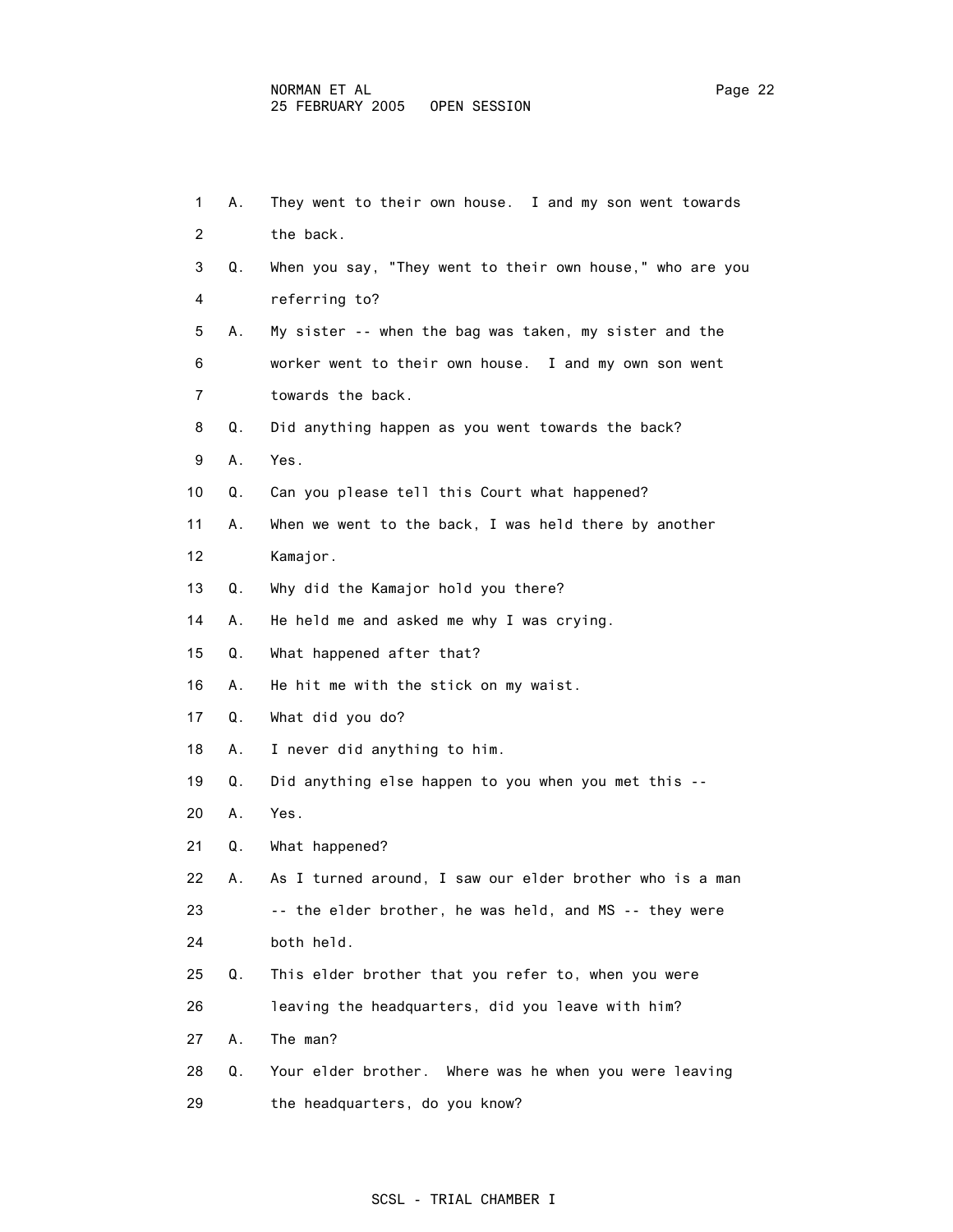1 A. The man? 2 MS WIAFE: Her elder brother that she is talking about now. 3 Q. At the time that you were leaving the headquarters, were 4 you with him? 5 A. No. He went towards Boima. There are many roads. He 6 went to towards Boima. 7 PRESIDING JUDGE: Okay, she turned around. 8 MS WIAFE: Yes. 9 PRESIDING JUDGE: So the elder brother was held, held by whom? 10 MS WIAFE: 11 Q. This elder brother, who was holding him? 12 A. The man? 13 Q. Yes, who had captured him? You said somebody was -- 14 A. It was a Kamajor who held him. It was a Kamajor who held 15 two -- he and his friend. 16 Q. How many Kamajors did you see with your brother and his 17 friend? 18 A. There were about three, but they never did anything to 19 him. Those that held him, they never did anything to 20 him, only that they took the money from him. 21 Q. Madam Witness, how far were you from where your brother 22 and the Kamajors were standing? 23 A. I was sitting -- the place I am sitting here and, like, 24 over there where the judges are sitting. I never said he 25 was my brother, because they are looking for other 26 Limbas. I never said he was my brother. 27 MS WIAFE: Your Honours, we would like the record to reflect 28 that the distance from the witness's seat to where the 29 judges are sitting is about 15 feet - 15 yards.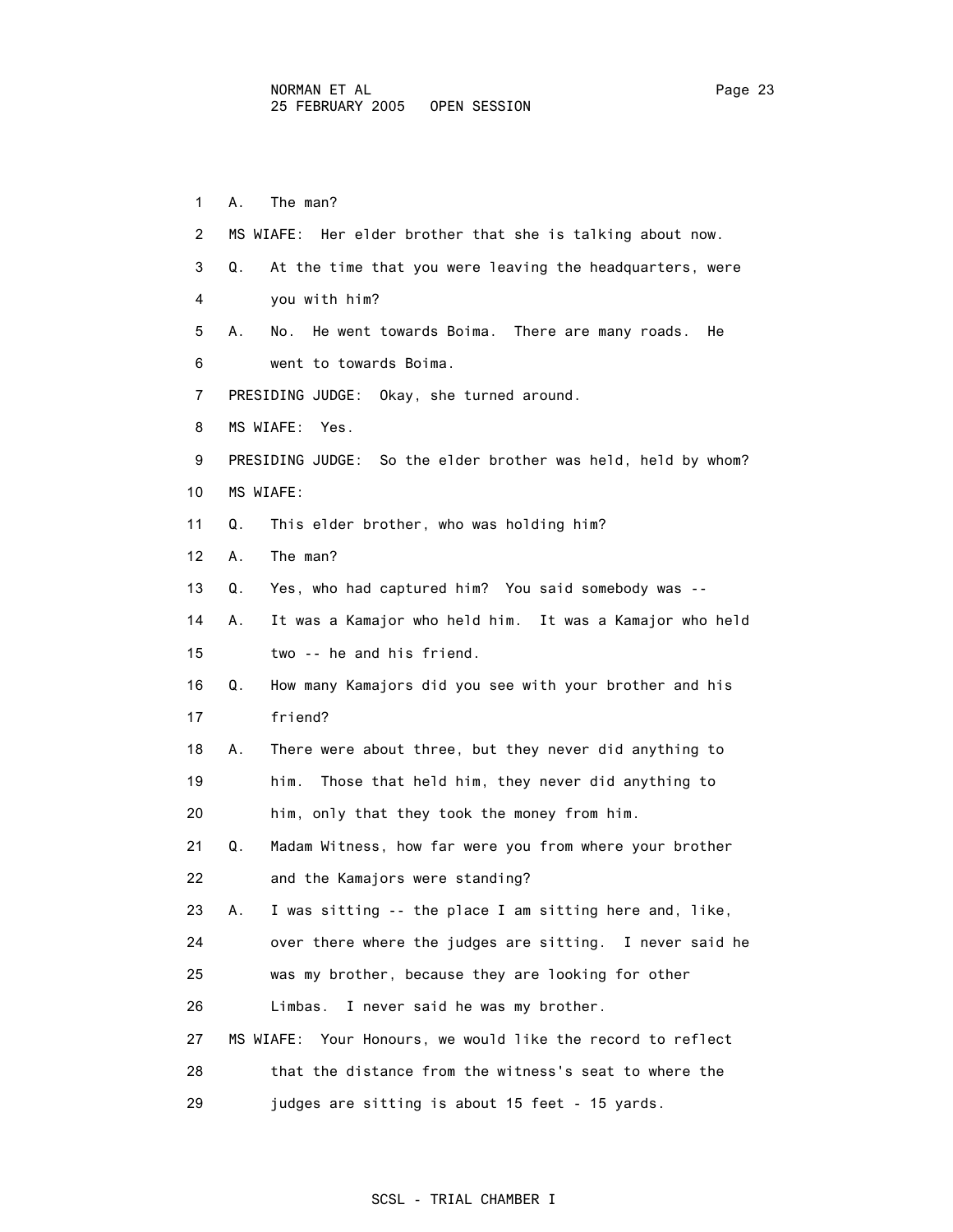| 1  |    | THE WITNESS:<br>It could be, yes. It could be about that. |
|----|----|-----------------------------------------------------------|
| 2  |    | MS WIAFE:                                                 |
| 3  | Q. | Now, Madam Witness, you said the Kamajors that were with  |
| 4  |    | your brother took money from him.                         |
| 5  | Α. | Yes.                                                      |
| 6  | Q. | How do you know they took money from him?                 |
| 7  | А. | As they were talking, we had them, but then we did not -- |
| 8  |    | I did not say he's our brother, because everybody was     |
| 9  |    | trying to fight for his life.                             |
| 10 | Q. | After the money was taken from him, what happened?        |
| 11 | А. | Then they were left and went away. Not long from then,    |
| 12 |    | the one who came to kill did not meet them there again.   |
| 13 | Q. | Madam Witness, who are you referring to? You said that    |
| 14 |    | two Kamajors left your brother.                           |
| 15 | А. | The one who took the money, they went away. The next one  |
| 16 |    | who came to kill him came, and then they called the other |
| 17 |    | Kamajor who came to kill him said because he had worked   |
| 18 |    | with this man, so he was going to kill him.               |
| 19 | Q. | Madam Witness, let me get you. You say another Kamajor    |
| 20 |    | came after those other two Kamajors had left; is that     |
| 21 |    | what you are saying?                                      |
| 22 | Α. | Yes.                                                      |
| 23 | Q. | When this man got to your brother, what happened?         |
| 24 | А. | He said, "We have come here for you. Look at this list.   |
| 25 |    | All the Limbas' names are written here. We have come      |
| 26 |    | here for you." That is what he said.                      |
| 27 | Q. | Did you hear him saying that?                             |
| 28 | А. | Because it was not a far distance, but we don't<br>Yes.   |
| 29 |    | talk.                                                     |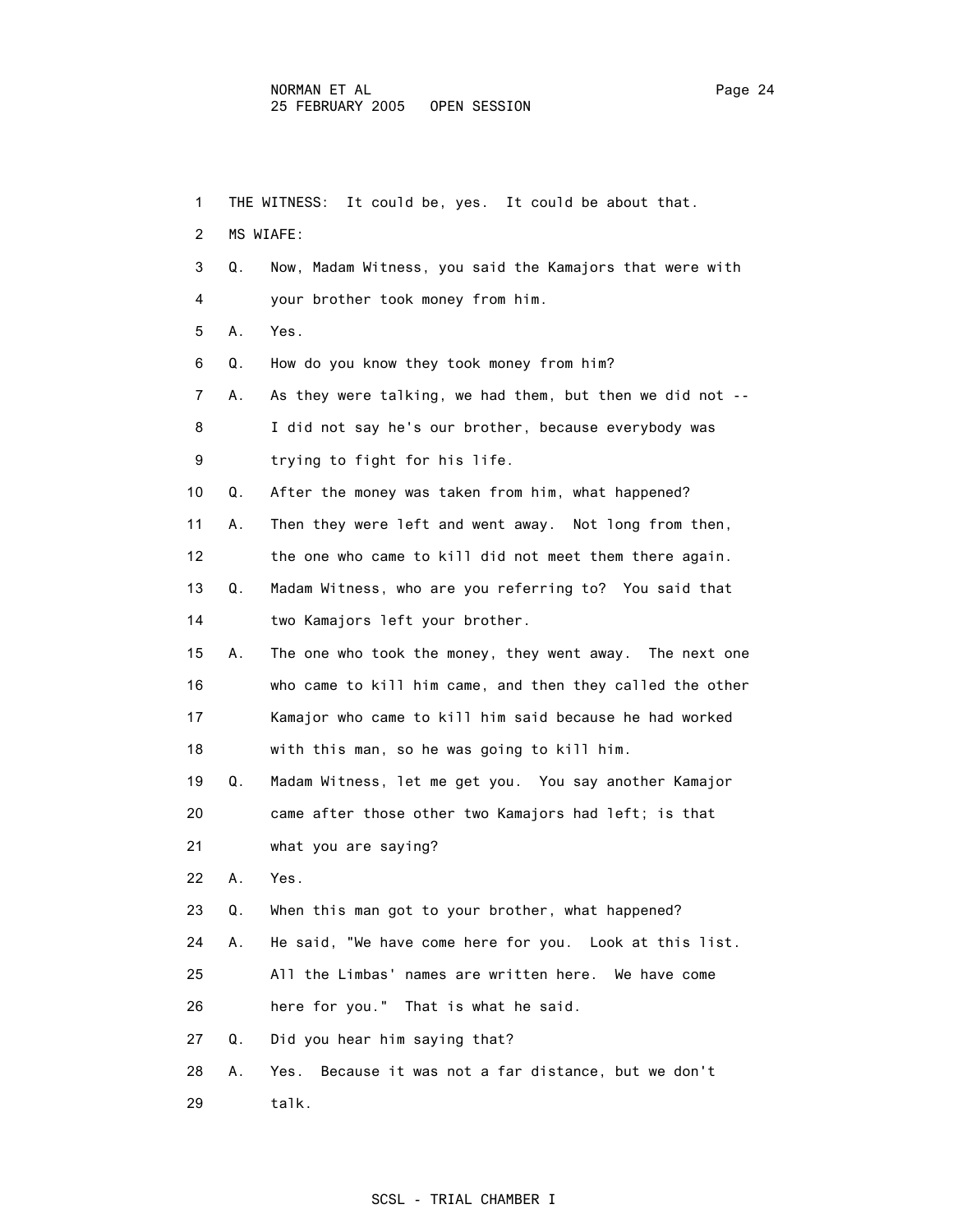| $\mathbf 1$    | Q. | Now after the Kamajor said this, what happened?          |
|----------------|----|----------------------------------------------------------|
| $\overline{2}$ | Α. | Then he cut off the ear.                                 |
| 3              | Q. | Whose ear are you referring to?                          |
| 4              | А. | My elder brother.                                        |
| 5              | Q. | Did he do anything else?                                 |
| 6              | А. | [Inaudible].                                             |
| 7              | Q. | Madam Witness, did the Kamajor, after cutting your       |
| 8              |    | brother's ear, do anything else?                         |
| 9              | А. | Yes.                                                     |
| 10             | Q. | Could you please tell this Court what he did?            |
| 11             | А. | And my brother started asking, "Please, don't kill me."  |
| 12             |    | He said, "I have all my wives and children. I am         |
| 13             |    | controlling them." Then the Kamajor said, "I'm going to  |
| 14             |    | kill you."                                               |
| 15             | Q. | Did he kill your brother?                                |
| 16             | А. | My brother knelt down to beg him and then after a time,  |
| 17             |    | he cut his -- they cut his throat with a machete and the |
| 18             |    | Kamajor said [Krio words spoken]. I was standing there   |
| 19             |    | and I heard it all.                                      |
| 20             | Q. | What happened to your brother --                         |
| 21             |    | PRESIDING JUDGE: Please wait.                            |
| 22             |    | MS WIAFE:                                                |
| 23             | Q. | Madam Witness, did you see what happened to your brother |
| 24             |    | after his throat was cut?                                |
| 25             | Α. | Yes.                                                     |
| 26             | Q. | Please tell the Court what you saw?                      |
| 27             | А. | When he was killed, they cut the -- they mutilated his   |
| 28             |    | body.                                                    |
| 29             | Q. | Madam Witness, earlier on, you had said that the Kamajor |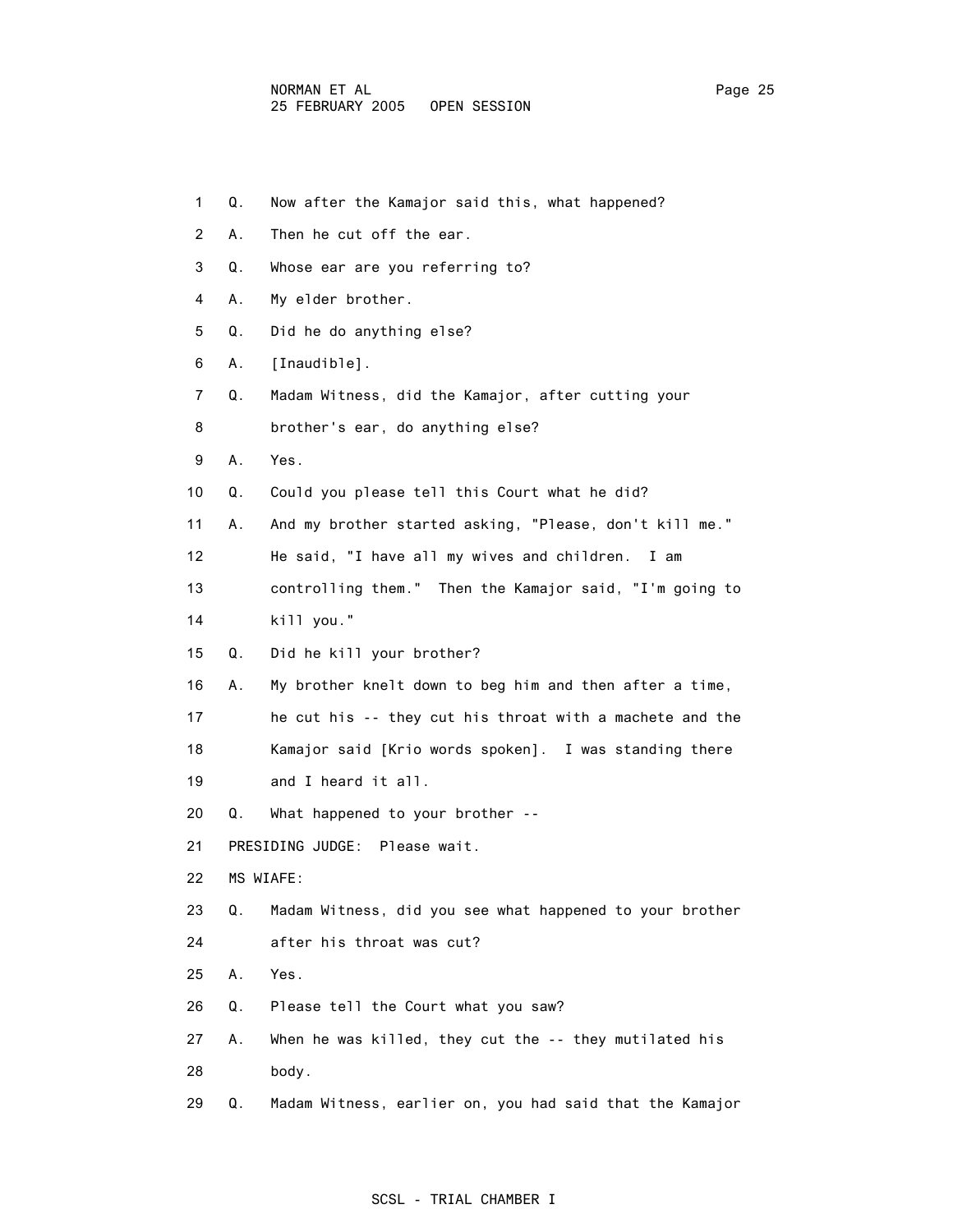| $\mathbf{1}$ | who approached your brother had told him why he was going       |
|--------------|-----------------------------------------------------------------|
| 2            | to kill him. What did he say?                                   |
| 3            | Those who held him?<br>А.                                       |
| 4            | No, the one who killed him, according to you, the one who<br>Q. |
| 5            | killed him?                                                     |
| 6            | Because they were looking for Limbas and the Temnes and<br>А.   |
| 7            | the locals, they are to kill them all.                          |
| 8            | Madam Witness, what did you do after this?<br>Q.                |
| 9            | I went to my sister. I told my sister that we should go.<br>А.  |
| 10           | Did you leave?<br>Q.                                            |
| 11           | Yes, and went to Mano Junction. That was the place we<br>А.     |
| 12           | slept, because it was a far distance.                           |
| 13           | JUDGE BOUTET: What's the name of the junction?                  |
| 14           | MS WIAFE: Mano Junction. It is M-A-N-O.                         |
| 15           | What was your final destination?<br>Q.                          |
| 16           | Where I went? I went to Kenema.<br>А.                           |
| 17           | MS WIAFE: Your Honours, I have no more questions for this       |
| 18           | witness.                                                        |
| 19           | JUDGE BOUTET: Thank you. Cross-examination, counsel for the     |
| 20           | first accused.                                                  |
| 21           | PRESIDING JUDGE: Just a minute. Madam Witness, are you all      |
| 22           | right? I see you are sobbing, shedding tears.  Do you           |
| 23           | want some assistance?                                           |
| 24           | THE WITNESS:<br>Yes.                                            |
| 25           | JUDGE BOUTET: Council for the first accused, are you ready to   |
| 26           | proceed with cross-examination?                                 |
| 27           | CROSS-EXAMINED BY MR YILLAH:                                    |
| 28           | Madam Witness, were you in Tongo from the period May 1997<br>Q. |
| 29           | to January 1998?                                                |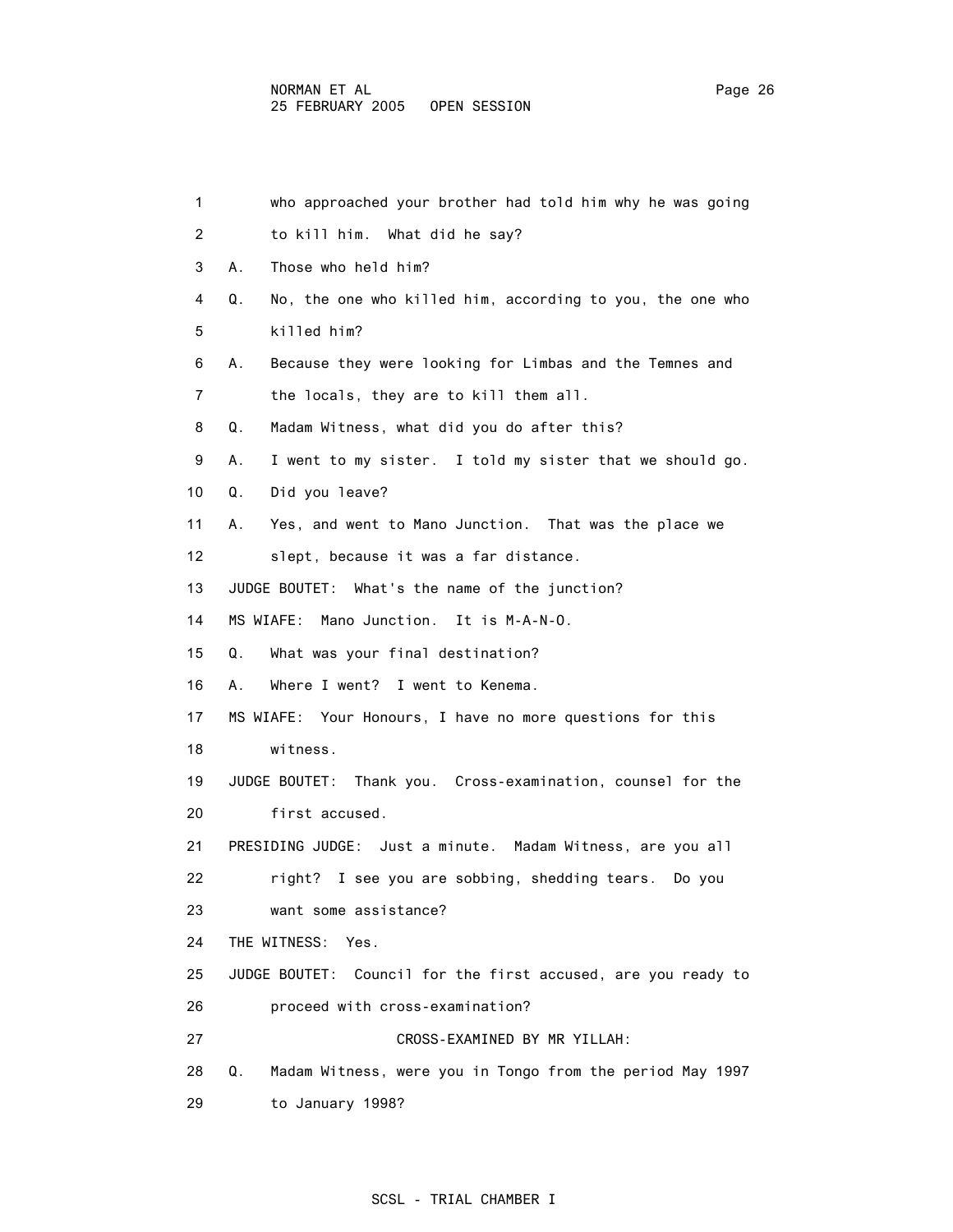| 1              | А. | I was not there. I was in Makeni, but not long. I came      |
|----------------|----|-------------------------------------------------------------|
| $\overline{2}$ |    | It was not long, I came back.<br>back.                      |
| 3              | Q. | Were you there when juntas were in control of Tongo?        |
| 4              | А. | Yes, I was there.                                           |
| 5              | Q. | Madam Witness?                                              |
| 6              | А. | I am answering.                                             |
| 7              | Q. | During this period, did the junta forces introduce forced   |
| 8              |    | mining for the civilian residents of Tongo?                 |
| 9              | А. | Yes, to mine diamonds, yes.                                 |
| 10             | Q. | Madam Witness, is it true that the junta forces killed      |
| 11             |    | civilians who refused to cooperate with their forced        |
| 12             |    | mining; is that correct?                                    |
| 13             | А. | I never saw it. I never saw it. Since I was there, I        |
| 14             |    | have never seen a junta kill somebody because the           |
| 15             |    | gentleman, he didn't go.                                    |
| 16             | Q. | Madam Witness, during this period, do you know whether      |
| 17             |    | the Kamajor forces sent warnings to civilians by way of     |
| 18             |    | letters, verbal messages for them to leave Tongo before     |
| 19             |    | the attack? Do you know?                                    |
| 20             | А. | Yes.                                                        |
| 21             | Q. | Madam Witness, is it also true that a large number of       |
| 22             |    | civilians left Tongo as a result of this several Kamajor    |
| 23             |    | warnings?                                                   |
| 24             | А. | Yes, those that had the chance, they went away.<br>Those of |
| 25             |    | us with the large family, we could not go because the       |
| 26             |    | road was already closed. They had closed the road.          |
| 27             | Q. | Madam Witness, was the NDMC security headquarters also      |
| 28             |    | the headquarters of the junta forces; do you know?          |
| 29             | Α. | They were not there. Some were there, some were all         |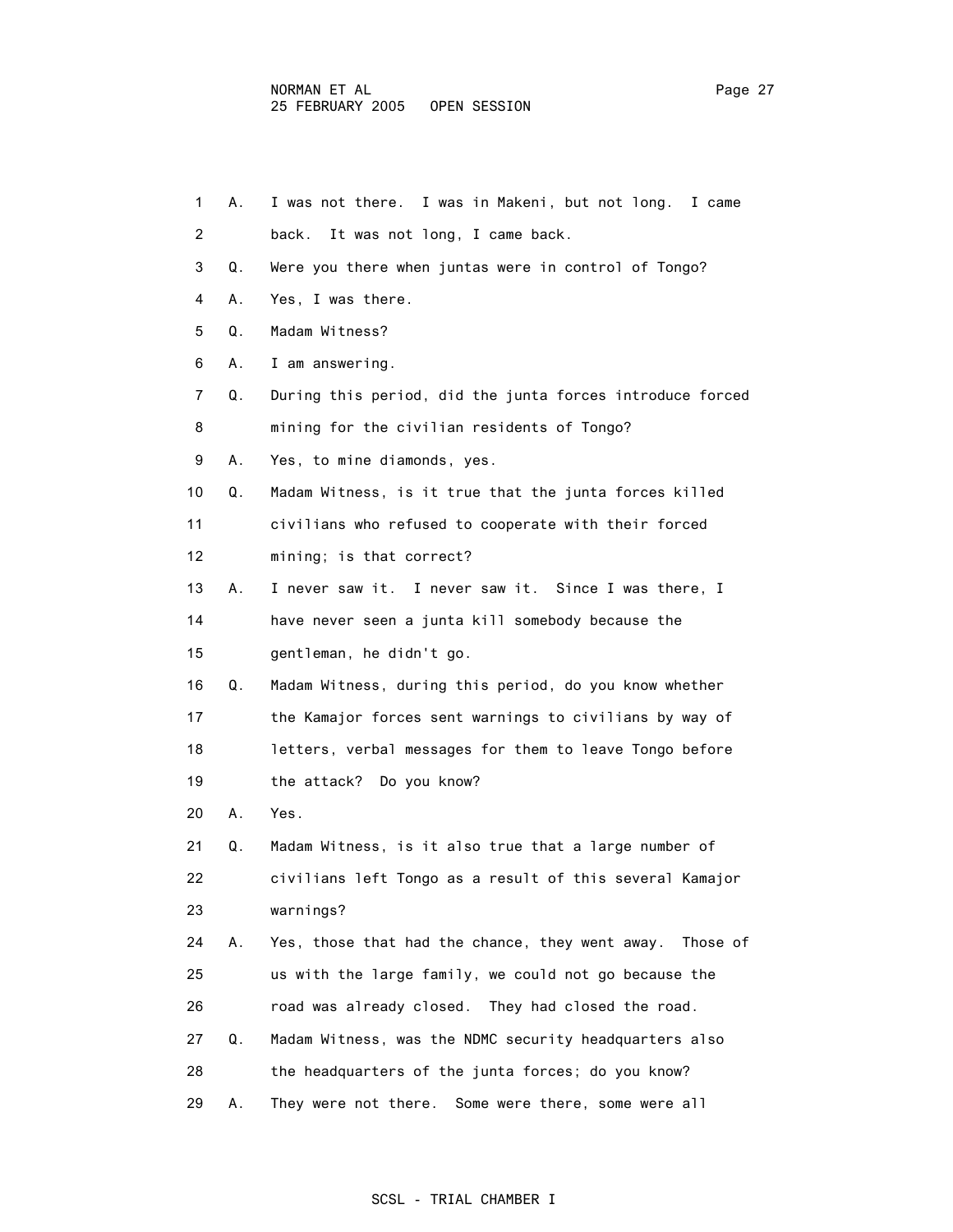|    | 1        | around the town; they are scattered.                     |
|----|----------|----------------------------------------------------------|
|    | 2<br>Q.  | Madam Witness, during this period, did you observe       |
|    | 3        | military activities on the part of the junta forces in   |
|    | 4        | Tongo?                                                   |
|    | 5<br>А.  | I never saw that, because I was going to the farm, so I  |
|    | 6        | never saw anything like that.                            |
|    | 7<br>Q.  | Let me ask you this: Did you see the junta forces        |
|    | 8        | carrying guns within the township of Tongo during that   |
|    | 9        | period?                                                  |
|    | 10<br>А. | Yes, they had guns.                                      |
| 11 | Q.       | Would you tell this Court whether there were many junta  |
|    | 12       | forces in Tongo as well during this period?              |
|    | 13<br>А. | There were many. There were many, because that was the   |
| 14 |          | place they were finding money.                           |
|    | 15<br>Q. | So you would agree with me, Madam Witness, that because  |
|    | 16       | you have said that Tongo was the place that juntas were  |
|    | 17       | finding money, it was heavily fortified? Would agree     |
|    | 18       | with me, Madam Witness?                                  |
|    | 19<br>А. | Yes, it was so.                                          |
| 20 | Q.       | Madam Witness, where exactly were you on the day the     |
| 21 |          | Kamajors entered Tongo? Were you on your farm, in your   |
|    | 22       | house or wherever? Please tell the Court where you were. |
| 23 | А.       | I was in my house. I had not even gone -- from that day, |
| 24 |          | I didn't go to the farm at all.                          |
| 25 | Q.       | Madam Witness, did you observe on that day that the      |
| 26 |          | Kamajors entered Tongo peacefully? Did you observe that? |
| 27 | А.       | It was not peaceful. If somebody's coming peacefully,    |
| 28 |          | you will see the way he's coming. He will come slowly,   |

# 29 but wherever you turn, you will see a lot of glasses and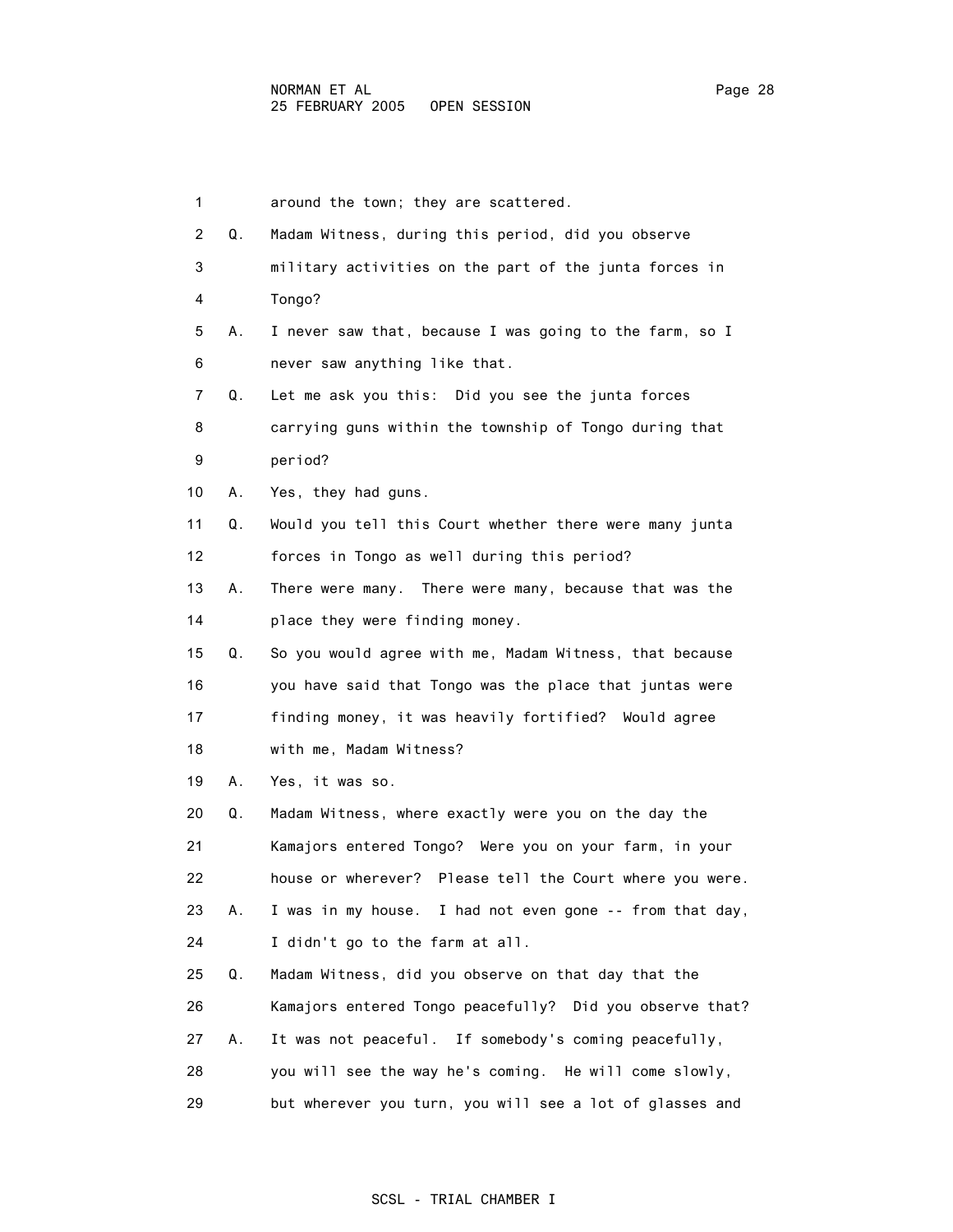| 1              | -- you see a lot of glasses and [inaudible]. They came         |
|----------------|----------------------------------------------------------------|
| $\overline{2}$ | with a lot of guns. They came with a large number of           |
| 3              | guns to fight people.                                          |
| 4              | Madam Witness, is it true that the junta forces, having<br>Q.  |
| 5              | realised that the Kamajors had entered Tongo, called on        |
| 6              | you, the civilians, to converge on the NDMC security           |
| 7              | headquarters?                                                  |
| 8              | As for us, we don't know. Wherever we are told to go, we<br>А. |
| 9              | will go there, because we never knew what fight is.<br>That    |
| 10             | was the reason. So we, the civilians, we don't know what       |
| 11             | was happening.                                                 |
| 12             | Okay, let me ask you this, Madam Witness: Who told you<br>Q.   |
| 13             | to go to the NDMC headquarters from the day the Kamajors       |
| 14             | entered? Was it the junta forces?                              |
| 15             | It was the soldiers. We didn't know how they were<br>А.        |
| 16             | They all had converged. They told us that every<br>called.     |
| 17             | civilian should go to the headquarters. That was why I         |
| 18             | went there. That was the place I went. That was the            |
| 19             | place I went. It was a big number. Almost everybody in         |
| 20             | the town -- all went to the headquarters.                      |
| 21             | PRESIDING JUDGE: She has answered this question.<br>The        |
| 22             | question has been answered. Please, move to contested          |
| 23             | There are some grounds in examination-in-chief<br>grounds.     |
| 24             | which establishes the case you want to establish. You          |
| 25             | should know how to skip some examination, even if you are      |
| 26             | in cross-examination, because we need to gain time.            |
| 27             | MR YILLAH: As My Lord pleases.                                 |
| 28             | PRESIDING JUDGE:<br>Because this is a witness who goes back to |

29 explanations again on the same issues. Yes, please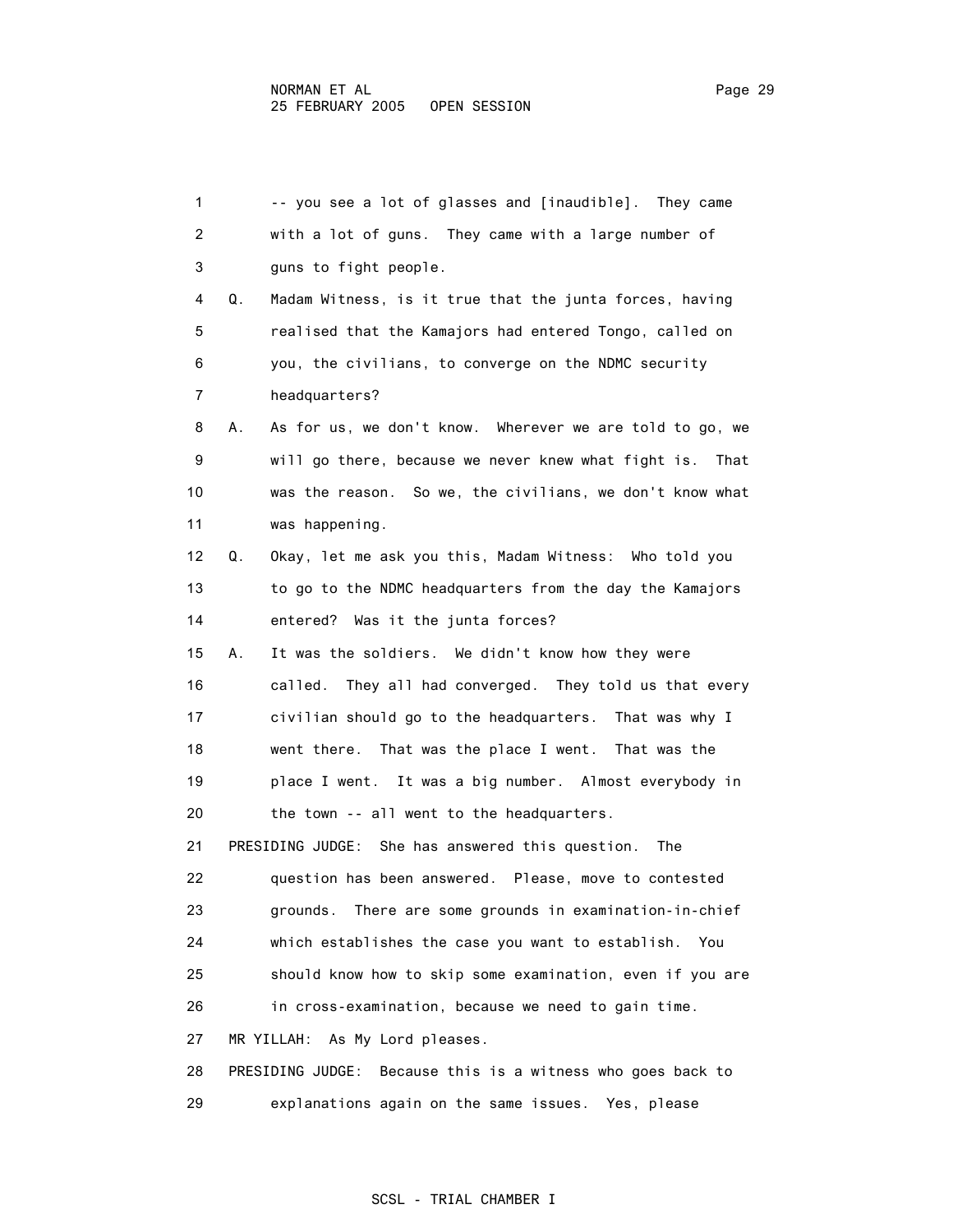1 proceed. 2 MR YILLAH: As Your Honour pleases. 3 Q. Madam Witness, you would agree with me that so many 4 civilians died in this stampede whilst rushing to get to 5 this NDMC security headquarters after the call by the 6 AFRC? 7 A. Yes, most of them were killed through the stampede: 8 mothers, men, women. The place was big. 9 Q. Madam Witness, you told this Court in your 10 evidence-in-chief that whilst at the NDMC security 11 headquarters, you observed a heavy exchange of fire 12 between the junta forces who were in the headquarters and 13 the Kamajor forces who were outside; is that correct? 14 A. Yes. 15 PRESIDING JUDGE: I don't know if that is the state of the 16 evidence, really. There was firing from the soldiers and 17 firing on the other side. We didn't quite identify who 18 was firing from the other side. I don't have that on my 19 notes. 20 MR YILLAH: As My Lord pleases. 21 Q. Madam Witness, is it true that many civilians died within 22 the NDMC security headquarters as a result of this 23 crossfire? 24 A. From the guns? From the guns? 25 Q. Yes, from the bullets that were coming and going. 26 A. I only saw those that were killed by machete near the 27 park. 28 Q. No, I'm talking about the headquarters. 29 A. Those what were killed there, I never saw those by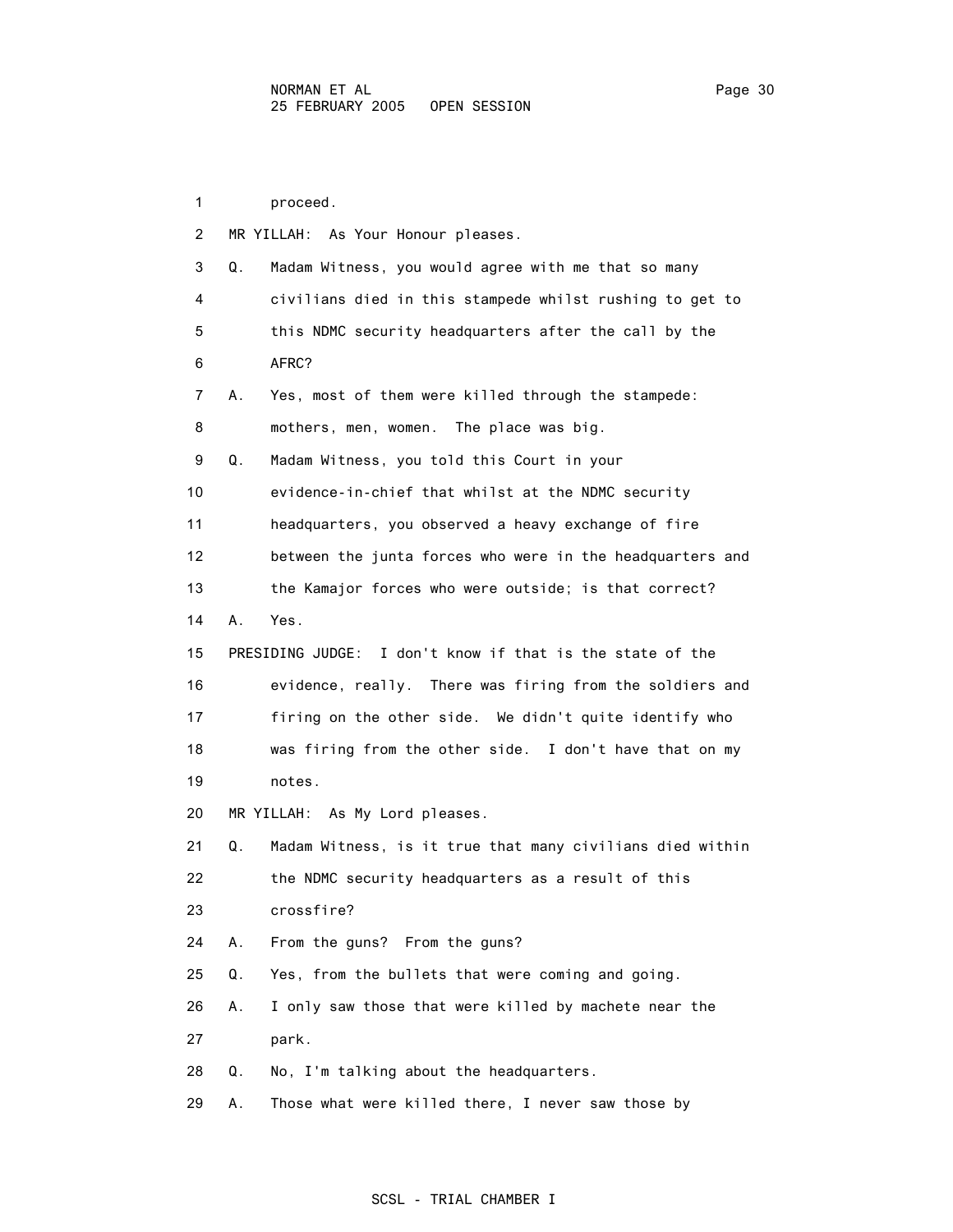1 bullets. 2 Q. Madam Witness, did you also observe at the NDMC security 3 headquarters that there were many Kamajor commanders, 4 including some from Liberia? 5 A. There were many. There were many. No one will even 6 dispute it; there were many. There were so many. There 7 are so many, the Kamajors. Wherever you turn, you will 8 see a Kamajor; there were many. 9 JUDGE BOUTET: I don't think she understood your question. 10 You are asking about commanders. Maybe you can repeat 11 your question. 12 MR YILLAH: As My Lord pleases. 13 Q. Madam Witness, I am talking about commanders. Did you 14 observe at the NDMC headquarters, whilst the Kamajors 15 were there, that there were many commanders? 16 A. There were many. We don't know that -- we have only seen 17 them. We don't know the difference. 18 JUDGE THOMPSON: Is that a fair question for this witness? 19 Commanders? 20 JUDGE BOUTET: She just stated that she doesn't know the 21 difference. 22 JUDGE THOMPSON: Precisely. 23 MR YILLAH: My Lord, I will try another word. 24 JUDGE BOUTET: She just said she doesn't know the difference. 25 MR YILLAH:: I will try this time, My Lord. 26 THE WITNESS: I don't know the difference. During that time, 27 everybody was thinking about his life. Nobody cared to 28 know. The more you are asking me, that's the time I feel 29 so bad, because this reminds of the way my brother was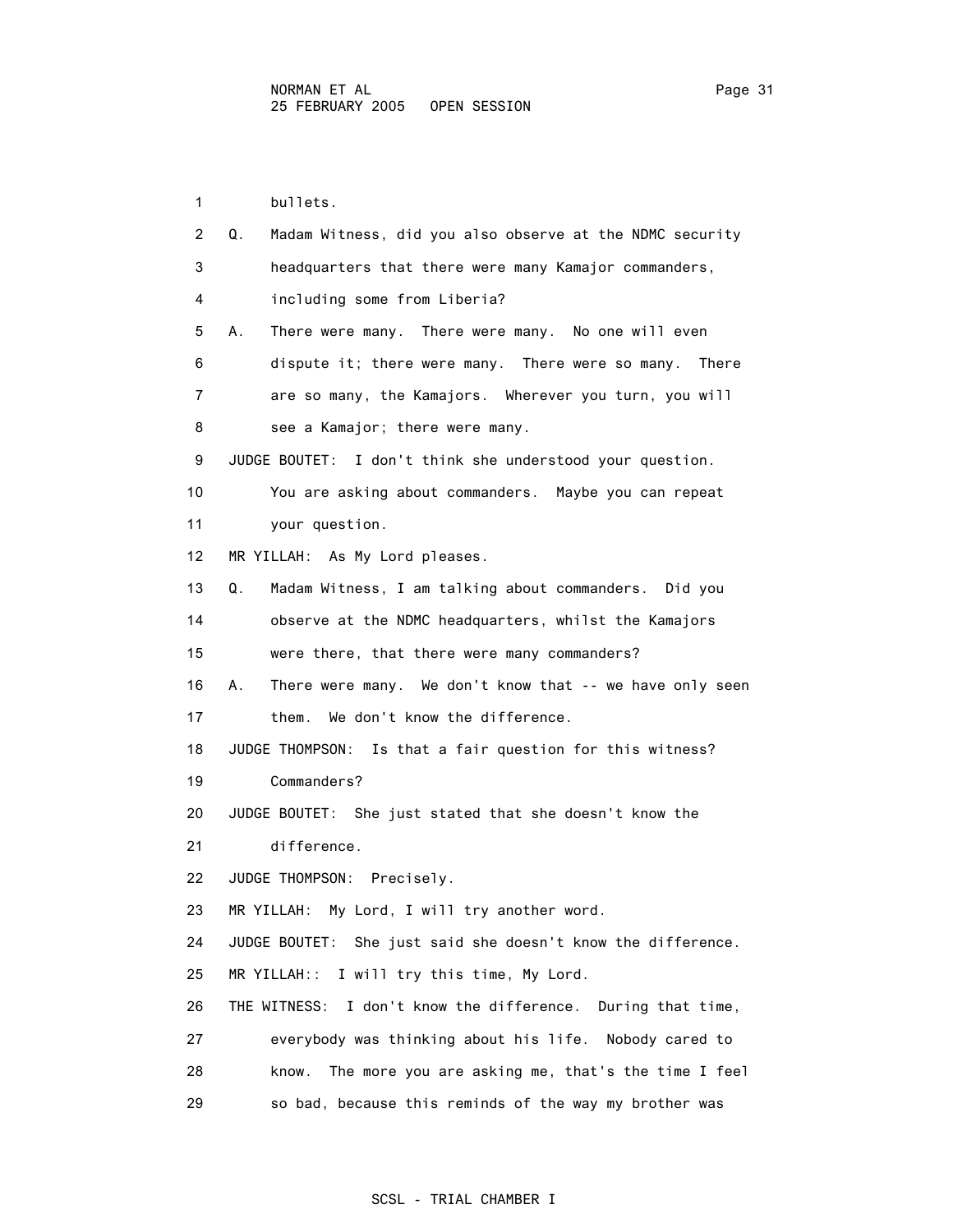1 killed. This is what is disturbing me now. Today, 2 today, I am suffering. The children are many. I have 3 all my children with me. So if you continue asking me, I 4 feel so bad. I don't feel comfortable at all. 5 PRESIDING JUDGE: Madam Witness, we understand what you're 6 saying. Just try to pull yourself together and try to 7 answer these questions. If you cannot answer, you say 8 you do not know. If you can answer, you answer. We 9 understand what you are saying. 10 THE WITNESS: Okay. 11 PRESIDING JUDGE: Mr Yillah, please proceed. 12 MR YILLAH: 13 Q. Madam Witness, did you observe whilst at the NDMC 14 security headquarters that there were different groups of 15 Kamajors, some speaking in Liberian tongue, some speaking 16 in Mende? Did you observe that? 17 A. Yes, because there were many, those that came. Some were 18 speaking the Liberian language, others were speaking 19 Mende. We were only speaking Krio, because we don't 20 speak Limba. If you speak Limba, you will be killed. 21 Q. Madam Witness, did you also observe that each of this 22 group, those who were speaking in Liberian tongue, those 23 who were speaking in Mende tongue, each of them was doing 24 what that group wanted to do without any control. Did 25 you observe that? 26 A. Yes, that was exactly what happened. 27 Q. Madam Witness, you said in your evidence-in-chief that 28 people were separated along tribal lines and that you -- 29 the group where you were was [inaudible] by one Kamajor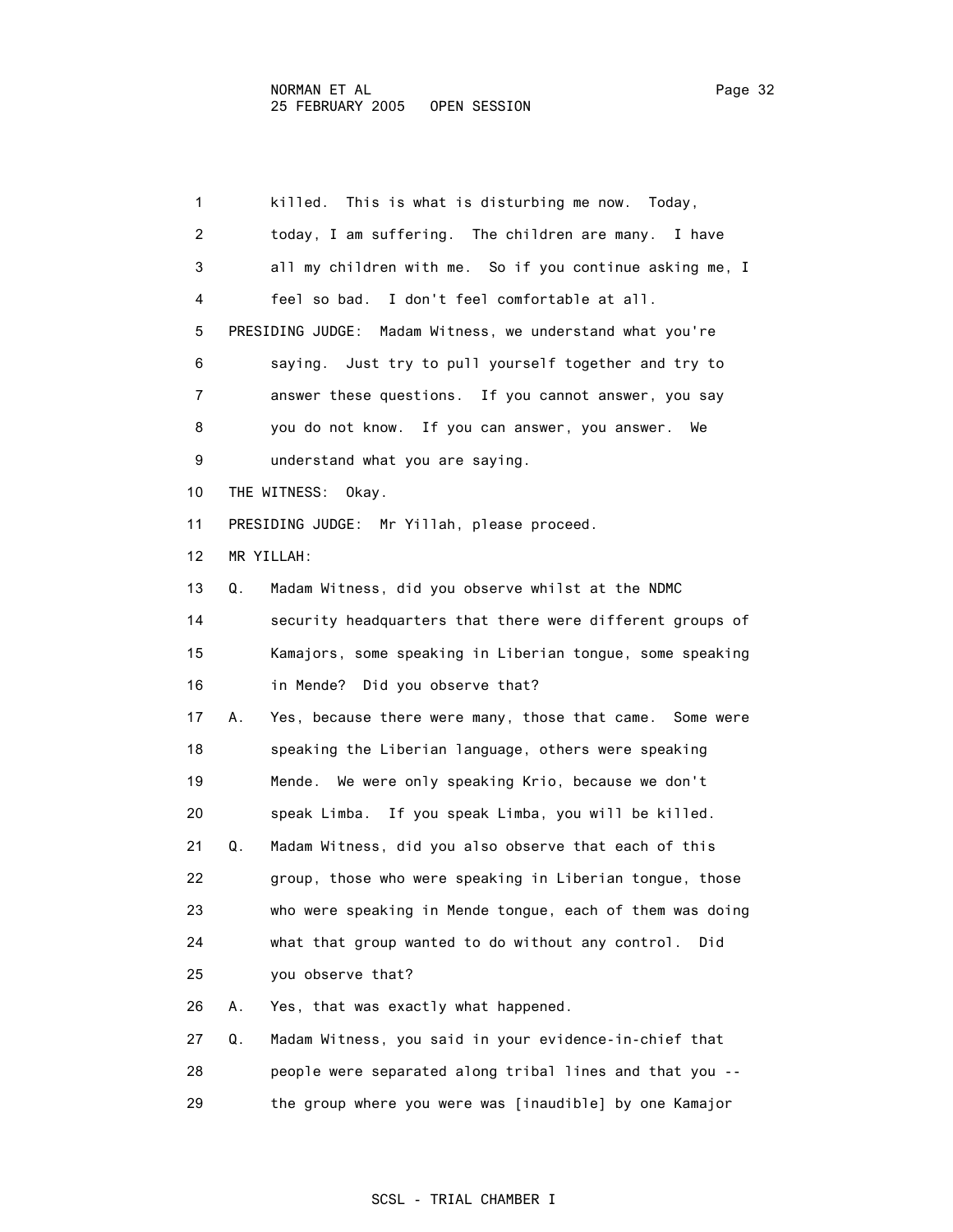| 1              |    | who spoke in Liberian tongue, was [inaudible] to safety    |
|----------------|----|------------------------------------------------------------|
| $\overline{2}$ |    | by one Kamajor who spoke in Liberian tongue; is that       |
| 3              |    | correct?                                                   |
| 4              | А. | Yes. Yes, they saved us. They told us to get out,          |
| 5              |    | because they know that they have separated -- they have    |
| 6              |    | selected their own people. We, the Temnes, the Limbas      |
| 7              |    | and the locals, let us get out. That was the time we got   |
| 8              |    | out and that is how we all scattered.                      |
| 9              | Q. | Thank you.                                                 |
| 10             | А. | Yeah.                                                      |
| 11             | Q. | Madam Witness, I put it to you that no Kamajor stole your  |
| 12             |    | sister's bag while you were at the NDMC headquarters.      |
| 13             | А. | They took the bag away. That is why when I came here, I    |
| 14             |    | came to swear -- I have taken an oath. If I am lying,      |
| 15             |    | don't let me get the benefit of my children. Her bag was   |
| 16             |    | taken away. We only had a short period. My sister had      |
| 17             |    | only had one lappa. I have not come here to lie, because   |
| 18             |    | already my brother's life is gone. I have not come here    |
| 19             |    | to tell a lie.                                             |
| 20             | Q. | Madam Witness, did you eventually reach Kenema when you    |
| 21             |    | left Tongo?                                                |
| 22             | А. | We slept at Mano Junction. We were not able to go there,   |
| 23             |    | because it was a long distance. We all slept at Mano       |
| 24             |    | Junction.<br>Some went at night, others went in the        |
| 25             |    | We never went to Kenema. We found transport in<br>morning. |
| 26             |    | order to go to Bo. That was the place our father lived.    |
| 27             | Q. | So did you eventually get to your destination?             |

28 A. In my house?

29 Q. No, when you left -- you've told this Court that you left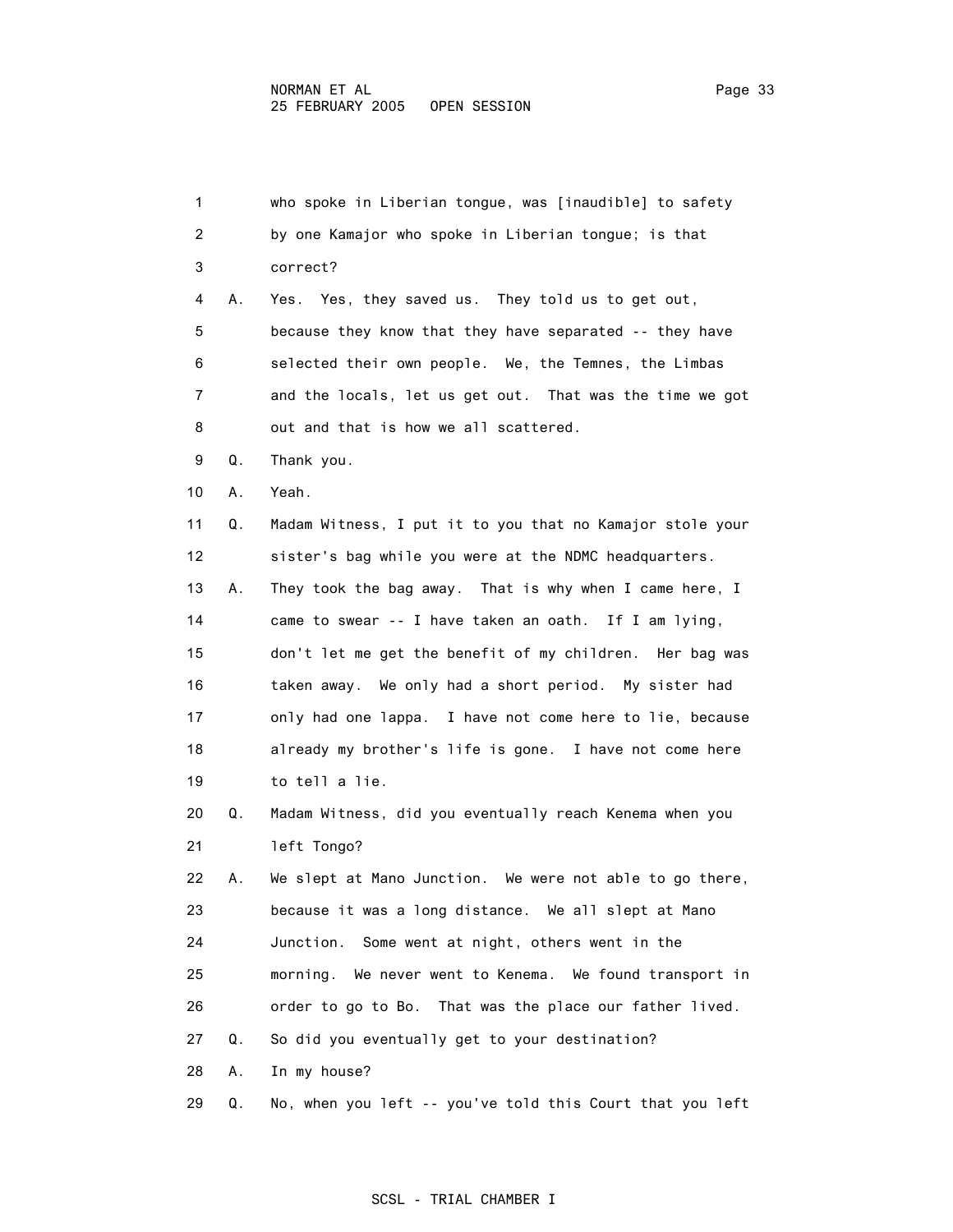| $\mathbf{1}$ |    | Tongo. Now, when you left Tongo, where did you go to?     |
|--------------|----|-----------------------------------------------------------|
|              |    |                                                           |
| 2            | А. | We were at Mano Junction. We slept at Mano Junction,      |
| 3            |    | when we walked, we were tired. It was early in the        |
| 4            |    | morning we went to Kenema. We were in Kenema for two      |
| 5            |    | That was the time we left there to go to Bo<br>weeks.     |
| 6            |    | because we are looking for transport. We never came with  |
| 7            |    | anything. That was how we came. So, if you ask me, that   |
| 8            |    | is how we -- how it happened.                             |
| 9            | Q. | Now, Madam Witness, whilst at Kenema and in Bo, did you   |
| 10           |    | make a report of these incidents that you have testified  |
| 11           |    | to to any Kamajor boss at any time?                       |
| 12           | А. | Would I have minded to go and report to them, I would not |
| 13           |    | want my life. I didn't have that mind to go and meet a    |
| 14           |    | Kamajor leader and report to him. I am looking -- I am    |
| 15           |    | taking care of my life, because they were looking for us, |
| 16           |    | so I cannot go to him.                                    |
| 17           |    | MR YILLAH: That will be all.                              |
| 18           |    | JUDGE BOUTET:<br>Thank you. Second accused.               |
| 19           |    | CROSS-EXAMINED BY MR BOCKARIE:                            |
| 20           | Q. | Madam Witness, in examination-in-chief, you said you      |
| 21           |    | speak only Limba and Temne.                               |
| 22           | Α. | Yes.                                                      |
| 23           | Q. | Beside Limba and Temne, do you speak any other language?  |
| 24           | Α. | Only Krio.                                                |
| 25           | Q. | So you now say, in addition to Limba and Temne, you speak |
| 26           |    | Krio as well?                                             |
| 27           | А. | Yes.                                                      |
| 28           | Q. | Madam Witness, could you speak Mende as well?             |
| 29           | А. | I don't speak Mende, but if they talk, I understand, only |
|              |    |                                                           |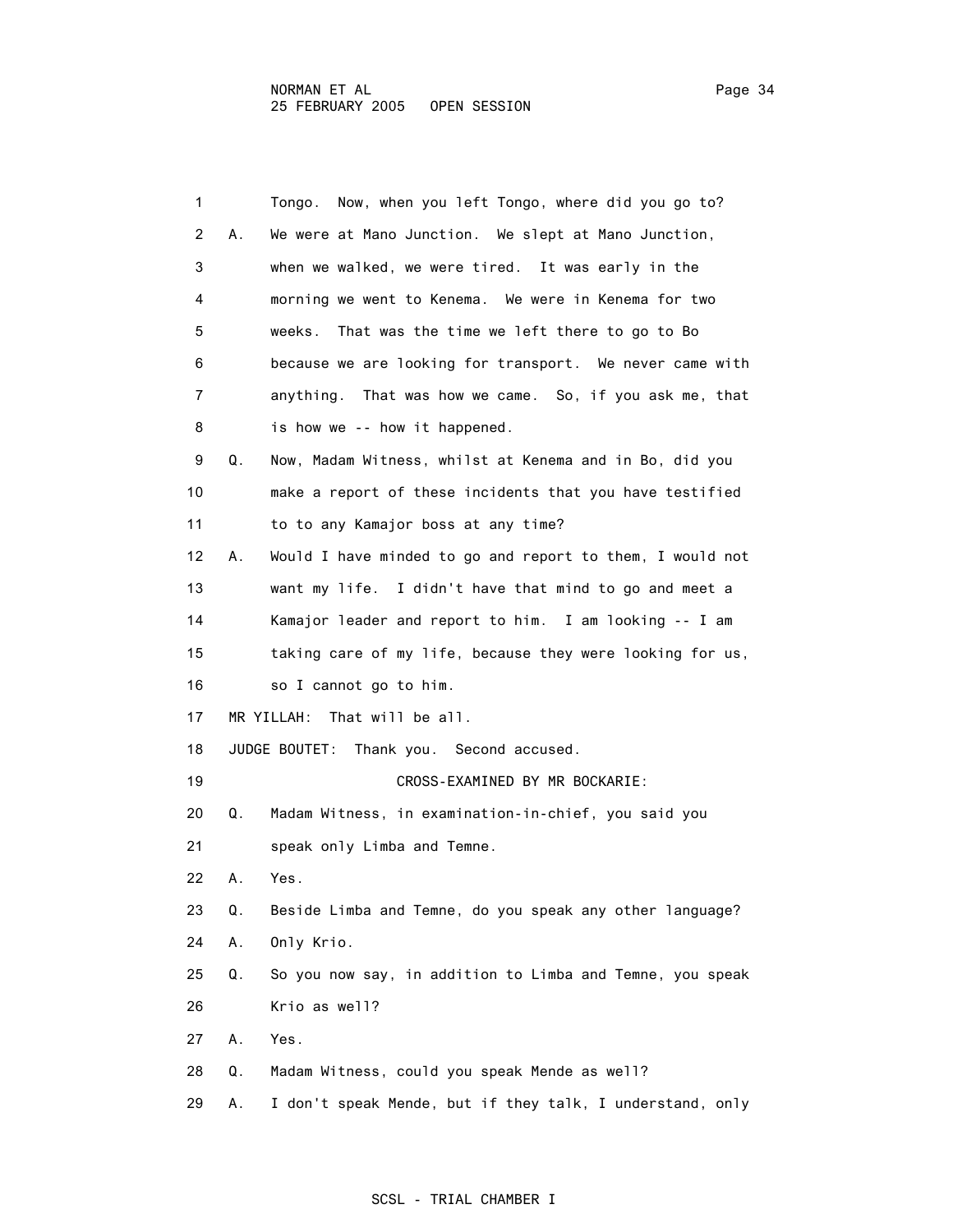| $\mathbf{1}$   |    | that I cannot reply.                                         |
|----------------|----|--------------------------------------------------------------|
| $\overline{2}$ | Q. | Thank you Madam Witness. Now, Madam Witness, this firing     |
| 3              |    | at the NDMC headquarters, for how long did it last, do       |
| 4              |    | you know? One hour, two hours, three hours?                  |
| 5              | А. | It took about two hours; the shooting took about two         |
| 6              |    | Two hours.<br>hours.                                         |
| 7              | Q. | Thank you. And the shooting was sustained for two hours?     |
| 8              | Α. | Yes.                                                         |
| 9              | Q. | And the shooting was very fierce; the battle was very        |
| 10             |    | fierce, wasn't it?                                           |
| 11             | А. | Yes.                                                         |
| 12             | Q. | Madam Witness, in Tongo do you know who the overall          |
| 13             |    | Kamajor boss was?                                            |
| 14             | А. | I don't know.                                                |
| 15             | Q. | You didn't?                                                  |
| 16             | Α. | Mmm.                                                         |
| 17             | Q. | Madam Witness, for how long have you lived in Tongo?         |
| 18             | А. | During the fight?                                            |
| 19             | Q. | No, overall.                                                 |
| 20             | А. | I was taken there when I was a small -- that was -- I        |
| 21             |    | went there when I was very small. So I was -- I stayed       |
| 22             |    | there for long.                                              |
| 23             | Q. | From the time you were in Tongo, the relationship between    |
| 24             |    | the Mendes and the non-Mendes had been very harmonious;      |
| 25             |    | am I correct?                                                |
| 26             |    | Is that a fair question?<br>JUDGE THOMPSON:                  |
| 27             |    | Yes, because we never knew what was in their<br>THE WITNESS: |
| 28             |    | mind, because, in fact, we were in a Mende man's house.      |
|                |    |                                                              |

29 They held us fine and, also, I was holding them fine. It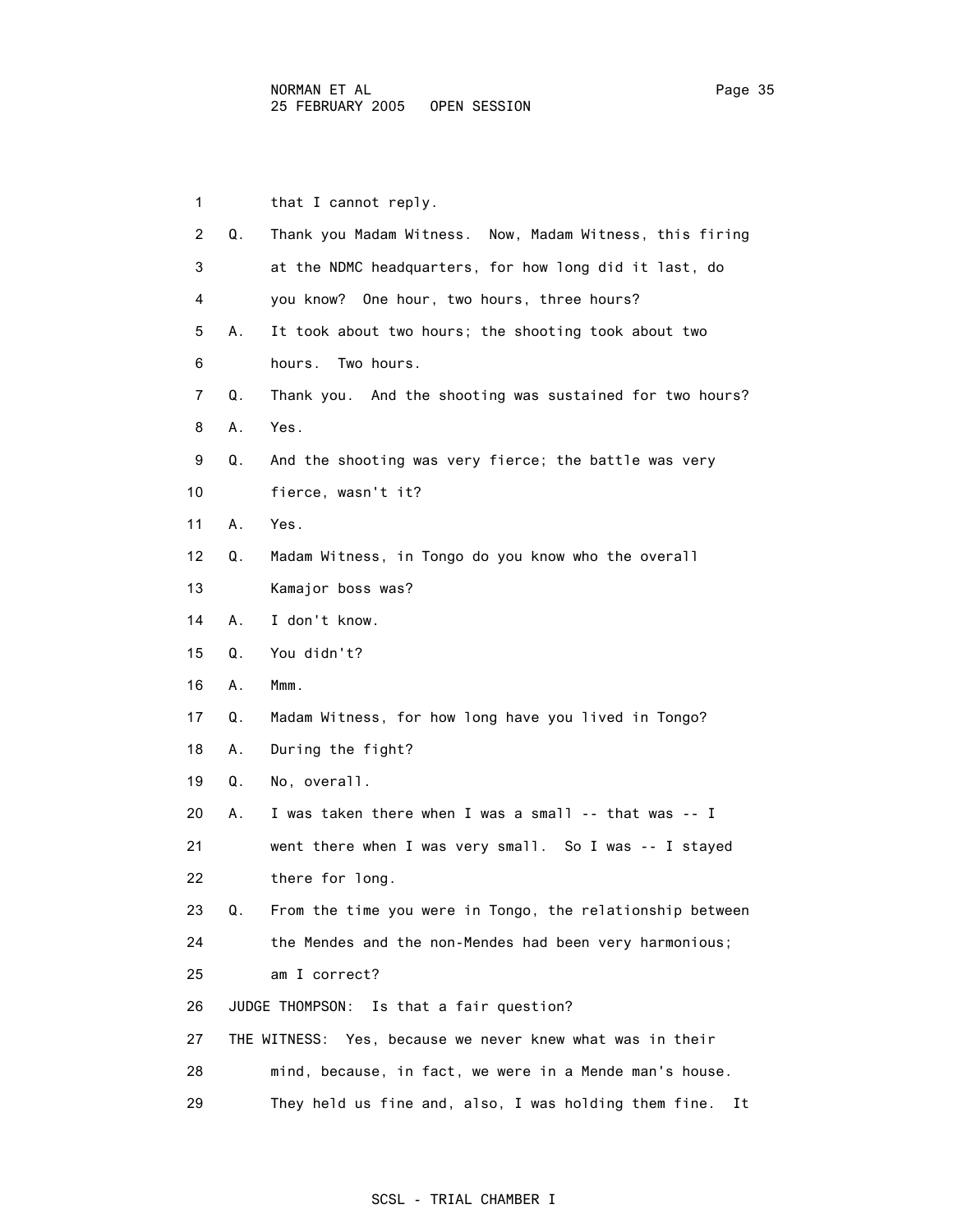1 is only when this fight came that they kill a lot of our 2 brothers. 3 JUDGE THOMPSON: She's answered. I thought the latter was too 4 broad, non-Mendes. 5 MR BOCKARIE: That will be all. Thank you very much, Madam 6 Witness, that will be all. 7 JUDGE BOUTET: Thank you, Mr Bockarie. Counsel for the third 8 accused, ready to proceed with your cross-examination? 9 Please do so. 10 THE WITNESS: [Krio words spoken]. 11 JUDGE BOUTET: What is this, Mr Interpreter? 12 INTERPRETER: Okay, I am ready. 13 CROSS-EXAMINED BY MR MARGAI: 14 Q. Madam Witness, where exactly were you in Tongo when the 15 Kamajors attempted to take over NDMC headquarters from 16 the SLAs? 17 A. I was in the house of Kinie. 18 Q. How far was that house from the NDMC headquarters? 19 A. It's a long distance. 20 Q. About a mile, half a mile? 21 A. About one and a half miles. 22 Q. And where were you when the firing ceased? 23 A. We were in -- 24 Q. In the same house? 25 A. In the headquarters, we were in the headquarters. We 26 were in the headquarters. We never entered any house, 27 but we were in headquarters. 28 Q. Wait a minute, please. You were, according to your 29 testimony - I just want to be clear - one and a half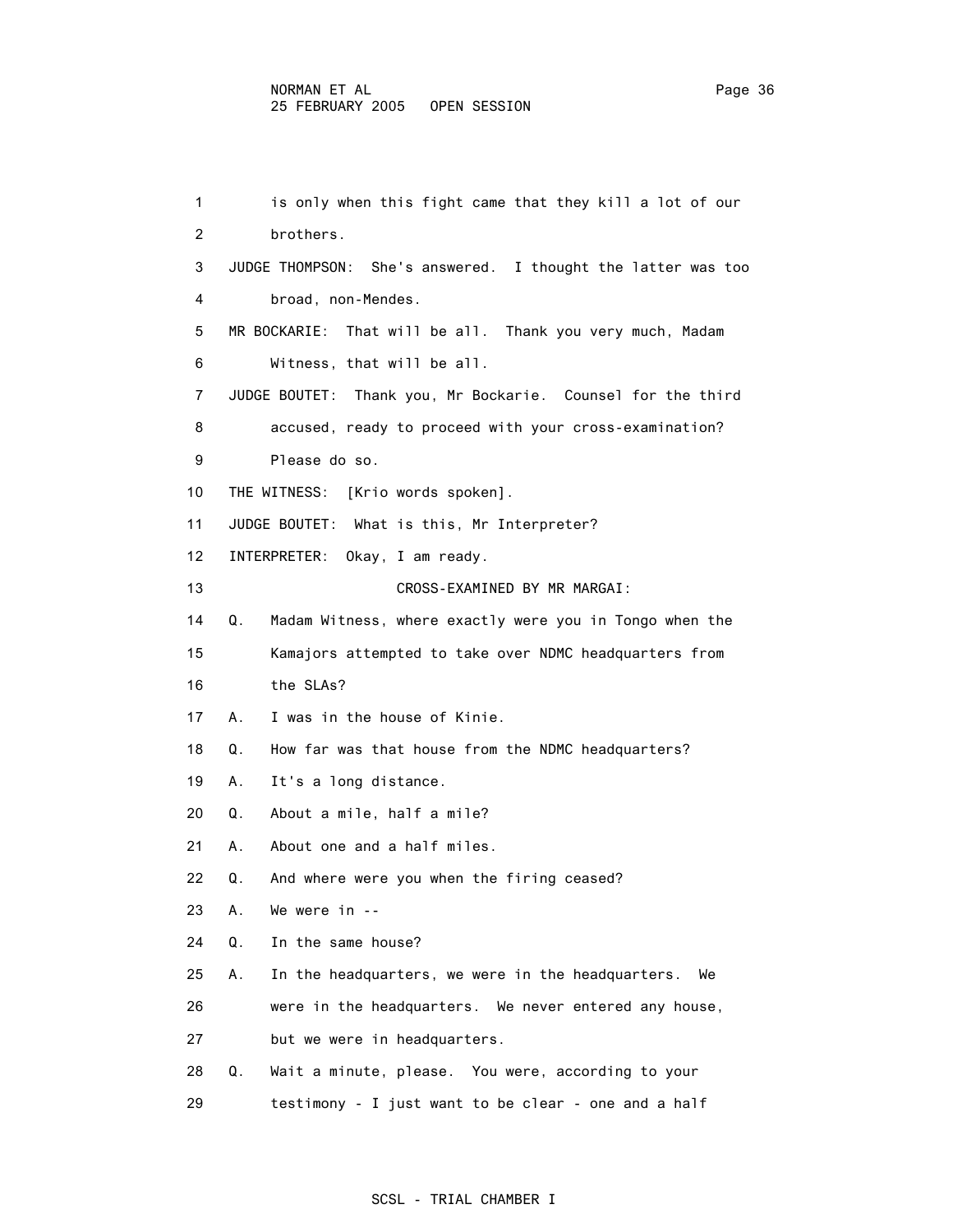| $\mathbf{1}$ |    | miles away from the NDMC headquarters when the Kamajors   |
|--------------|----|-----------------------------------------------------------|
| 2            |    | attempted to dislodge the AFRC?                           |
| 3            | А. | Well, I never understood what you were saying, that was   |
| 4            |    | why I missed. What you asked was not clear. Your          |
| 5            |    | question was not clear.                                   |
| 6            | Q. | I shall put the question again. Please, don't jump the    |
| 7            |    | Make sure you understand before you attempt to<br>gun.    |
| 8            |    | answer, okay?                                             |
| 9            | Α. | Okay.                                                     |
| 10           | Q. | Now, the question is: Where exactly were you when the     |
| 11           |    | Kamajors attempted to dislodge the SLAs from the NDMC     |
| 12           |    | headquarters in Tongo Field?                              |
| 13           | А. | I was in my house. I was there in my house.<br>I was      |
| 14           |    | cooking.                                                  |
| 15           | Q. | You were in your house. How far away was your house from  |
| 16           |    | the NDMC headquarters?                                    |
| 17           | А. | It is more than a mile and a half. It is far.<br>It is    |
| 18           |    | more than one and a half miles.                           |
| 19           | Q. | And where were you when the firing between the SLAs and   |
| 20           |    | the Kamajors ceased?                                      |
| 21           | А. | This was the time when -- when they started shooting, we  |
| 22           |    | were all in the houses.<br>They said let everybody go out |
| 23           |    | -- everybody should find where to go. Don't go into any   |
| 24           |    | house, that was how it happened.                          |
| 25           | Q. | Thank you very much. Now, would you answer the question.  |
| 26           |    | Where were you when the firing stopped?                   |
| 27           | А. | When the firing ceased I was where we were held because,  |
| 28           |    | by that time, everybody had gone there. We all were       |
| 29           |    | there.                                                    |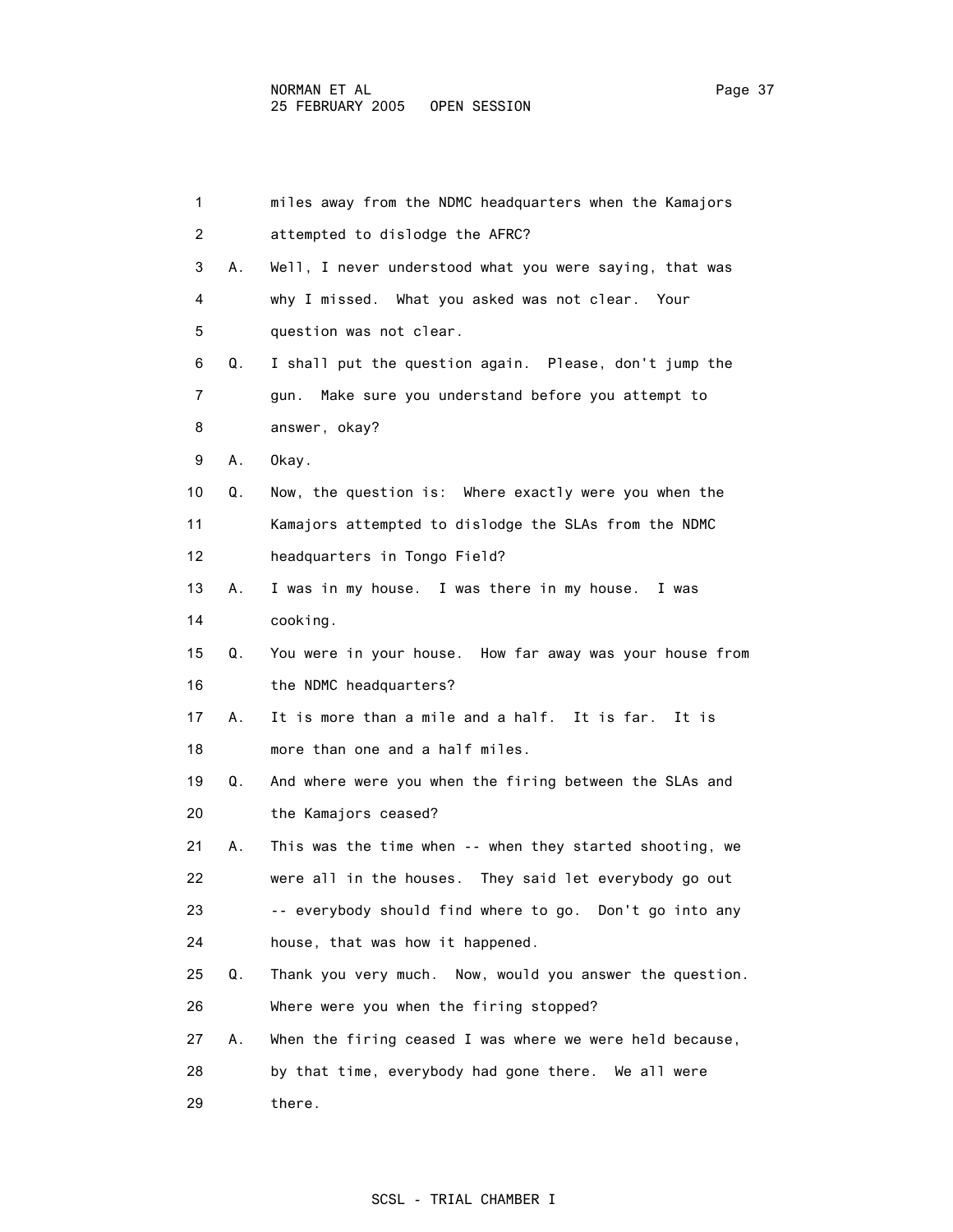1 Q. Were you still in your house -- wait, please. 2 JUDGE BOUTET: She just told you where she was at that time 3 when she was held with everybody. 4 PRESIDING JUDGE: [Inaudible] 5 MR MARGAI: She said -- 6 JUDGE BOUTET: At the beginning, but your last question was 7 when it ceased. She just answered to you, at that time, 8 where everybody was being held. 9 MR MARGAI: And where was that? 10 JUDGE BOUTET: I think I know, but you may ask her the 11 question. 12 PRESIDING JUDGE: She said she was in her house, anyway. 13 JUDGE BOUTET: That's right. 14 MR MARGAI: That's what I'm trying to get at. 15 Q. Now, where were you precisely where everybody was held? 16 A. Where people were held, it was at the headquarters. We 17 were at the headquarters. We were all at the 18 headquarters. 19 Q. Now, you have told this Court that at the start of the 20 attempt by the Kamajors to dislodge the soldiers, you 21 were more than a mile and a half away from the 22 headquarters? 23 A. Yes. 24 Q. And at the time you left your house to go to the 25 headquarters, was firing still continuing? 26 A. The Kamajors were shooting and the soldiers were 27 shooting. When they were shooting, that was how we were 28 coming, slowly. We were crawling.

29 Q. Madam, do you seriously expect this tribunal to believe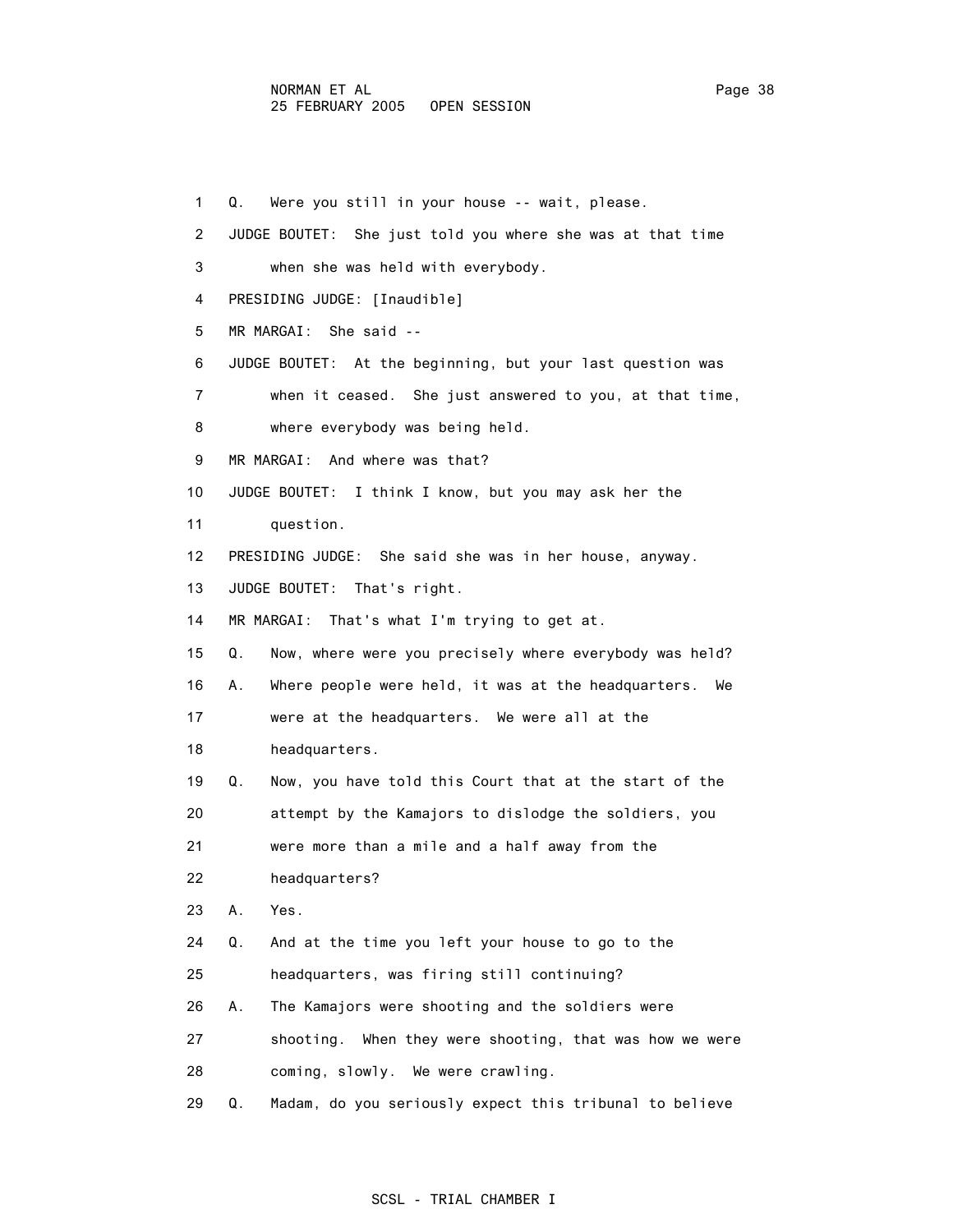1 that whilst in your house where you felt secured, you 2 left that house in the midst of firing? 3 MR KAMARA: Objection, Your Honour. That is an unfair way of 4 putting that question to the witness. The question could 5 be put to the witness without the intonations that my 6 learned friend is making, that if this witness seriously 7 wants this Court to believe. The question could be 8 simply put to the witness rather than draw insinuations 9 that might tend to connote something different for an 10 answer. 11 MR MARGAI: My Lords, I appreciate that the language is 12 equivocal. What my learned friend might understand as 13 being an insinuation may not be my own interpretation of 14 an insinuation. What is my learned friend's objection? 15 JUDGE THOMPSON: I think the question has been put in a very 16 abstruse way. Why not simplify it. There are better 17 ways of putting that question. 18 MR MARGAI: Very well. 19 JUDGE THOMPSON: The formulation is too sophisticated, too 20 abstruse. 21 PRESIDING JUDGE: It sounds like an observation and a 22 submission at the same time. 23 MR MARGAI: I shall simplify it. 24 PRESIDING JUDGE: Yes. 25 MR MARGAI: 26 Q. Madam, you left your house for the NDMC headquarters 27 whilst firing was still on? 28 A. That was how -- that was what we were told. We were told 29 that nobody should go into his house, we should all go to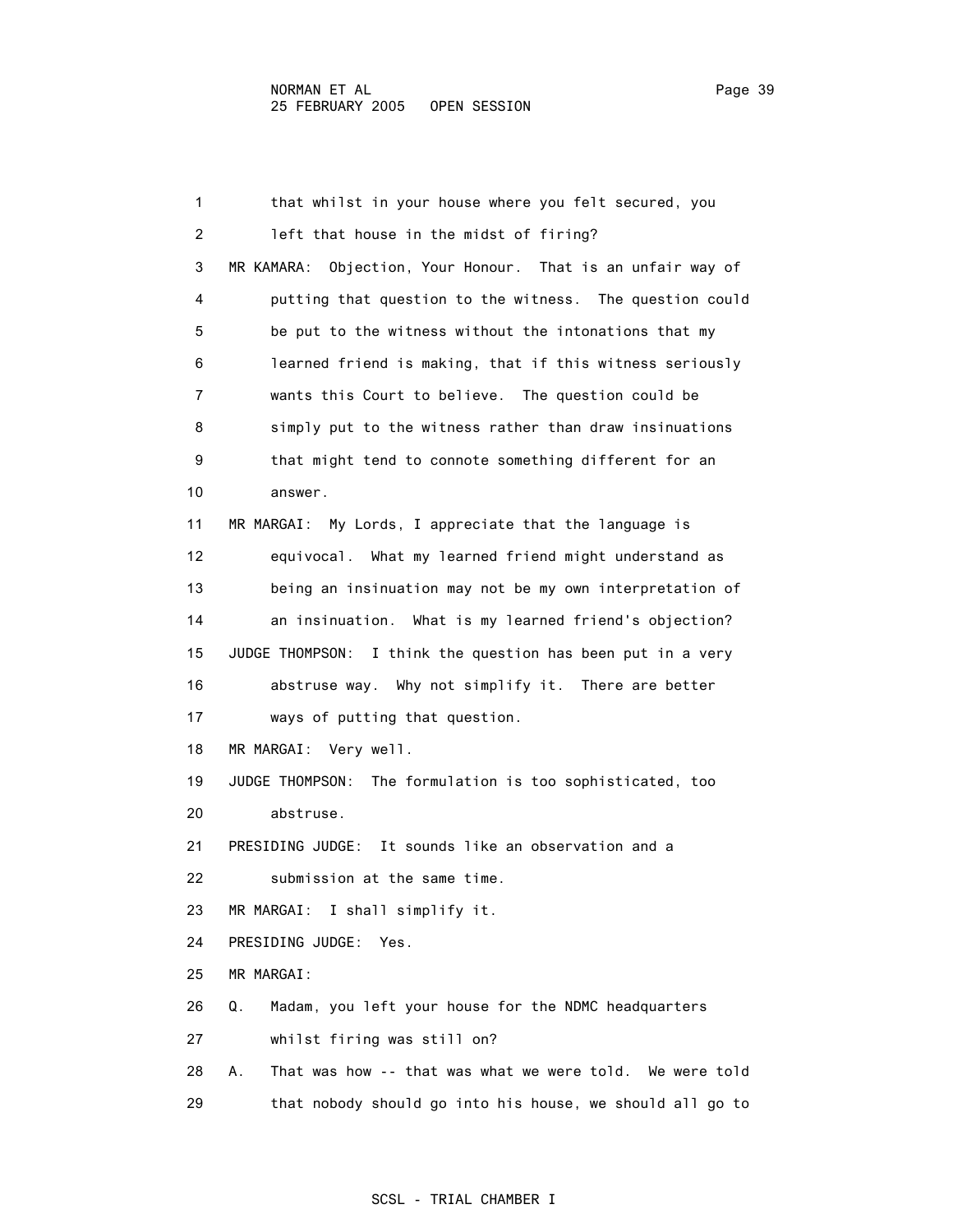| 1  |    | headquarters. I was not alone, we were many. A lot of     |
|----|----|-----------------------------------------------------------|
| 2  |    | us were walking towards NDMC.                             |
| 3  | Q. | Thank you. Now, in answer to a question put to you by my  |
| 4  |    | learned friend Mr Yillah you said you did not report the  |
| 5  |    | incidents deposed to in this Court to any Kamajor         |
| 6  |    | authority.                                                |
| 7  | А. | That's right. That's so.                                  |
| 8  | Q. | I'm putting it to you that you did not report to any      |
| 9  |    | Kamajor authority because these incidents did not occur.  |
| 10 | А. | I have not come here to lie. Now we are suffering. I      |
| 11 |    | have not come here to lie. As of now, if you don't have   |
| 12 |    | anybody to help you, you will not be able. So, if my      |
| 13 |    | brother had been killed, I would never go to any Kamajor  |
| 14 |    | leader, because they are looking for us, Temnes, the      |
| 15 |    | Limbas and locals; they are finding us. So I cannot       |
| 16 |    | report to any Kamajor leader that my brother has been     |
| 17 |    | killed. I am looking for a place to go somewhere where I  |
| 18 |    | can get my children. So if you ask me, this is the        |
| 19 |    | answer I have for you.                                    |
| 20 | Q. | Thank you very much. Now, would you please answer the     |
| 21 |    | question. My question is: You did not report, because     |
| 22 |    | these incidents did not occur?                            |
| 23 | А. | As for me, I know it happened.                            |
| 24 | Q. | Thank you.                                                |
| 25 | Α. | Yes.                                                      |
| 26 | Q. | Now, when the Kamajors entered Tongo Field and, according |
| 27 |    | to you, there was firing all over, were you afraid for    |
| 28 |    | your life?                                                |
| 29 | Α. | Yes.                                                      |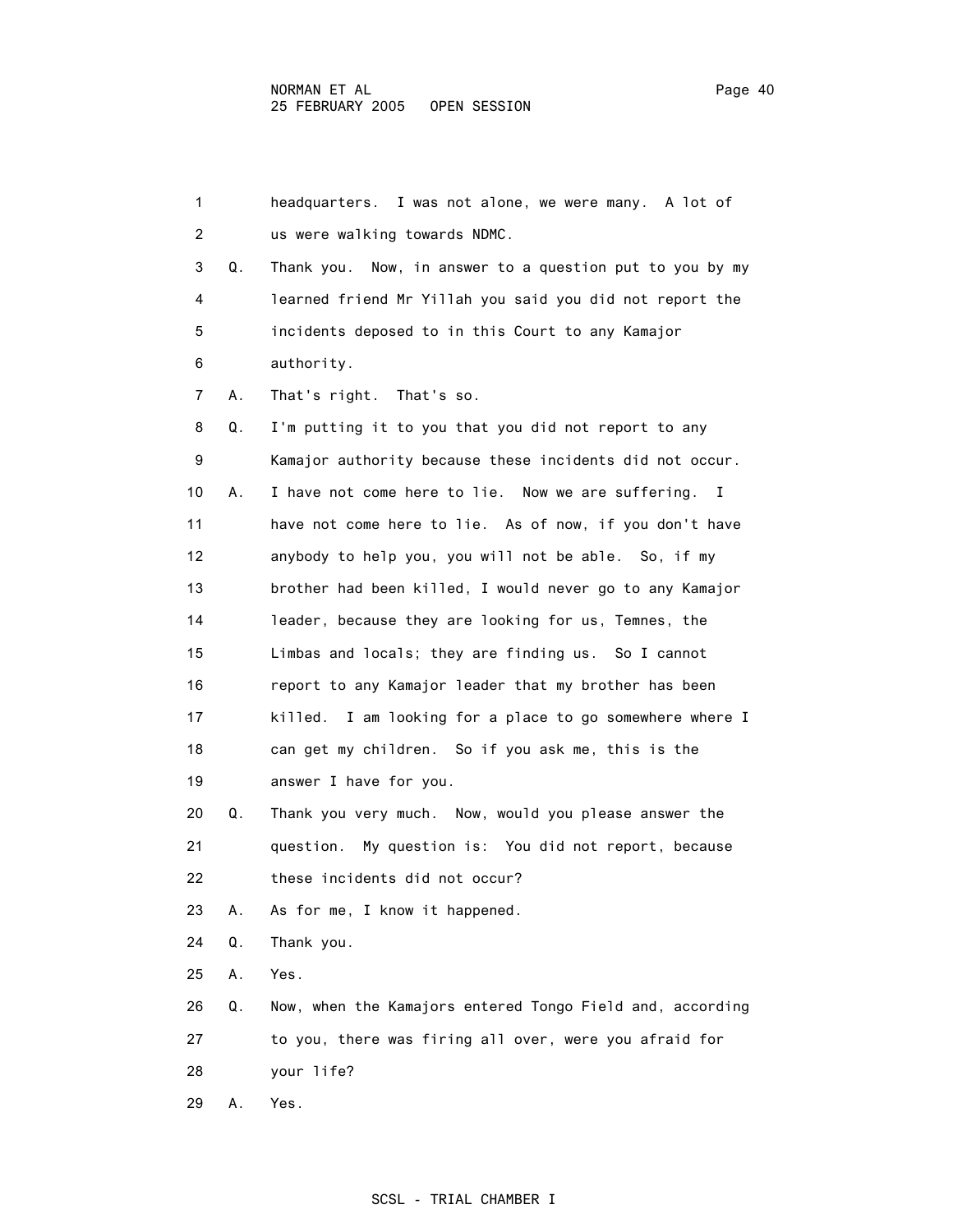| 1  | Q.<br>And because you were afraid for your life, you entered    |
|----|-----------------------------------------------------------------|
| 2  | your house; isn't that correct?                                 |
| 3  | I was not able to go to my house. I cannot go to my<br>А.       |
| 4  | house alone. Even the owners of the house, they had             |
| 5  | already run away. I, who do not own that house, you             |
| 6  | expect me to stay there. I didn't go there.                     |
| 7  | I'm not talking about you staying there, because you told<br>Q. |
| 8  | this Court when the Kamajors entered, you went when they        |
| 9  | entered. You went to your house, except if I did not get        |
| 10 | you correctly?                                                  |
| 11 | JUDGE BOUTET: She was at her house, she didn't went. She was    |
| 12 | at her house.                                                   |
| 13 | MR MARGAI: And she remained there.                              |
| 14 | JUDGE BOUTET: No, she left to go to headquarters.               |
| 15 | MR MARGAI: My first question to her was: When the Kamajors      |
| 16 | attempted to dislodge the SLAs, where precisely were you?       |
| 17 | She said she was in her house.                                  |
| 18 | JUDGE BOUTET: That's true, yes.                                 |
| 19 | MR MARGAI: Thank you. I'm taking it from there.                 |
| 20 | JUDGE BOUTET: She didn't go to her house, she was in her        |
| 21 | house.                                                          |
| 22 | MR MARGAI: Very well.                                           |
|    | [HN230205C 12.05 p.m. - SGH]                                    |
| 24 | Q.<br>Now, you were in your house when the Kamajors             |
| 25 | entered Tongo Field; were you not?                              |
| 26 | Yes, I was cooking. When I was cooking we were -- that<br>А.    |
| 27 | was the time we are told that all civilians should go.          |
| 28 | They should go to the headquarters. So when we are told         |
| 29 | to go towards headquarters we went there because we as          |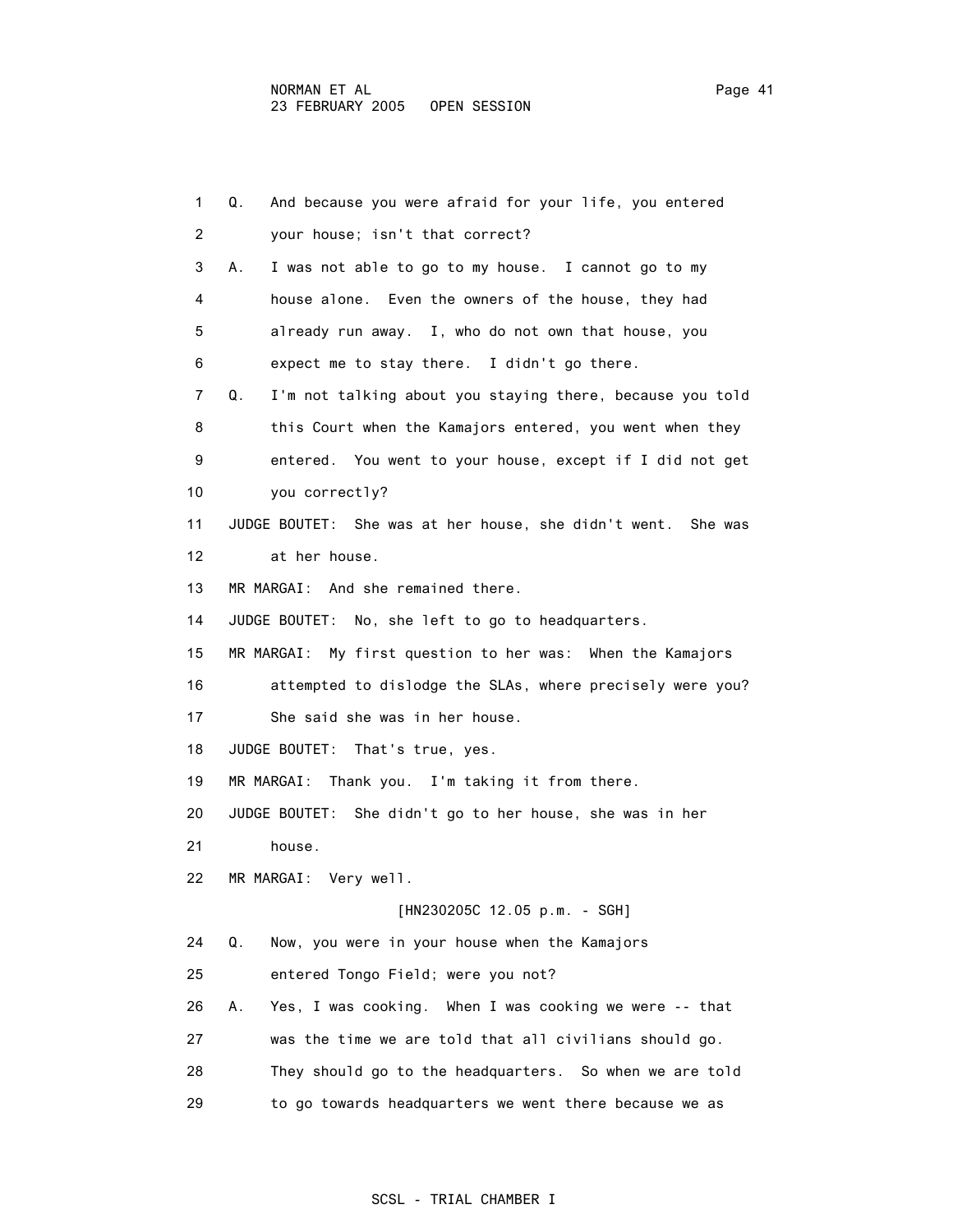| 1  |    | civilians, we didn't know anything.                      |
|----|----|----------------------------------------------------------|
| 2  | Q. | Thank you. Now, whilst you were cooking in your house,   |
| 3  |    | did you hear firing?                                     |
| 4  | Α. | Yes.                                                     |
| 5  | Q. | And did you know who was firing?                         |
| 6  | А. | I only knew that it was the Kamajors when we saw the     |
| 7  |    | glasses all over. We see a lot of cowries. That was the  |
| 8  |    | only time I knew it was the Kamajors, because that is    |
| 9  |    | their dressing.                                          |
| 10 | Q. | Thank you. Were you scared?                              |
| 11 | Α. | Yes.                                                     |
| 12 | Q. | And did you enter the house because you were scared?     |
| 13 | А. | They didn't go into my house again because how the place |
| 14 |    | was -- that was the time we begin to see all this small  |
| 15 |    | small glass around. Everybody was asked to go. Even the  |
| 16 |    | rice and the sauce, I took the pot with me. In fact, it  |
| 17 |    | was on the way it was eaten. I never entered to remove   |
| 18 |    | anything.                                                |
| 19 | Q. | Now, when you heard this firing at no time did you enter |
| 20 |    | the house?                                               |
| 21 | А. | We didn't enter the house again.                         |
| 22 | Q. | Now, when you heard the firing you were afraid for your  |
| 23 |    | life; were you not?                                      |
| 24 | Α. | Yes.                                                     |
| 25 | Q. | And who told you to leave your house to go to where the  |
| 26 |    | people had assembled? Who told you that?                 |
| 27 | Α. | It was the soldiers.<br>They told the civilians and      |
| 28 |    | everybody that we should all go to headquarters.         |

29 Q. Now, how did the message get to you? Did the soldiers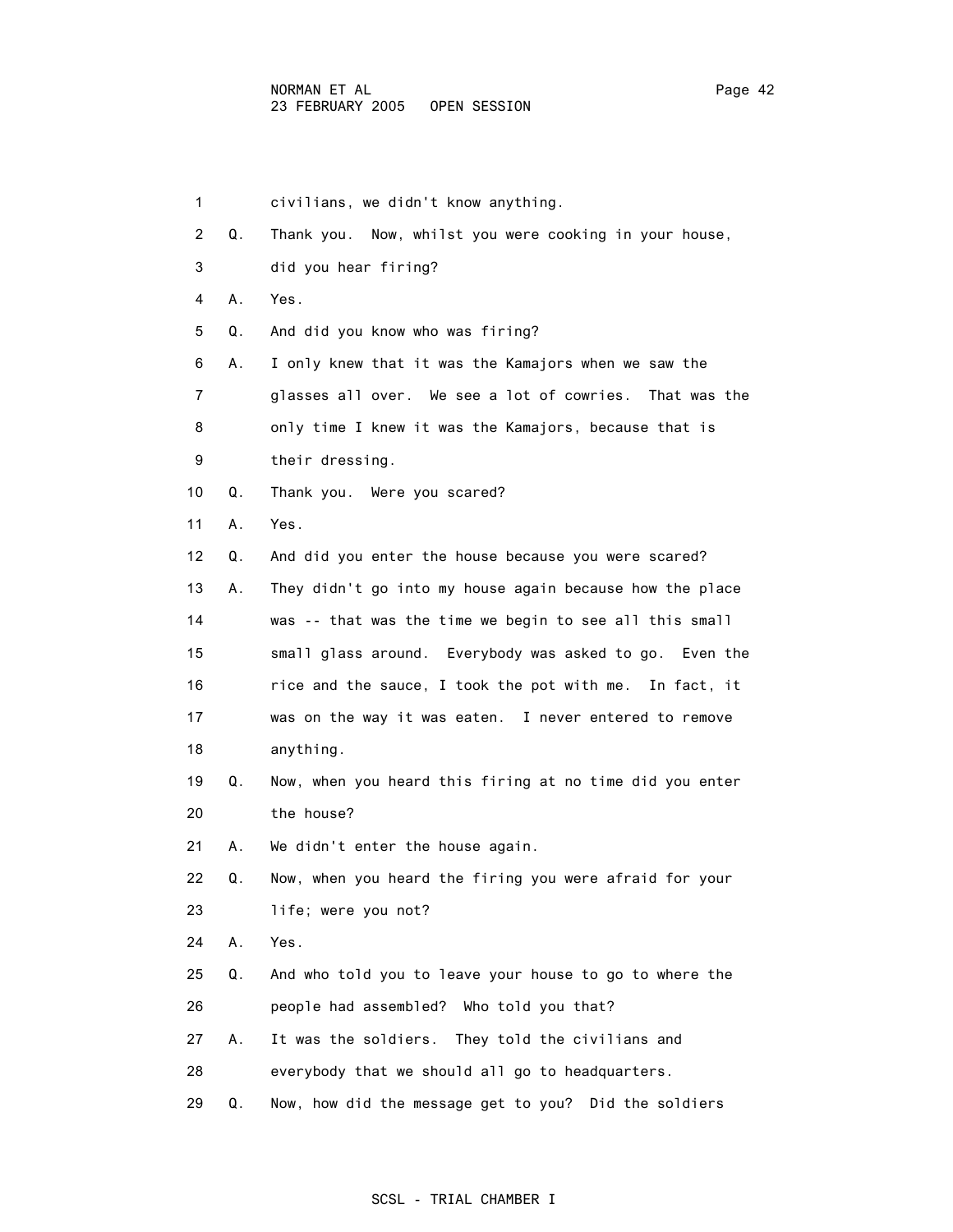| 1              |    | use a megaphone, or how did they communicate this to you |
|----------------|----|----------------------------------------------------------|
| $\overline{2}$ |    | that you should go to the headquarters?                  |
| 3              | А. | They went there, they told us -- all around they were    |
| 4              |    | telling us. They told us all around and nobody else came |
| 5              |    | except they. They came and told us because there was an  |
| 6              |    | exchange of firing. So they came us to that all          |
| 7              |    | civilians should go to headquarters. That was how we     |
| 8              |    | went there, we thought we were going to be safe there.   |
| 9              | Q. | Thank you. Please forget about the plural; talk about    |
| 10             |    | yourself. What I want to know is: Did the soldiers go    |
| 11             |    | to you at your house to tell you to move on to the       |
| 12             |    | headquarters?                                            |
| 13             | А. | Well, it was not me alone, that was why I said we were   |
| 14             |    | told that we should go to headquarters. It was not me    |
| 15             |    | alone, we are many. We, the wives, the women in the      |
| 16             |    | house, we are told.                                      |
| 17             | Q. | How many of you were at that house of yours? How many?   |
| 18             | А. | We, the women, were six. The husbands had already gone   |
| 19             |    | to work.                                                 |
| 20             | Q. | So there were only six of you. Any children there at     |
| 21             |    | that time?                                               |
| 22             | А. | I never counted the children.<br>I did not count the     |
| 23             |    | children.                                                |
| 24             | Q. | Were there children?                                     |
| 25             | А. | Yes, they were there, there were children.               |
| 26             | Q. | And did you leave with these children when you were told |
| 27             |    | to go to the headquarters?                               |
| 28             | А. | We all went with the children. We all went.              |
| 29             | Q. | And you went with your cooking pot, I take it?           |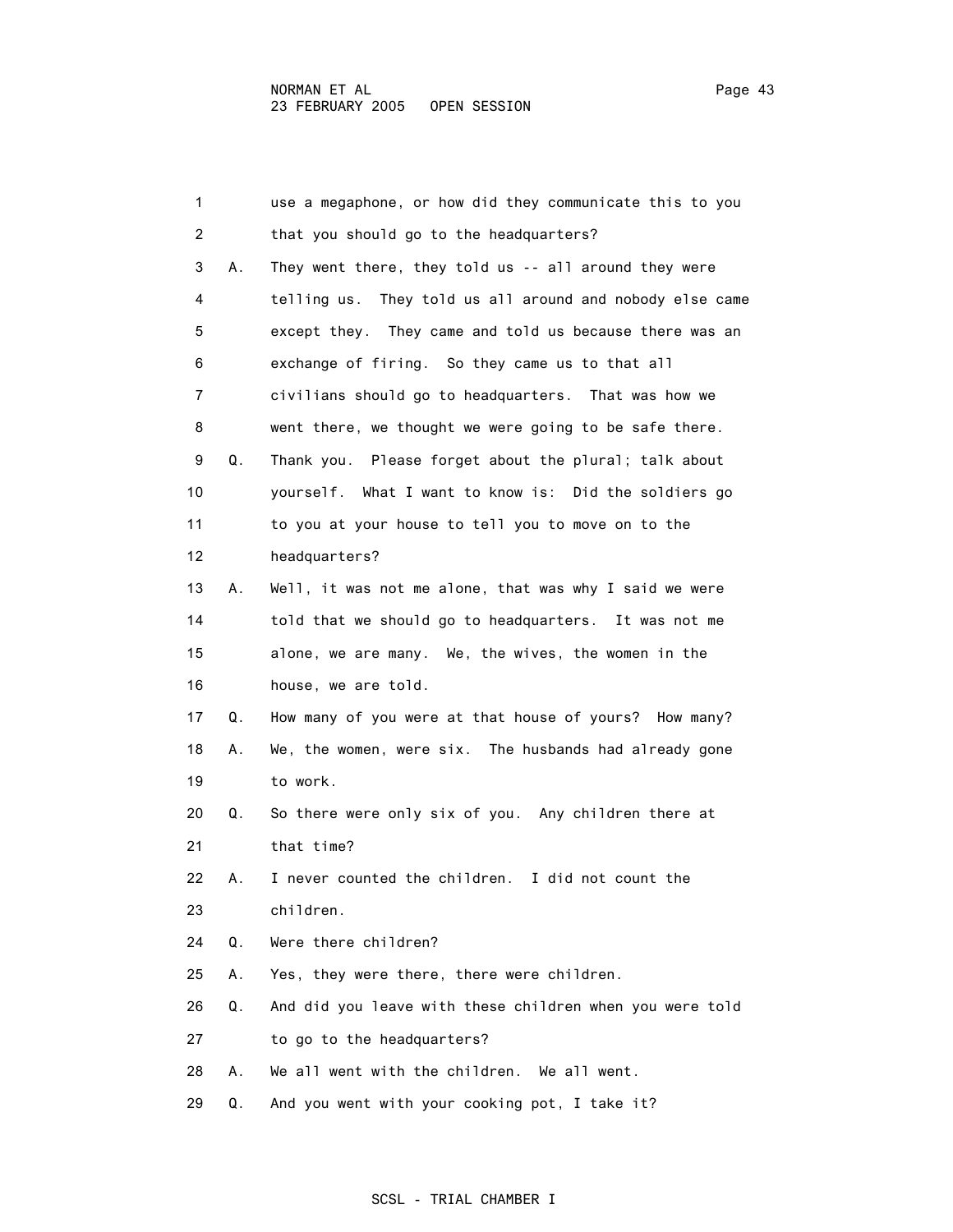| 1  | А. | No, the pot remained on the road. I cannot -- I cannot     |
|----|----|------------------------------------------------------------|
| 2  |    | carry hot pot, run away with the hot pot. I left it on     |
| 3  |    | the way.                                                   |
| 4  | Q. | On the way?                                                |
| 5  | А. | I left it on the way. We just left them on the way         |
| 6  |    | That was the place where -- because the rice had<br>there. |
| 7  |    | already been cooked, so they ate it there and they left    |
| 8  |    | the pot there and we ran away.                             |
| 9  | Q. | Now, whilst you were moving from your house to NDMC        |
| 10 |    | headquarters, firing was ongoing; was it?                  |
| 11 | А. | When they shot -- when they shoot -- when the shooting     |
| 12 |    | was going on for one hour, after one hour they ceased and  |
| 13 |    | then after some time it starts again for another hour.     |
| 14 |    | That was how we managed to get to the NDMC.                |
| 15 | Q. | I see. I am putting it to you, Madam Witness, that at no   |
| 16 |    | time did you move from that house of yours.                |
| 17 | Α. | God is there. If I didn't leave my house -- if I didn't    |
| 18 |    | leave my house, what I have come to say here, let me       |
| 19 |    | don't have any long life. I will not say something I did   |
| 20 |    | not see. What I saw is what I'm telling. And my            |
| 21 |    | children, Let me don't get the benefit of my children if   |
| 22 |    | I have come here to lie. I only felt it. All my cases      |
| 23 |    | within, I have left my case to God.                        |
| 24 | Q. | Finally, I am putting to it you, Madam Witness, that at    |
| 25 |    | no time were you at the NDMC headquarters.                 |
| 26 | Α. | That is what you are saying, but I know what I have gone   |
| 27 |    | through. I know that death missed me there. If you say     |
| 28 |    | I did not go there, but I have -- I know I went there.     |
| 29 |    | That's why I have come here to talk what I saw.<br>If you  |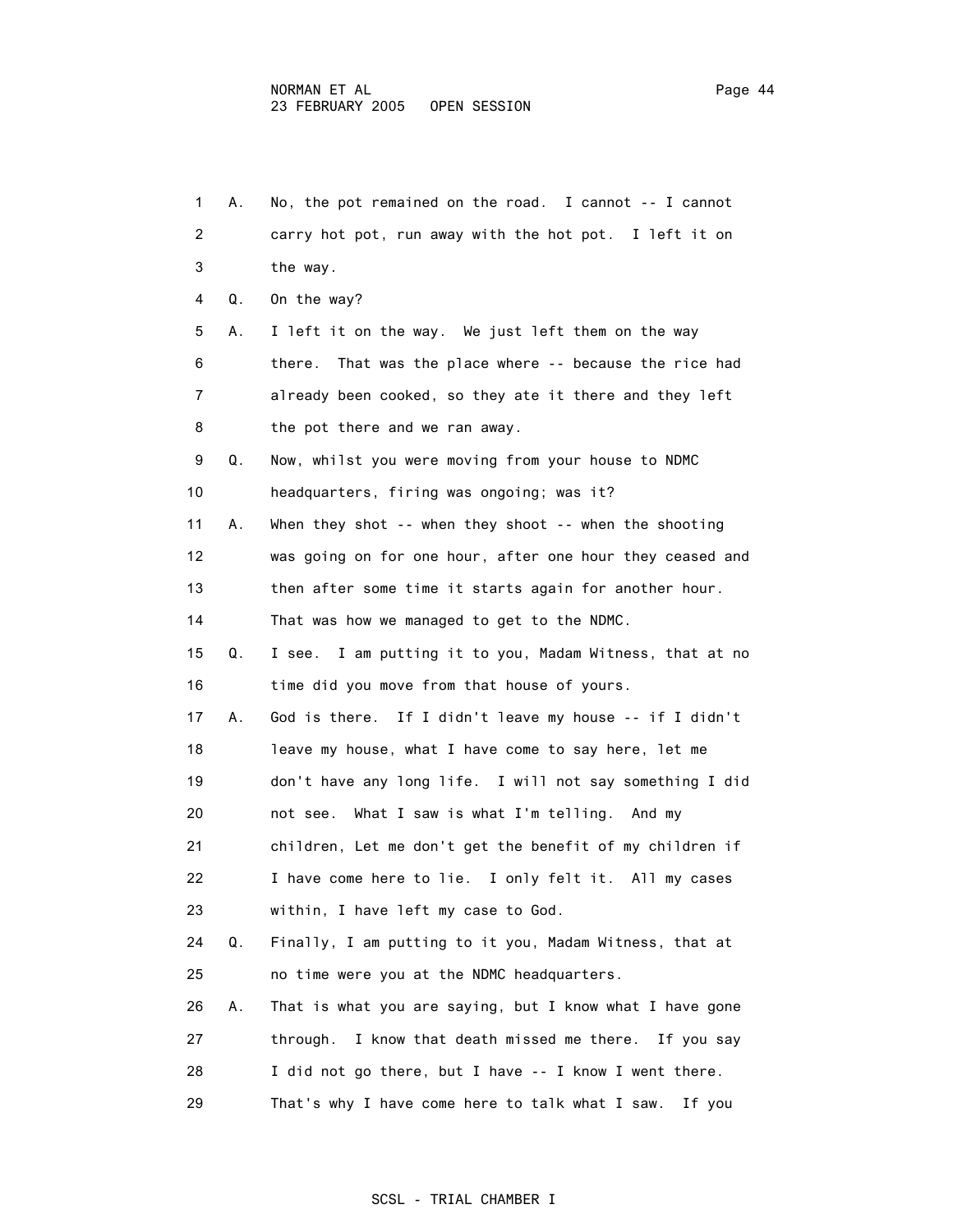1 say I didn't go there, well it's left with you, but I 2 know I went there. God is my saviour. 3 MR MARGAI: That will be all for her, My Lords. 4 JUDGE BOUTET: Thank you, Mr Margai. Any re-examination? 5 MS WIAFE: No re-examination, Your Honour. 6 JUDGE BOUTET: Thank you. So that concludes the evidence of 7 this witness. 8 THE WITNESS: Okay. 9 JUDGE BOUTET: Just wait, Madam. Just wait. Mr Prosecutor, 10 may I ask you -- not that we intend to hear another 11 witness today because this is Wednesday and, as you know, 12 we don't sit on Wednesday afternoon, but what is your 13 next witness so we can get informed? 14 MR KAMARA: Your Honour, the Prosecution would have loved to 15 have called TF2-144, but we discussed it with my learned 16 friends on the other side and Mr Margai seemed to 17 insist -- wants to go on with TF2-013 and we have been of 18 a good understanding with the Defence, we would still go 19 on with TF2-013 if they still insist on that position. 20 JUDGE BOUTET: So TF2-144 will be called later, that is what 21 you're saying? 22 MR KAMARA: He is available and we want to call him, but Mr 23 Margai intimated to the Prosecution that he was prepared 24 for TF2-013. 25 JUDGE BOUTET: That is fine. 26 MR MARGAI: My Lords, it is not that -- 27 JUDGE BOUTET: You are not saying that 144 will not be called, 28 he will not be called now. So to accommodate Mr Margai's 29 concern you would go ahead with 013?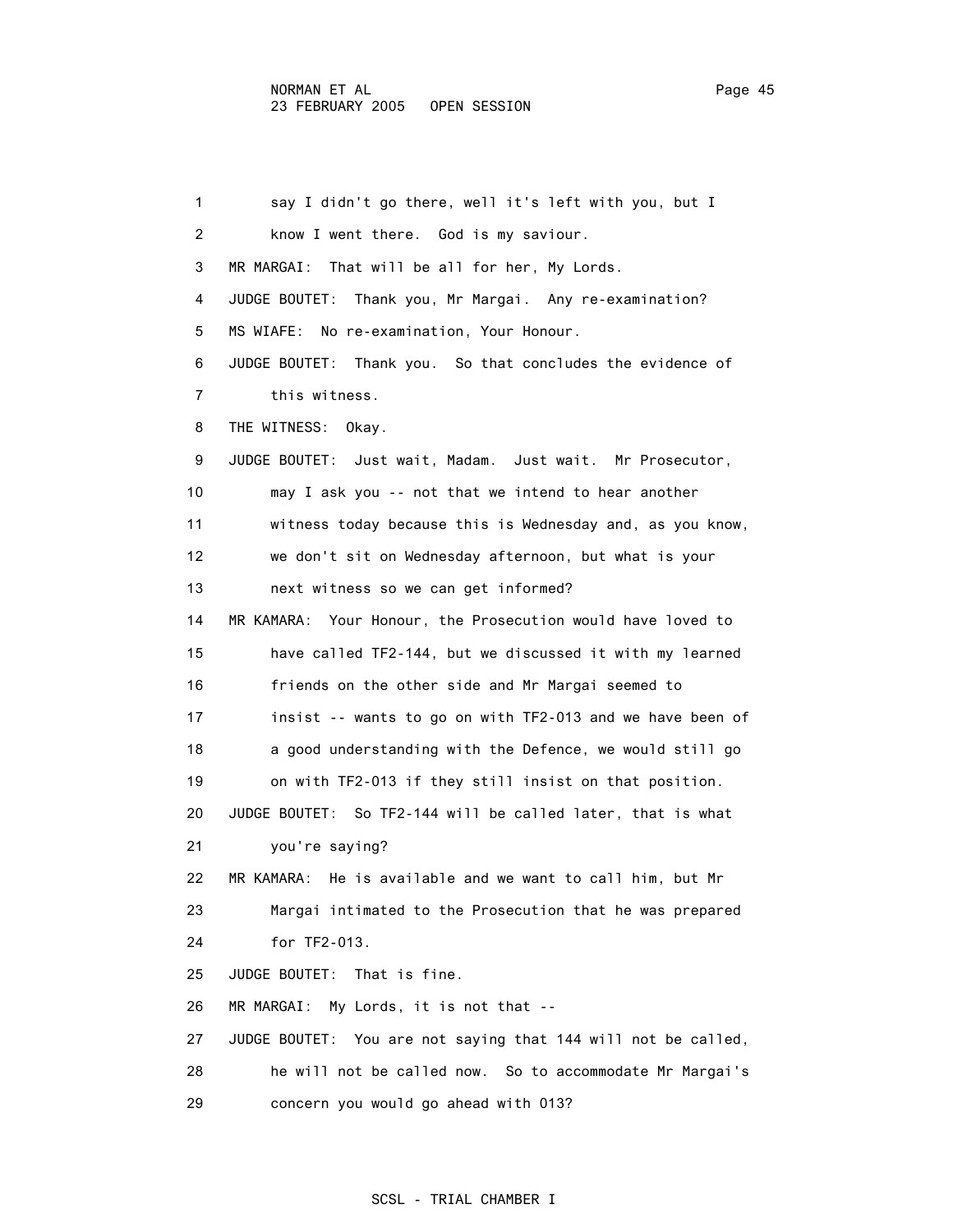1 MR KAMARA: Exactly.

 2 MR MARGAI: It's not that -- 3 PRESIDING JUDGE: [Overlapping speakers] the witness he has 4 prepared to tackle. You are surprising him by bringing 5 in another one he is not very prepared to tackle. 6 MR MARGAI: It is not that Mr Margai is insisting on a 7 particular witness, as indicated by my learned friend. 8 What I am insisting on is for the Prosecution to abide by 9 rulings given here in this Court. And yesterday 10 Mr Tavener gave us a list of five witnesses serially; 11 TF2-048, TF2-013, TF2-053 and TF2-166. That was the 12 order he presented the list of witnesses to us. And I, 13 in particular, have prepared my focus based on that 14 order.

 15 I believe Your Lordships have always said in this 16 Court that if there is going to be a change, for whatever 17 reason, notice thereof should be furnished to the Defence 18 so as to give us sufficient time to address the issues as 19 they do present themselves. It was only this morning 20 that my learned friend told me of the intended change and 21 I said I had already focused my mind on the order of the 22 witnesses and I would appreciate if we could go by that 23 order. 24 PRESIDING JUDGE: Just as I am sure, if necessity arises, you 25 may be prepared to accommodate some changes and not for 26 us to strictly follow the order. 27 MR MARGAI: No, no, no, I am not insisting here on stricture.

 28 What I am saying is that, My Lords, we should be given 29 sufficient notice as indeed you have always highlighted.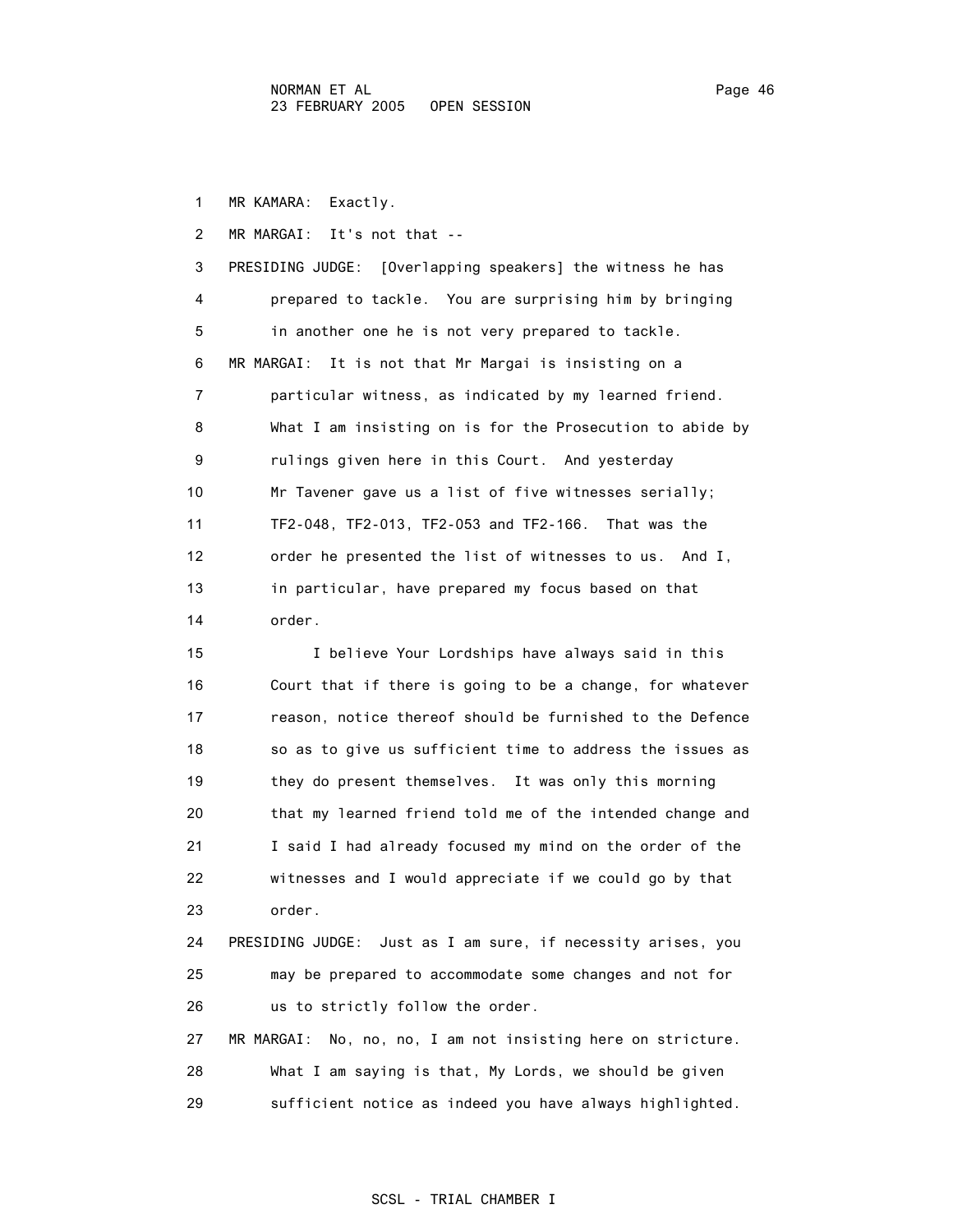#### NORMAN ET AL Page 47 23 FEBRUARY 2005 OPEN SESSION

```
 1 PRESIDING JUDGE: You are right, you are right. You must be 
 2 given enough notice. 
 3 MR MARGAI: That's all. 
 4 PRESIDING JUDGE: Let the Prosecution take notice of this 
 5 because there might be necessity to adjust the list. 
 6 MR KAMARA: Certainly, My Lord. 
 7 PRESIDING JUDGE: There might be an inconvenience following 
8 them, you know, strictly as they are presented.
 9 MR KAMARA: Exactly. 
 10 PRESIDING JUDGE: So it is good -- the notice is very 
11 important, because counsel have to read through a lot of
 12 material, a lot of statements, you know, to prepare the 
 13 cases for their clients. 
 14 JUDGE BOUTET: So the short answer is you are ready to proceed 
 15 tomorrow morning with TF2-013. 
 16 MR KAMARA: Yes, Your Honour. 
 17 JUDGE BOUTET: Thank you. 
 18 PRESIDING JUDGE: And that is all right by all the defence 
 19 teams? 
 20 MR YILLAH: Very good, My Lord. 
 21 PRESIDING JUDGE: Right, well we are rising for today, we are 
 22 not sitting in the afternoon, as is always the case. We 
 23 will resume the session tomorrow at 9.30. Madam Witness, 
 24 we -- 
 25 THE WITNESS: Yes. 
 26 PRESIDING JUDGE: -- will be rising soon and we want to thank 
 27 you for testifying. You do not have the experience of 
 28 coming to court. Let me say you are a good citizen, 
 29 maybe you are not used to court habits. But don't take
```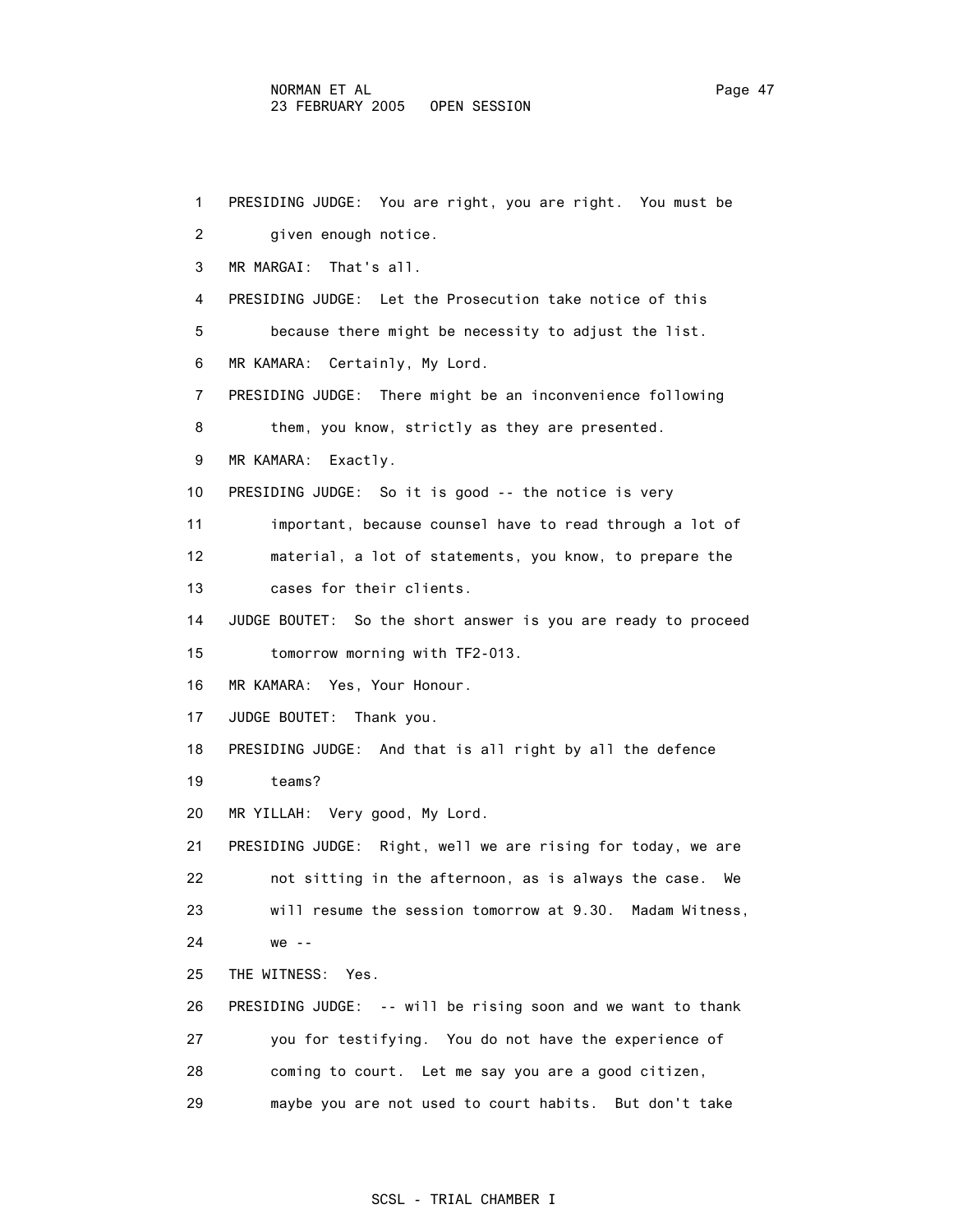| 1  | the questions which were asked of you too badly. That is  |
|----|-----------------------------------------------------------|
| 2  | part of what legal practice is and what the courts are    |
| 3  | all about. But, this said, we thank you very much for     |
| 4  | coming and we would be releasing you, but the necessity   |
| 5  | may arise for you to come here some other day, you never  |
| 6  | know.<br>We do not know. If this arises we would get back |
| 7  | to you for you to come and see us. So we thank you very   |
| 8  | much for coming. We wish you a safe journey to your       |
| 9  | place of abode. Thank you. The Court will rise, please.   |
| 10 | THE WITNESS:<br>Okay.                                     |
| 11 | [Whereupon the hearing adjourned at 12.20 p.m., to be     |
| 12 | reconvened on Thursday, the 24th day of February 2005, at |
| 13 | $9.30 a.m.$ ]                                             |
| 14 |                                                           |
| 15 |                                                           |
| 16 |                                                           |
| 17 |                                                           |
| 18 |                                                           |
| 19 |                                                           |
| 20 |                                                           |
| 21 |                                                           |
| 22 |                                                           |
| 23 |                                                           |
| 24 |                                                           |
| 25 |                                                           |
| 26 |                                                           |
| 27 |                                                           |
| 28 |                                                           |
|    |                                                           |

29